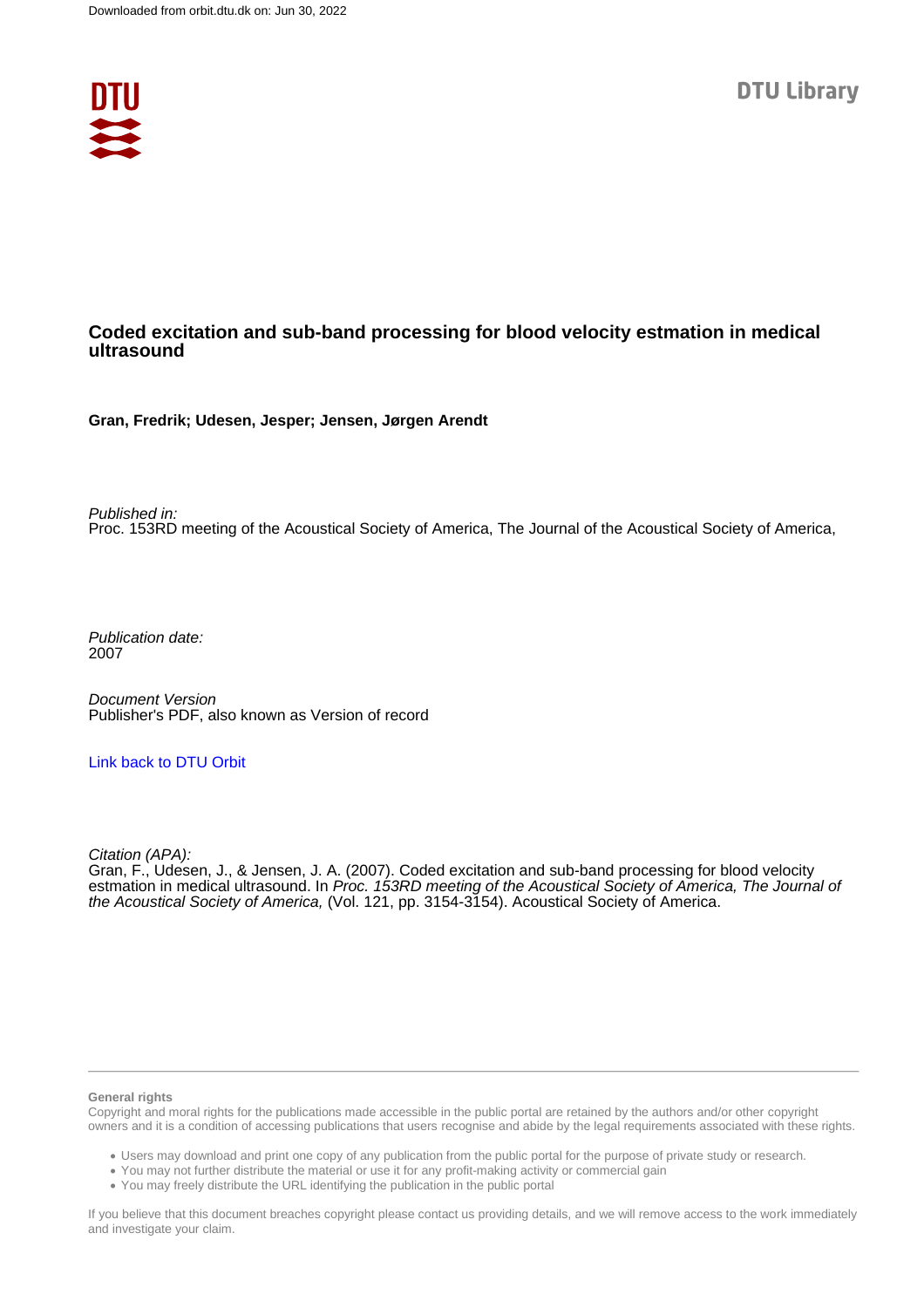# **Session 4aAA**

## **Architectural Acoustics: Troubleshooting in Room Acoustics**

Robin Glosemeyer Petrone, Chair *Jaffe Holden, 1453 3rd St. Promenade, Suite 335, Santa Monica, CA 90401*

**Chair's Introduction—8:45**

## *Invited Papers*

#### **8:50**

#### **4aAA1. Acoustic enhancement in large indoor volumes.** Steve Barbar (LARES Assoc., 30 Dunbarton Rd., Belmont, MA 02478)

Large indoor spaces present many unique challenges for controlling sound. If both speech and music must be simultaneously delivered with high fidelity in a large indoor volume, the challenges for sound delivery can become daunting. Carefully designed acoustical treatments and electro-acoustic systems can yield good speech intelligibility. These treatments, however, can be detrimental to the delivery of music. Integrating time-variant electronic acoustical enhancement allows both acoustical treatments and electroacoustic systems to be used more effectively. This presentation will discuss the electro-acoustic systems installed at the conference center for the Church of Jesus Christ of Latter Day Saints. Impulse response measurements indicate how portions of each system and architecture contribute to the listening experience at different locations in the venue.

## **9:10**

**4aAA2.** The use of directional and binaural microphones for troubleshooting room acoustic problems. Peter Mapp (Peter Mapp & Assoc., 101 London Rd, Copford, Colchester, Essex C06 1LG, UK, Petermapp@btinternet.com)

A common problem encountered when troubleshooting room acoustic issues (apart from the room exhibiting an overly long reverberation time or inadequate sound insulation) is the generation of late arriving reflections and echoes. The paper describes a number of techniques using both directional and binaural microphones as well as microphone array techniques for determining the direction, timing, and relative strength of such reflections. It is shown that in many situations, apparently highly directional microphones such as hypercardioid or rifle types, do not offer sufficient directional discrimination to be of much practical use. It is also shown that the inconsistent off axis frequency response of many such microphones can also lead to misleading analyses. Parabolic dish reflector microphones are shown to offer superior performance as do some microphone array techniques. It is shown that binaural measurements can also be a useful approach particularly with regard to assessing the subjective affect of reflections. The results of some early research into a novel extension to the Speech Transmission Index (STI) for assisting with acoustic trouble shooting will also be presented.

#### **9:30**

**4aAA3. Interesting acoustics in the Salt Lake Tabernacle and the Latter Day Saints conference center.** Sarah Rollins Yantis Acoust. Design, 720 Olive Way, Ste. 1400, Seattle, WA 98101)

The Salt Lake Tabernacle and LDS Conference Center have interesting acoustical properties. Due to the elongated domed ceiling of the Tabernacle, there are audible focusing effects throughout the hall. In order to characterize the Tabernacle's unique acoustics prior to its seismic renovation, the acoustical properties of the hall were investigated through impulse response measurements and computer modeling. This paper will show how the measurements and model were used to see the focusing effects in the Tabernacle. The acoustics of the LDS Conference Center have also been extensively measured. This paper will show various methods that were used to investigate the sound focusing effects that were audible in the Conference Center.

### **9:50**

4aAA4. Flutter echo at Pigott Auditorium. Basel Jurdy (Yantis Acoust. Design, 720 Olive Way, Seattle, WA 98101)

A flutter echo was easily apparent after completing the remodel of Pigott Auditorium at Seattle University in Seattle, Washington. Knowing that this was a possibility in the remodel design, walls were articulated in an attempt to avoid this phenomenon. The techniques used to investigate the problem, results of the investigation and the eventual remedy are presented.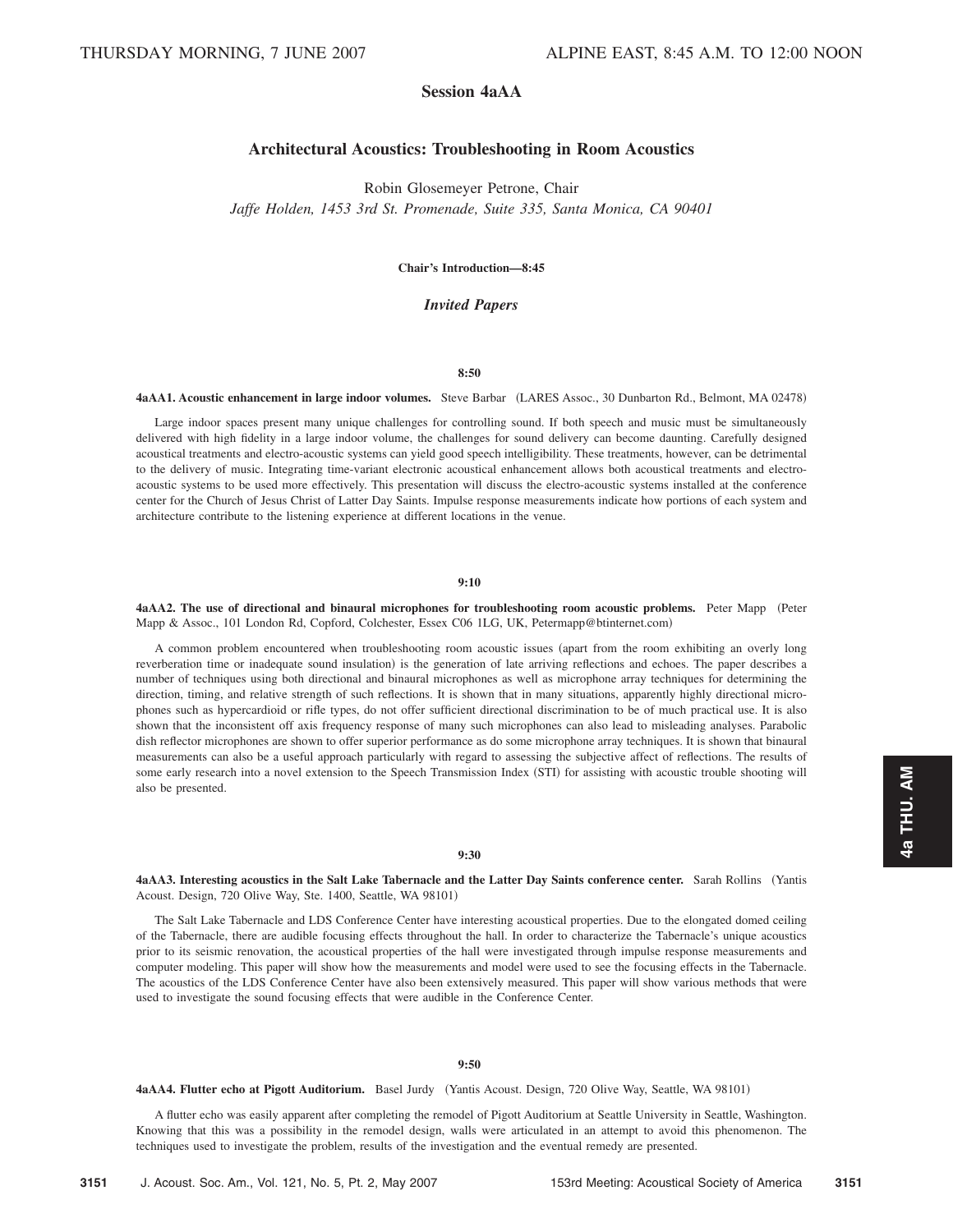#### **10:10–10:30 Break**

#### **10:30**

**4aAA5. Programming remediation to a newly complete performing arts center.** Carl J. Rosenberg, Jennifer Hinckley, and Jonah Sacks (Acentech Inc., 33 Moulton St., Cambridge, MA 02138, crosenberg@acentech.com)

A large new performing arts building at a university included an 800-seat recital hall, proscenium theater, black box theater, large instrumental rehearsal room, choral rehearsal room, and practice rooms. It was designed with attention to acoustics concerns throughout, but the final results left the owner with a myriad of problems. These problems included poor hearing conditions in the large performance space, intrusion of exterior environmental noise, excessive mechanical system noise and vibration, and inexplicable lack of separation between rehearsal rooms that were separated by an  $STC$  70+ wall. The authors parsed through the complaints and field conditions to extract a range of reasons for the problems. The paper presents the analysis techniques for these challenges and shows options that were developed for practical solutions.

## **10:50**

4aAA6. Computer-aided long distance troubleshooting. Andrew N. Miller and Robert C. Coffeen (School of Architecture and Urban Design, Univ. of Kansas, 1465 Jayhawk Blvd., Lawrence, KS 66045)

A three-dimensional model of a religious worship facility was developed through the use of the EASE software package. Using the EASE Aura module, a binaural impulse response was created for three listening locations in the space. EASERA software was then used to analyze the impulse response data, and potential solutions to the problems observed were proposed. Each solution was then implemented in the model, and impulse responses were made for each scenario. Analysis after all proposed solutions were implemented in the model suggested that their real-world counterparts would prove successful. This paper raises the discussion of the effectiveness of long distance troubleshooting using modeling and analysis software.

## **11:10**

**4aAA7. Troubleshooting the Vivian Beaumont Theatre.** J. Christopher Jaffe and Russell Cooper Jaffe Holden Acoust., 114A Washington St., Norwalk, CT 06854)

Troubleshooting room acoustics can vary from the sublime to the ridiculous. This paper discusses some simple solutions to problems related to a lack of knowledge of basic acoustic characteristics. However, the main example in the paper relates to modifications made to the Vivian Beaumont Theatre at Lincoln Center over a period of many years. The Beaumont is a 1500-seat thrust theatre designed in the 1960s to house the Lincoln Center Repertory Company. Since opening night the theatre was plagued with poor speech intelligibility based on the facts that the seating capacity is too large for the thrust format and that the designers placed an immense proscenium stage house behind the thrust. The acoustic solutions implemented were based on discussions with two different managing directors, Joseph Pape and Bernard Gersten, and their different visions on how to mount productions in the space.

## *Contributed Papers*

#### **11:30**

**4aAA8. Lessons learned from room acoustics design and investigation** (especially from using EASE room acoustics software) in our **consulting practice.** Joseph Bridger, Noral Stewart, and Aaron Farbo Stewart Acoust. Consultants, 7406 L Chapel Hill Rd., Raleigh, NC 27607, joe@sacnc.com)

Experiences troubleshooting during the design of new buildings and investigation of existing acoustical problems in existing buildings, including churches, dining spaces auditoria, public meeting spaces, offices, and rehearsal spaces. Lessons learned and experiences with tools, such as EASE room acoustics software. Theoretical concepts to consider in designing box shaped rooms, cafeterias, rehearsal spaces, and churches. Tools and methods to consider in acoustical investigations.

**11:45**

**4aAA9. Case studies of troubleshooting room acoustics problems using critical listening, field measurements, and computer models.** Gary W. Siebein Univ. of Florida, P.O. Box 115702, Gainesville, FL 32611-5702), Robert M. Lilkendey, Hyun Paek, and Edwin S. Skorski (Siebein Assoc., Inc., Gainesville, FL 32607)

Combinations of critical listening, field measurements of impulse responses and their associated metrics, and computer model studies were used in four projects to troubleshoot acoustical problems perceived by users and to study potential design solutions. Case study 1 is a 56-person firing range at a law enforcement training center nicknamed the Thunder Dome because of the excessive build-up of reflected and focused sound in the room. Case study 2 involved the diagnosis and correction of excessive loudness in a band practice room where instructors were threatening legal actions for hearing compensation claims against the school board. Case study 3 is a large multi-purpose performing arts center that suffered from many architectural acoustics and sound system design defects. Case study 4 involved the diagnosis and correction of sound focusing in an exclusive restaurant at a major resort that resulted from very subtle wall and ceiling shapes. The case studies illustrate the range of issues that can be studied with computer models and field measurements, as well as understanding the limitations of the techniques at the present time.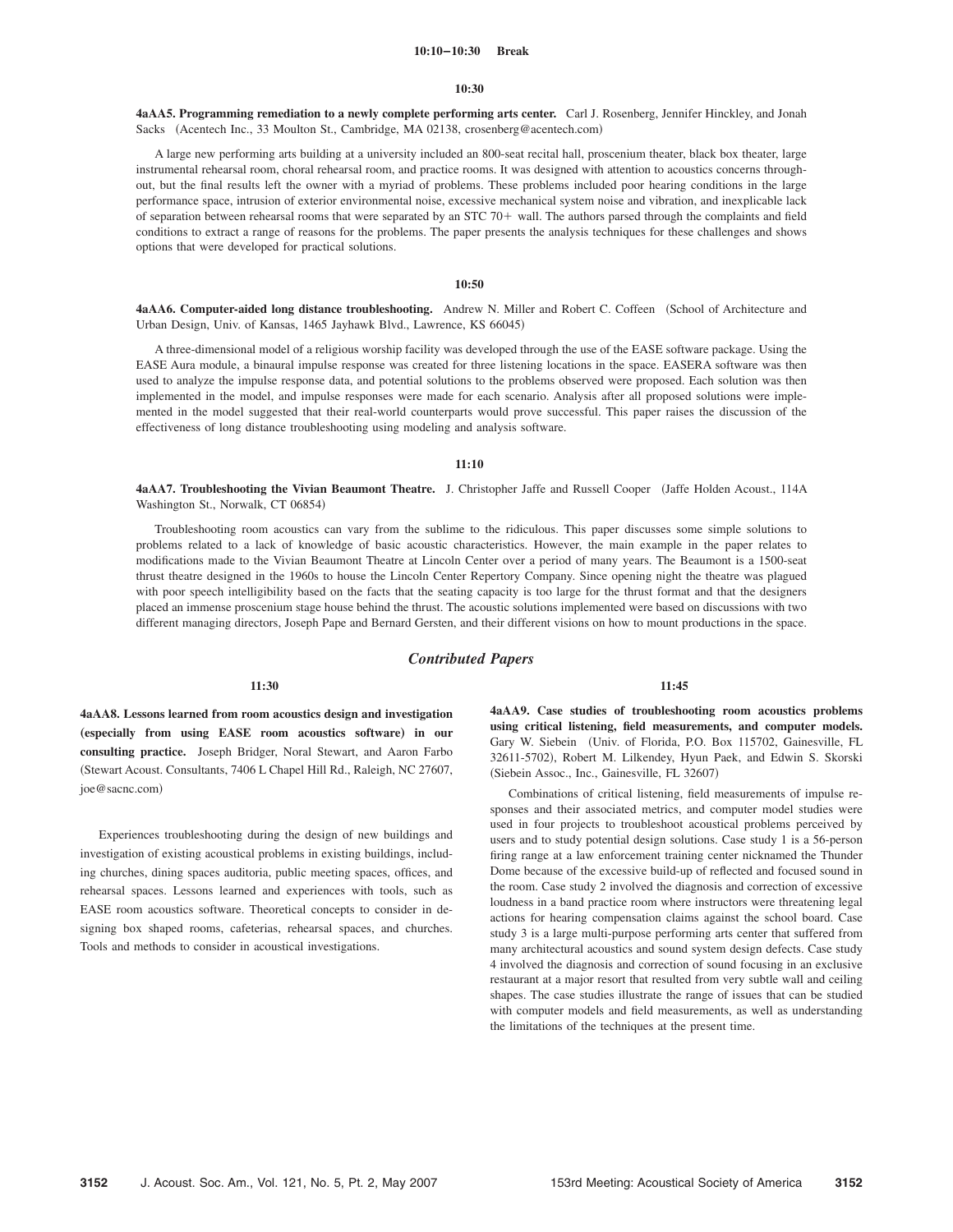# **Session 4aBB**

## **Biomedical UltrasoundÕBioresponse to Vibration: Coded Excitation**

Jonathan Mamou, Cochair

*Riverside Research Inst., F. L. Lizzi Center for Biomedical Engineering, 156 William St., New York, NY 10023*

Michael L. Oelze, Cochair

*Univ. of Illinois, Electrical and Computer Engineering, Beckman Inst., 405 N. Mathews, Urbana, IL 61801*

## *Invited Papers*

### **8:30**

**4aBB1. An acoustic spread spectrum technique for the study of outdoor noise propagation.** David C. Waddington and Jamie A. Angus (Acoust. Res. Ctr., Univ. of Salford, Salford, M5 4WT, UK, d.c.waddington@salford.ac.uk)

An investigation of the properties of a directly carrier-modulated code sequence modulation signal is presented for the study of outdoor propagation. The audible frequency carrier is biphase-modulated using a pseudorandom code sequence specially designed for simultaneous fine-time resolution and large-range ambiguity. An experiment is described in which the correlation properties of the spread spectrum signal are demonstrated, and the amplitude of the transfer functions between the receivers, together with accurate times-of-flight, are calculated from the cross-correlation of the measured acoustic spread spectrum signals. The results illustrate that an acoustic spread spectrum technique can provide significantly improved ways of measuring sound propagation outdoors. In particular, the fine-time resolution for time-of-flight suggests an application in acoustic tomography, for example in the investigation of nocturnal boundary layers, horizontal gradients, and of turbulence structures in the atmospheric surface layer. Work supported by EPSRC UK.

#### **8:50**

**4aBB2. Complex-valued coded excitations for acoustical channel measurements.** Ning Xiang and Shu Li Grad. Program in Architectural Acoust., School of Architecture, Rensselaer Polytechnic Inst., Troy, NY 12180-

Coded signals have been increasingly applied in acoustical/bio-ultrasonic measurements in order to increase the measurement quality or to cope with demanding requirements [Xiang and Schroeder (2003)]. Increasing interest in coded signals as acoustical excitations has prompted development of efficient correlation algorithms [Daigle and Xiang, J. Acoust. Soc. Am. (2006)]. These algorithms allow efficient processing of complex-valued sequences as needed in critical acoustical measurements, such as using simultaneous sources. Exploiting excellent correlation properties of some coded signals, this work applies complex-valued quadratic residue (QR) sequences and Zech-logarithm sequences in both base-band acoustical channel measurements using sequential excitations and band-limited acoustical channel measurements using amplitude-modulation schemes. Numerical simulations and laboratory experiments carried out in this work demonstrate feasibility of the techniques. This paper discusses advantages and challenges when using coded excitations in potential acoustical applications.

#### **9:10**

**4aBB3. Enhanced spatial resolution of dual-mode ultrasound arrays using coded excitation.** Yayun Wan and Emad Ebbini (Dept. of Elec. and Comput. Eng., Univ. of Minnesota, Minneapolis, MN 55455)

A prototype 64-element 1-MHz concave (ROC=100 mm) DMUA has been shown to produce conventional synthetic aperture (SA) images in a field of view extending by 6 cm axially and 4 cm laterally (around its geometric center). With an  $f_{\#}=0.8$  and a fractional bandwidth  $\approx 40\%$ , the lateral and axial resolutions of this prototype were 1.1 mm and 2.6 mm, respectively. We have investigated the use of coded excitation and pseudoinverse filtering for enhancing the axial resolution of the DMUA. SA images were formed from a 12  $\mu$ s linear chirp transmit pulse covering the frequency band of 0.5–1.5 MHz. The beamformed data was compressed using matched and regularized pseudoinverse filtering with a colored noise model. Image data were collected from a 3 D quality assurance phantom with an egg-shaped contrast target using the DMUA. The contrast ratio (CR) was 3.35, 7.8, and 6.6 for conventional pulse-echo, matched filter compression and inverse filter compression, respectively. In addition, axial and lateral speckle cell size parameters were calculated for the three methods. The axial resolution was 2.6, 2.5, and 1.65 for conventional pulse-echo, matched filter and pseudoinverse filter, respectively. Thus one can see that approximately 33% improvement in resolution was achieved without significant loss in CR or change in lateral resolution.

#### **9:30**

**4aBB4. High resolution color flow—application of coded excitation in color flow imaging.** Xiaohui Hao 18548 NE 57th St., Redmond, WA 98052, xiaohui.hao@ultrasonix.com-

Color flow imaging has suffered from the trade off between resolution and sensitivity ever since it was introduced. The requirement of blood flow sensitivity results in application of narrow bandwidth, long time duration pulses. The problem associated with this type of pulse is the severely degraded spatial resolution, which causes wall overwriting, blobby flow aesthetics, loss of detail flow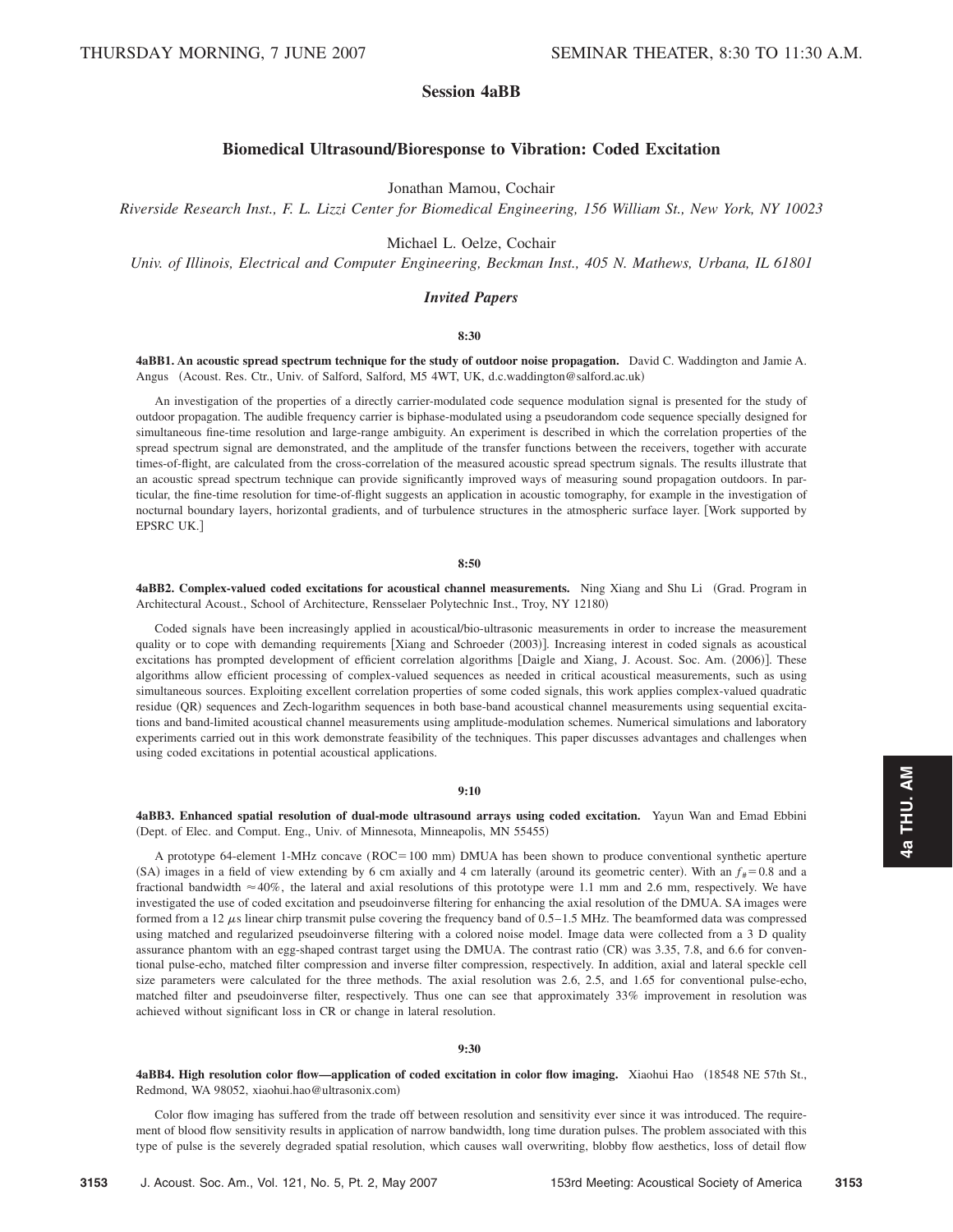hemodynamics, etc. Coded Excitation has been applied in B mode imaging to solve the similar tradeoff between SNR and resolution, but has not been so successful in color flow imaging. This is due to the fact that current color flow pulses are already at the regulatory limit and the focus of delivering more power for more sensitivity with coded excitation in color flow imaging. High resolution color flow imaging is an effort to introduce Chirp Coded-Excitation to achieve B-mode-like spatial resolution in color flow without sacrificing sensitivity. Wide bandwidth pulse with time bandwidth product greater than 1 is employed to bring in sensitivity/ penetration and resolution. As a result, better spatial definitions, less wall overwriting, and detailed flow hemodynamics are achieved with improved flow sensitivity. Corresponding practical application issues are discussed in this paper.

## **9:50–10:10 Break**

#### **10:10**

**4aBB5. Coded excitation and subband processing for blood velocity estmation in medical ultrasound.** Fredrik Gran, Jorgen Arendt Jensen Tech. Univ. of Denmark, Ctr. for Fast Ultrasound Imaging, Oersted-DTU, Bldg. 349, DK-2800 kgs. Lyngby, Denmark, fg@oersted.dtu.dk), Jesper Udesen, and Michael Bachmann Nielsen (Univ. Hospital of Copenhagen, Blegdamsvej 9, DK-2100 Copenhagen, Denmark)

This paper investigates the use of broadband coded excitation and subband processing for blood velocity estimation in medical ultrasound. In conventional blood velocity estimation a long (narrow-band) pulse is emitted and the blood velocity is estimated using an auto-correlation based approach. However, the axial resolution of the narrow-band pulse is too poor for brightness-mode (B-mode) imaging. Therefore, a separate transmission sequence is used for updating the B-mode image, which lowers the overall frame-rate of the system. By using broad-band excitation signals, the backscattered received signal can be divided into a number of narrow frequency bands. The blood velocity can be estimated in each of the bands and the velocity estimates can be averaged to form an improved estimate. Furthermore, since the excitation signal is broadband, no secondary B-mode sequence is required, and the frame rate can be increased. To increase the SNR for the broad-band excitation waveforms, coding is proposed. Three different coding methods are investigated: nonlinear frequency modulation, complementary (Golay) codes, and Barker codes. Code design is described for the three different methods as well as different ways of pulse compression for restoring axial resolution. The different methods were studied using an experimental ultrasound scanner and a circulating flow rig.

## *Contributed Papers*

#### **10:30**

**4aBB6. Pulse-compression ultrasound imaging using a 40-MHz** annular array. Jonathan Mamou and Jeffrey A. Ketterling (F. L. Lizzi Ctr. For Biomed. Eng., Riverside Res. Inst., 156 William St., New York, NY)

High-frequency ultrasound allows fine-resolution imaging at the expense of limited depth-of-field and acoustic penetration depth. Codedexcitation imaging allows a significant increase in the signal-to-noise ratio (SNR) and acoustic penetration depth. A 40-MHz, five-element annular array with a focal length of 12 mm and a total aperture of 6 mm was made using a 9- $\mu$ m thick PVDF-TrFe membrane. The transducer was excited with an optimized, custom design,  $4-\mu s$ , linear chirp spanning 15 to 65 MHz that was deduced from *ex vivo* experiments and computer simulations. Images of a  $12-\mu m$  wire were generated to quantify lateral and axial resolutions. All 25 transmit/receive signal combinations were digitized and post-processed for compression and synthetic focusing. Compression consisted of linearly filtering the signals with the time-reversed excitation chirp modulated by a Dolph-Chebyshev window. Results showed that resolutions were not significantly degraded when compared to a conventional monocycle excitation and that SNR was improved by more than 14 dB. Images of mouse embryos showed marked improvements in imagequality. [Work supported in part by NIH Grant R21 EB006509.]

#### **10:45**

**4aBB7. Improved scatterer size estimation from ultrasound backscatter using coded excitation and pulse compression.** Michael L. Oelze and Steven Kanzler (Dept. of Elec. and Computer Eng., Univ. of Illinois at Urbana-Champaign, Urbana, IL 61801)

Scatterer size estimation from ultrasound backscatter has been used to improve the detection and classification of cancer. Estimates of scatterer size from tissues come from ultrasound backscattered signals that often have low signal-to-noise ratio (SNR). Coded excitation was explored as a means to increase the SNR of signals used in scatterer size estimation. The normalized backscatter coefficient was measured from tissue mimicking phantoms containing glass beads. The diameters of the glass beads were estimated by fitting the normalized backscatter coefficient to models for scattering from spheres [J. Acoust. Soc. Am. 23, 405-418 (1951)]. Two

weakly-focused, single-element transducers  $(f0=5$  MHz,  $-6$  dB BW  $=$  4.2 MHz, f/3, and f0 = 10 MHz,  $-6$  dB BW = 9.1 MHz, f/4) were used in the measurements. For coded excitation, a linear FM chirp with a time bandwidth product of 40 was used. Three phantoms with average glass bead diameters of 30, 45, and 82  $\mu$ m were scanned. Preliminary results indicated that estimate bias was reduced versus penetration depth for the coded excitation compared to conventional pulsing. In addition, estimate variance using the coded excitation technique was reduced because the SNR was increased. [Work supported by start-up funds from the University of Illinois at Urbana-Champaign.

#### **11:00**

**4aBB8. An ultrasonic imaging speckle suppression technique by means of frequency compounding and coded excitation.** Jose R. Sanchez and Michael L. Oelze (Dept. of Elec. and Computer Eng., Univ. of Illinois at Urbana-Champaign, 405 N. Mathews, Urbana, IL 61801)

A method for improving the contrast resolution of an ultrasonic B-mode image is proposed by combining the speckle reduction technique of frequency compounding and the pulse compression technique of resolution enhancement compression (REC). Frequency compounding is known to suppress speckle in B-mode images to provide improvements in image quality and contrast resolution, but at the expense of deteriorating the axial resolution. The REC technique is used to enhance the bandwidth of the ultrasonic imaging system by using convolution equivalence. This enhanced bandwidth translates into improvements in axial resolution of the ultrasonic imaging system. Therefore, these improvements in axial resolution are exploited to improve contrast resolution. Improvements are quantified by using contrast-to-noise ratio (CNR) metric in simulations and experiments. In simulations, a phantom with a hyperechoic target was imaged by utilizing a single element transducer with a center frequency of 2.25 MHz. In experimental measurements, a single-element transducer ( $f/3$ ) with a center frequency of 2.25 MHz was used to image  $\pm$ 3- and  $\pm$  6-dB cysts in an ATS 539 multipurpose tissue-mimicking phantom. Preliminary simulation and experimental results indicated that the CNR could be improved by up to 25% and 60%, respectively, without sacrificing axial resolution compared to conventional pulsing methods.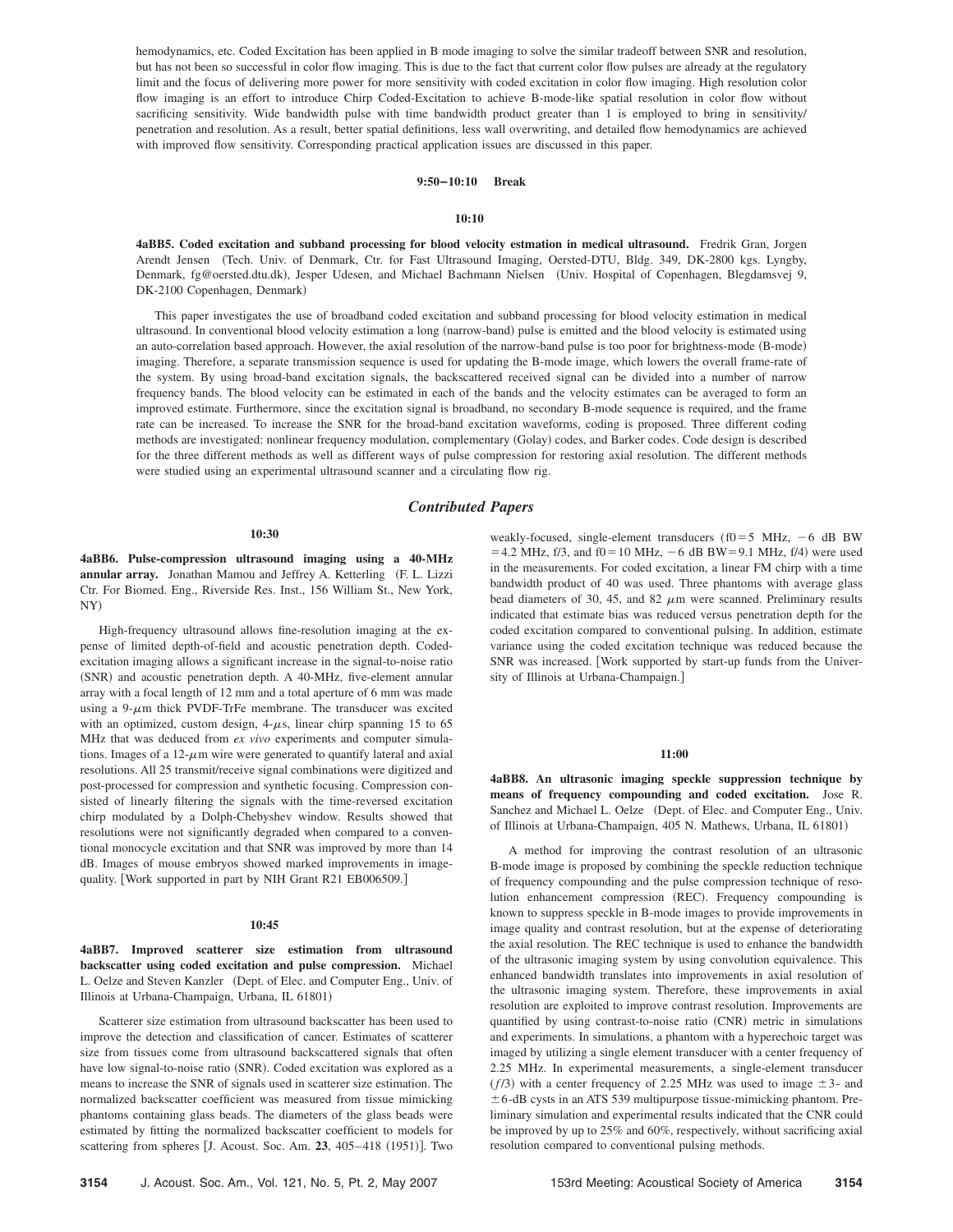## **11:15**

**4aBB9. Spread spectrum sequence design for the study of outdoor noise propagation.** Jamie A. Angus and David C. Waddington (Acoust. Res. Ctr., Univ. of Salford, Salford, M5 4WT, UK-

The design of carrier-modulated code sequence signals that can be used for the study of outdoor propagation, are presented. In particular, the construction of these signals such that they are robust to the time-variance of the outdoor acoustic path is discussed. The design of these signals so that they can also occupy known bandwidths is also described. The result is an audible frequency signal that is biphase-modulated by two pseudorandom code sequences in a way that is specially designed for simultaneous fine time resolution and large range ambiguity. A particular advantage of this signal is that an estimate of the time-varying Doppler can be derived by recovering the suppressed carrier from the received signal, and various means of extracting the Doppler are explained. Extensions of these signals to allow multiple simultaneous measurements are also described. [Work supported by EPSRC UK]

# THURSDAY MORNING, 7 JUNE 2007 SALON A, 9:00 TO 10:35 A.M.

# **Session 4aEA**

# **Engineering Acoustics: Acoustical Measurements and Methods I**

Harold C. Robinson, Chair

*Naval Undersea Warfare Center, Code 2131, 1176 Howell St., Newport, RI 02841-1708*

**Chair's Introduction—9:00**

## *Contributed Papers*

#### **9:05**

**4aEA1. Remote acoustical reconstruction of cave and pipe geometries.** Todd Schultz, David Bowen, Gladys Unger, and Richard H. Lyon (Acentech Inc., 33 Moutlon St., Cambridge, MA 02138)

Military and commercial interests desire to determine the geometry of caves, tunnels, and piping systems remotely. Advance knowledge of the geometry would allow military personnel to focus on the mission objectives rather than on cave exploration and mapping. Commercial applications of remote geometry mapping include determining locations of collapsed mines and tunnels for search and rescue missions, and determining locations of breaches or constrictions in pipelines. This research effort begins to extend acoustic pulse reflectometry to these applications and only requires simple measurements made at the waveguide entrance. This implementation first measures the acoustic reflection coefficient using a modified form of the two-microphone method and computes the waveguide impulse response. Then the system uses an inverse-scattering algorithm to solve for the cross-sectional area as a function of distance. Results are shown for a simple area expansion attached to a laboratory impedance tube with a diameter of 35 mm, and for a pedestrian tunnel with a nominal square cross-section of  $5.9 \text{ m}^2$ . The impedance tube estimates match the known cross-sectional areas to within 10%. The results from the pedestrian tunnel show greater uncertainty due to frequency range limitations on the measurements, but can still capture important features of the geometry.

#### **9:20**

**4aEA2. Acoustic and elastic radiative transfer theory in seismology.** Jens Przybilla, Michael Korn (Inst. of Geophys. and Geology, Leipzig Univ., 04103 Leipzig, Talstr. 35, Germany, jprzybill@web.de), and Ulrich Wegler (Seismologisches Zentralobservatorium Graefenberg, D-91052 Erlangen, Mozartstr. 57, Germany)

Inversion results that were obtained by applying the acoustic and elastic radiative transfer theory to seismological data will presented. Scattering of seismic wave fields within the earth is documented by the pulse broadening of direct wave trains and the appearance of coda waves following the direct waves. The pulse broadening is caused by forward-scattered waves and the coda by wide-angle scattering. Random media are used as models for the heterogeneities of the earth. The energy transfer equations are solved with Monte Carlo methods. The results obtained with the acoustic and elastic theory for the transport scattering coefficients and absorption coefficients are compared with each other. It shows that scattering is the main process for lower frequencies. For higher frequencies intrinsic absorption is dominant. The results for elastic and acoustic radiative transfer are the same if strong forward scattering is assumed. For lower values of anisotropy the results are different.

#### **9:35**

**4aEA3. An investigation into the relationship between sound intensity** and normal surface velocity. Mark Boyle (School of Mech. and Aerosp. Eng., Queen's Univ. of Belfast, Ashby Bldg., Stranmillis Rd., Belfast, BT9 5AG, mboyle31@qub.ac.uk), Matthew Cassidy, Richard Cooper, Richard Gault, and Jian Wang Queen's Univ. of Belfast, Stranmillis Rd., Belfast, BT9 5AG, UK-

The analysis of sound characteristics using boundary element methods (BEM) requires accurate sound source data of normal surface velocity or pressure as boundary conditions. However, direct measurements of normal surface velocity are not easily acquired while sound intensity measurements are relatively easy to obtain. In this study the relationship between near field sound intensity and normal surface velocity is investigated. The study first considers correlated and uncorrelated sound sources in the frequency range of 63 to 1000 Hz. A matrix of sound intensity measurements on well-distributed points in the near field of the sound source is collected. A model of the relationship between sound intensity and volume velocity is developed and used to compute the normal surface velocity of the sound source from sound intensity measurements. The normal surface velocities are then used as the boundary conditions for a BEM model of the sound source that predicts the sound intensity at the original measurement points. The measured and predicted values are compared in order to validate the model. The differences of predicted and measured sound intensities that are within  $\pm 3$  dB are considered sufficiently accurate.

## **9:50**

**4aEA4. An integrated optical microphone test-bed for acoustic measurements.** Caesar T. Garcia, Neal A. Hall, F. Levent Degertekin, Baris Bicen, Kamran Jeelani, and M. Shakeel Qureshi (Dept. of Mech. Eng., Georgia Inst. of Technol., 771 Ferst Dr. NW, Atlanta, GA 30332, levent.degertekin@me.gatech.edu-

A diffraction-based optical detection method for microphone applications has been demonstrated previously Hall *et al.*, J. Acoust. Soc. Am. 118, 3000-3009 (2005)]. This method, coupled with proper integration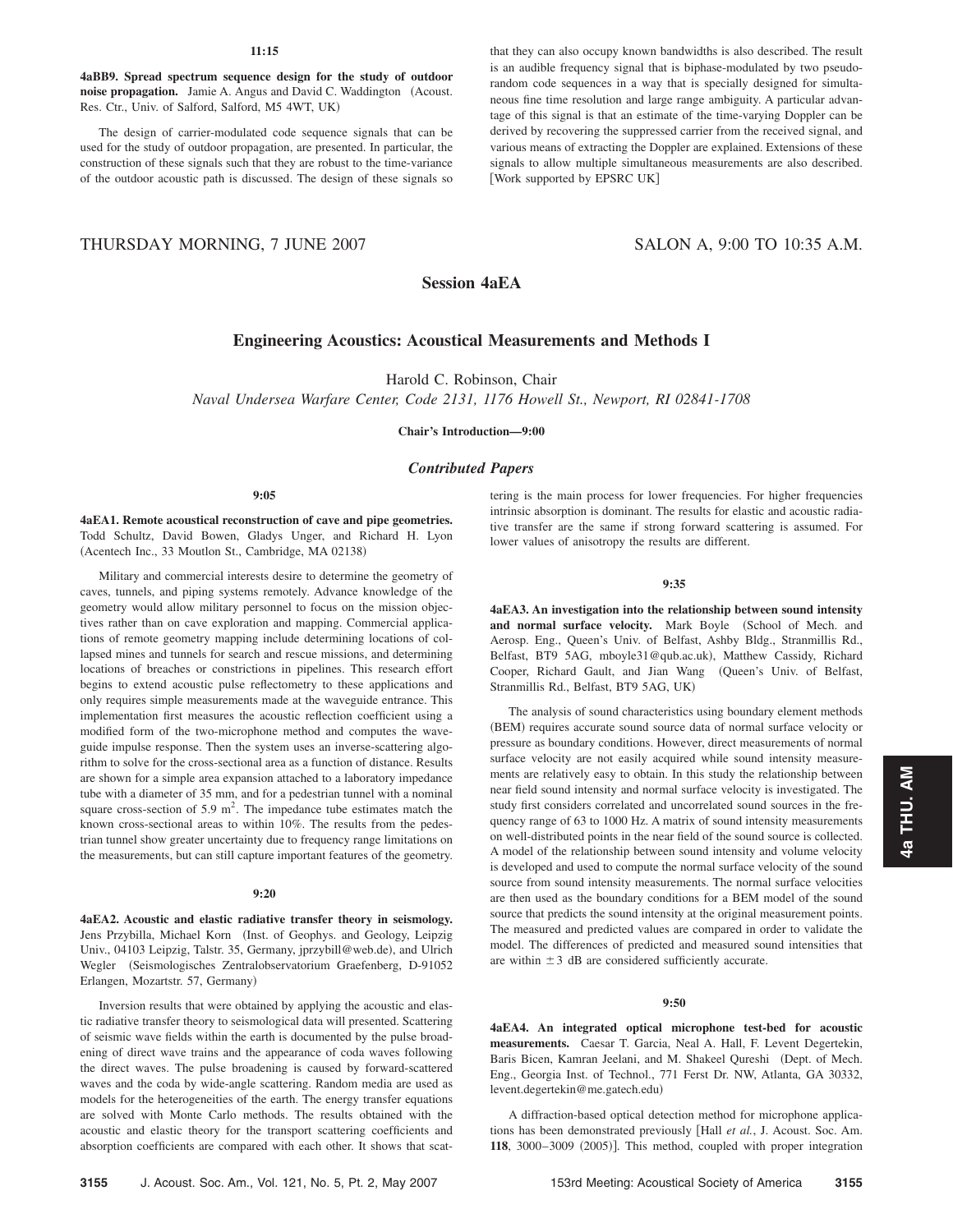techniques can produce precision measurement microphones with 24 dBA noise levels and suitable bandwidths. Thus far, these characterization studies have been performed using experimental setups, which would disturb the acoustic field due to size and non-symmetric features. In these regards, previous optical microphone test beds have been inadequate experimental platforms. This has motivated the development of a more robust integrated instrumentation microphone package for future testing and characterization. In order to meet the size restrictions for such an optical microphone platform, vertical cavity surface emitting lasers are used as light sources and small photodiode arrays are used to detect intensity variations in refracted orders of the optical detection method. The overall dimensions and shape of the package are comparable to commercially available half-inch calibration microphones and impose minimal sound field disturbance. The design is adapted to allow simple replacement and remounting for multiple microphone testing including biomimetic directional microphones [Miles et al., J. Acoust. Soc. Am. 98, 3059-3070 (1995)]. [Work partially supported by NIH Grant 5R01DC005762-03 and the Catalyst Foundation.

## **10:05**

**4aEA5. Design and implementation of a three-dimensional seven microphone acoustic intensity probe for measuring sound properties** from various sources. Khalid Miah and Elmer Hixson (Elec. and Computer Eng. Dept., Univ. of Texas, Texas 78712, miah@mail.utexas.edu-

Based on existing theoretical models of multi-dimensional crossspectral methods for calculating sound pressure and particle velocities, this report has derived and/or extended models of intensity, energy densities, and specific acoustic impedance for seven microphone configurations. Array configuration, spacing, and overall implementation procedure is also outlined in this report. Experimental data has confirmed the validity of the analytical solution for different sound sources in both anechoic and reverberation room environment. Sound sources of different frequency bands [broadband  $(100 \text{ Hz}-7 \text{ KHz})$ , low  $(100 \text{ Hz}-1 \text{ KHz})$ , and high  $(1-7 \text{ KHz})$ ] was used separately to compare accuracy and performance of the acoustic probe. Signal processing techniques and software implementation with potential errors and limitations of the system are explained. These would provide a framework for further refinement of instrumentation aspects of the acoustic probe. Potential applications and users of the probe are also described in this report.

#### **10:20**

**4aEA6. Phonometrical precision measurements during a high end classical music live recording and four standardized recording** systems' signal comparison. Franco P. A. Policardi (DIENCA, Universit di Bologna, Viale Risorgimento 2, 40136 Bologna, Italy, franz.policardi@mail.ing.unibo.it-

Discographical sound recording process is very seldom accompanied by real sound pressure, intensity and level measurements. Usually available data are often referred to mathematical extrapolations calculated on sound recording audio signals. This article investigates the situation defined as ''real'' from a scientifical point of view, having as a referring base a Swedish precision sound level meter fresh from calibration, during the stereophonic multichannel live recording session of the Philharmonische Camerata Berlin. Comparison among reference signal and eight high quality microphone capsules signals coming from four different stereophonic standardized microphone systems devoted to discographical purpose recording (XY, ORTF, Binaurale and AB) shows big differences among the respective signals and the same recording spot measurement system position. It is noticeable how differences even higher than 6 dB can make microphone positioning particularly critical. A standardizing method is proposed.

## THURSDAY MORNING, 7 JUNE 2007 CANYON ROOM B, 10:00 TO 11:35 A.M.

**Session 4aED**

## **Education in Acoustics: Tools for Teaching Acoustics**

Edward J. Tucholski, Chair *U.S. Naval Academy, Physics Dept., 572C Holloway Rd., Annapolis, MD 21401*

#### **Chair's Introduction—10:00**

## *Contributed Papers*

#### **10:05**

**4aED1. An investigation of Rubens flame tube resonances.** Michael D. Gardner (N283 ESC Brigham Young Univ., Provo, UT 84602), Gordon Dix (JBL Professional, Northridge, CA 91329), Kent L. Gee, and Jarom Giraud (Brigham Young Univ., Provo, UT 84602)

The Rubens flame tube is a  $100+$  year-old teaching demonstration that allows observers to visualize acoustic standing wave behavior [H. Rubens and O. Krigar-Menzel, Ann. Phys. (Leipzig) 17, 149 (1905)]. Flammable gas inside the tube flows through holes drilled along the top and flames are then lit above. The tube is closed at one end and is driven with a loudspeaker at the other end. When the tube is driven at one of its resonance frequencies, the flames form a visual standing wave pattern as they vary in height according to the pressure amplitude in the tube. Although the basic performance of the tube has been explained [G. Ficken and C. Stephenson, Phys. Teach., 17, 306-310 (1979)], a previously unreported characteristic of some flame tubes has been observed and studied. This phenomenon involves an upward shift of the natural frequencies of the lower modes from what would ordinarily be expected in a closed-closed tube. Results

from a numerical model suggest that the shift is primarily due to a Helmholtz resonance effect created by the drilled holes. The numerical results are compared to experimental findings and discussed.

#### **10:20**

**4aED2.** Collocated proportional-integral-derivative (PID) control of **acoustic musical instruments.** Edgar Berdahl and Julius Smith III Ctr. for Comput. Res. in Music and Acoust. (CCRMA), The Knoll, 660 Lomita, Stanford, CA 94305, eberdahl@ccrma.stanford.edu)

The dynamic behavior of an acoustic musical instrument can be drastically modified by closing a feedback loop around a single sensor and actuator. Proportional-Integral-Derivative (PID) control provides for a simple yet effective paradigm, whose analysis is simplest for collocated systems. The analysis is further simplified when the musical instrument is modeled by a single, lightly damped mass-spring-damper system. This example is presented as a pedagogical laboratory exercise http:// ccrma.stanford.edu/realsimple/pidcontrol) within the framework of the Re-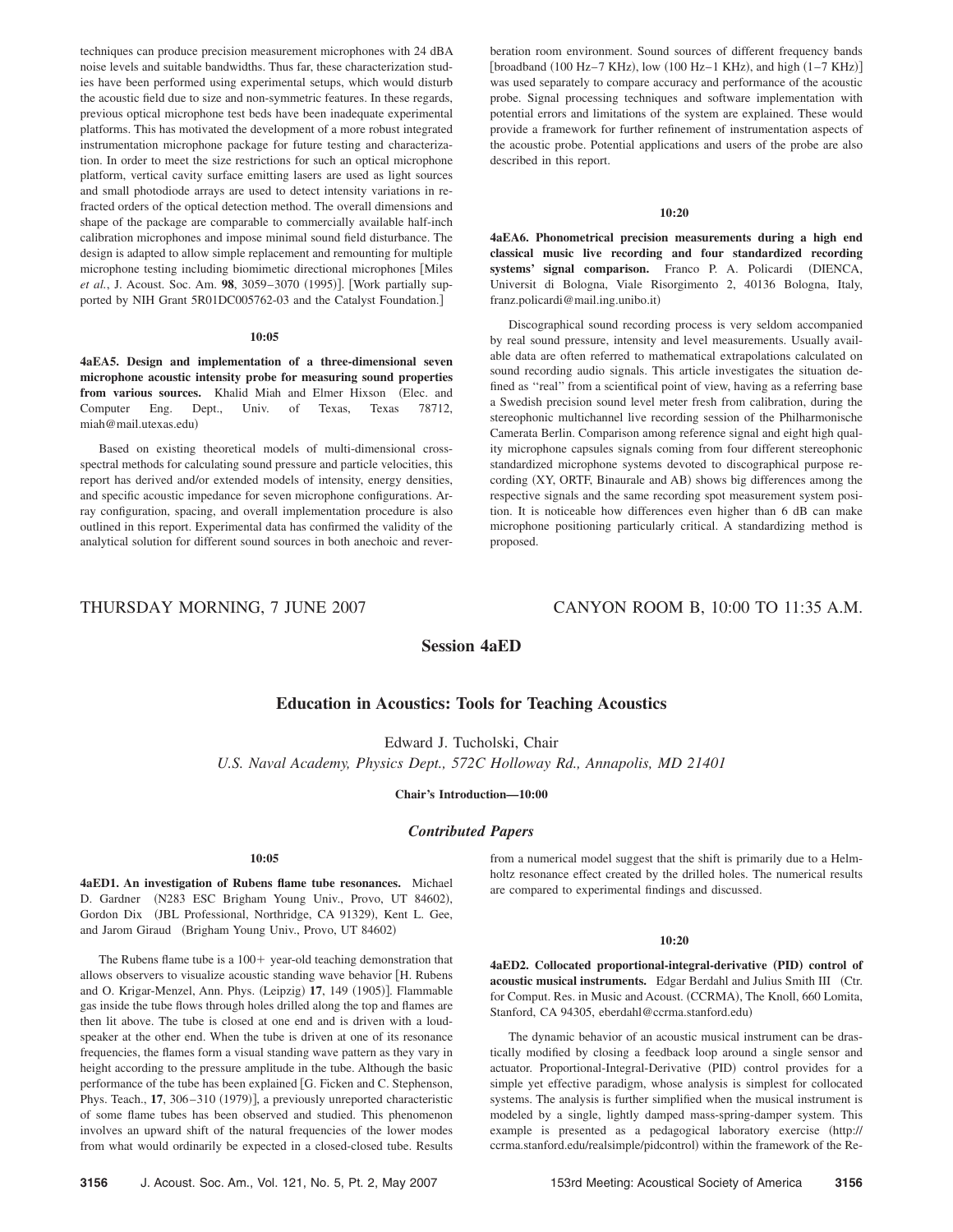alSimPLE project (http://ccrma.stanford.edu/realsimple). Students learn what physical models are, why they are useful, what the basic ideas behind feedback control are, and how they may be applied to a plucked string. A plucked string model is implemented with a digital waveguide in the Pure Data environment. Given the waveguide model and the theoretical results from the simplified mass-spring-damper model, students are asked to find PID coefficients that result in particular controlled instrument behaviors (increase in damping, decrease in pitch, etc.). At the close of the talk, a few more advanced topics are covered. In particular, a proof is presented explaining why damping with collocated velocity feedback is stable no matter how large the feedback loop gain is. Work supported by the Wallenberg Global Learning Network.

#### **10:35**

**4aED3. Effectiveness of Physlet computer animations for enhancing student learning of acoustic principles in a course for non-science** majors. Andrew A. Piacsek and Ian Wright (Dept. of Phys., Central Washington Univ., Ellensburg, WA 98926-7422)

A set of interactive computer animations of acoustic phenomena was created using the Java-based PHYSics appLETS (or physlets) developed at Davidson College [Christian and Belloni, 2001]. These animations allow the user to adjust certain parameters of a modeled system and view—in real time—the corresponding change in the physical behavior of the system. Because the animations are accessed via the web and can run on any computer (using Java), students can work with them in many different settings. The goal is to help students with limited math skills who enroll in PHYS103 ''Physics of Musical Sound'' at Central Washington University develop an intuitive understanding of basic acoustic phenomena and to assist them in applying quantitative reasoning to predict the behavior of musical systems. These newly-created acoustics and vibration physlets will be used for the first time during the Spring term, 2007, in the PHYS103 course taught by the author. Students will be given a quiz before and after working with the physlets on various topics to assess the effectiveness of this pedagogical tool.

#### **10:50**

## **4aED4. Using technology to enable people of all abilities to explore music.** Alastair C. Disley, David M. Howard, and Andrew D. Hunt (Dept. of Electron., Univ. of York, Heslington, York, YO10 5DD, UK)

MIDI Creator is a commercially available programable device that converts sensor inputs to MIDI data, which can then directly trigger sound or be used as controls for more complex environments. A variety of sensors are available, including pressure-sensitive floor pads and ultrasonic beam controllers. The authors present two applications of this technology, which illustrate the system's ability to be used in music education and music therapy environments. In the first instance, two rows of floor pads were used as controls for a game projected onto the floor. The default game was a co-operative ping-pong variant, in which users were encouraged to work together to achieve the highest number of volleys. Other options included musical games, where users could co-operate to produce harmonies. All ages and abilities, including wheelchair users, were able to take part on an equal basis. In the second instance, a simple potentiometer

was explored as an input device. School children rotating the potentiometer caused the MIDI Creator to play a scale and light lamps corresponding to the notes being played. The children then decided which notes lit which lamps. Other uses of MIDI Creator in the areas of music education and music therapy are summarized.

## **11:05**

**4aED5. Physics of a balloon lens.** Derek C. Thomas, Kent L. Gee, and R. Steven Turley (Dept. of Phys. and Astron., Brigham Young Univ., N283 ESC, Provo, UT 84602, derekcthomas@gmail.com)

A balloon filled with a gas that has a different sound speed than that of air has been used by science teachers in the past as an acoustic lens. One purpose of the lens is to show refraction of sound waves as an analogy to geometric optics H. Kruglak and C. C. Kruse, Am. J. Phys. **8**, 260–261 (1940)]. This paper discusses the physics involved with the balloon lens demonstration. In order to determine the validity of a balloon as a classroom demonstration of an acoustic lens and to understand the corresponding phenomena, the problem has been considered analytically, numerically, and experimentally. The results show that although a geometric analogy is a valid first order approximation, scattering theory is often required to fully understand the observed phenomena. Thus, this demonstration can be adapted to a wide range of students, from those learning basic principles of refraction to mathematically advanced students studying scattering.

### **11:20**

**4aED6. Combining physical REALity with SIMulations in pedagogical laboratory experiments.** Edgar Berdahl, Nelson Lee, Ryan Cassidy, and Julius Smith III (Ctr. for Comput. Res. in Music and Acoust. (CCRMA), The Knoll, 660 Lomita, Stanford, CA, 94305, eberdahl@ccrma.stanford.edu-

The RealSimPLE project provides teachers with a modular collection of online musical acoustics laboratory experiments, including experiments on elementary wave motion, vibrating strings, pipes, sensors, digital waveguides, psychoacoustics, PID control, sound cards, and more. Hands-on laboratory sessions are complemented by pedagogical computer-based simulations or animations of the same systems. This dichotomous approach illustrates both the behavior of the real system together with corresponding idealized theoretical simulation. Moreover, the simulations can illustrate hard-to-measure details of the real system, or highlight details which easily escape the eye or ear. In this way, the traditional lab bench is enhanced rather than replaced. Detailed instructions help teachers and/or students easily construct the minimal amount of lowcost laboratory equipment needed. The RealSimPLE website http:// ccrma.stanford.edu/realsimple) also includes rollover "pop-up" definitions for many technical terms. These definitions (within HTML pop-up overlays) include links to more-detailed definitions and examples, allowing website visitors to easily dig deeper down through the tree of prerequisite terms, thereby filling in any knowledge-gaps they may have. A motivated student anywhere in the world with a basic math and physics background can obtain advanced graduate-level knowledge from the website in a selfpaced, demand-driven manner. [This work was supported by the Wallenberg Global Learning Network.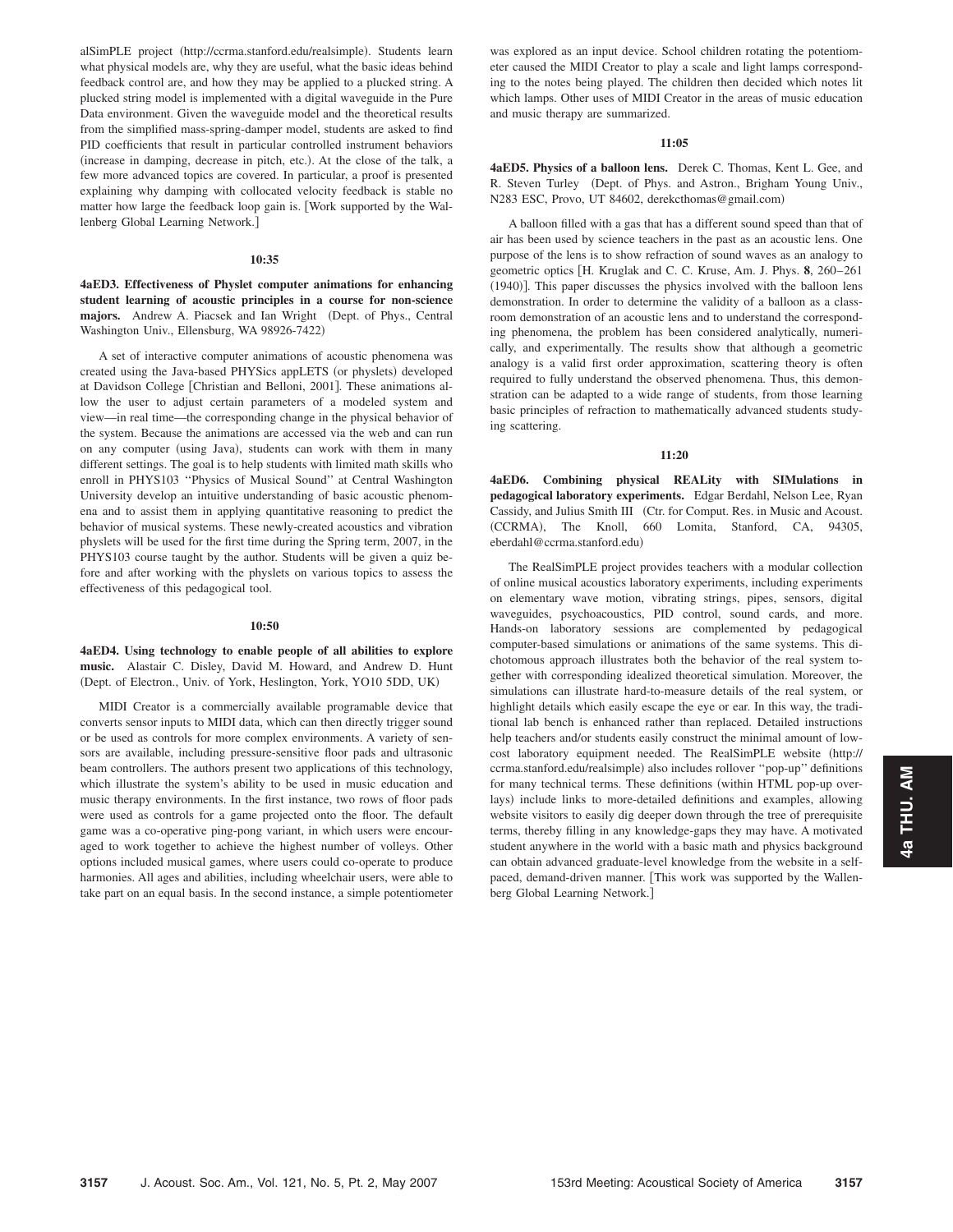# **Session 4aMU**

## **Musical Acoustics and Physical Acoustics: Flow Dynamics in Musical Instruments**

Rolf Bader, Chair

*Univ. of Hamburg, Inst. of Musicology, Neue Rabenstr. 13, 20354 Hamburg, Germany*

## *Invited Papers*

#### **9:00**

**4aMU1. Turbulence flow modeling using combined compressable Euler and molecular dynamic simulation** "**MDS**… **methods.** Rolf Bader (Insitute of Musicology, Univ. of Hamburg, 20354 Hamburg, Germany)

Typical flows found with musical instruments as well as turbulent behavior are modeled. Here the problem of using many elements to model the system precisely resulting in very long simulation time is avoided using molecular dynamic simulation techniques, where the flow is represented by moving particles that can be at any position in space and so act as an alternative to small grid lengths. On the other hand, the coupling between the flow and the acoustic wave caused by oscillations of that flow is modeled using the compressable Euler model. Here, the equation of continuation is used for modeling a time dependency of the pressure and is thus capable of combining the models. Both models are presented on their own and also in several possible combinations. The flow and pressure distribution behavior of possible couplings between these methods is then discussed in terms of comparison with experimental data, modeling stability, and modeling speed.

## **9:25**

4aMU2. Turbulence: Geometrical and statistical aspects. R. Friedrich (Inst. of Theoretical Phys. Westfalische Wilhelms-Universität Münster, Wilhelm-Klemm-Str. 9, 48149 Münster, Germany)

Turbulent flows are characterized by the transport of energy across scales. This energy transport, which frequently is denoted as energy cascade, is related to the formation of hierarchically organized spatio-temporal structures. A statistical treatment of velocity increments of turbulent ows thereby shows that the statistics are strongly intermittent exhibiting large deviations from Gaussian statistics. In this talk we shall give an overview on recent results concerning the analysis of Eulerian as well as Lagrangian velocity statistics, which allows one to characterize, understand, and model the small scale statistics of turbulent flows by means of stochastic processes. Furthermore, we review attempts to relate the statistical properties of small scale turbulent flows to the geometry of vortical structures in the flow field.

## **9:50**

4aMU3. Flutelike instruments: A perfect joint between acoustics and hydrodynamics. Benoit Fabre (Inst. Jean Le Rond d'Alembert, Univ. Pierre et Marie Curie, 11, rue de Lourmel, F-75015 Paris, France)

The oscillation in flutelike instruments results from the aeroacoustic coupling of an hydrodynamic mode of a jet with an acoustic mode of a resonator. Since musical instruments are empirically optimized oscillators, the modeling of flutes appears as a test bench for different approaches. Complementary descriptions have been developed in the literature from the point of view of acoustics or from the point of view of hydrodynamics. Unfortunately, the basic hypothesis in both fields are not easily compatible: for instance, as a first approximation, pipe acoustics can be studied neglecting the influence of mean flow, while the jet instability can be studied neglecting the influence of compressibility. In the presentation, we will develop an aero-acoustic approach to the oscillation in flutelike instruments, that focuses on the different approximations that need to be carried. We will emphasize on the limited range of control parameters that the current models may describe. The different elements will be discussed as well as the traditional custom to study the system as a lumped model.

## **10:15–10:30 Break**

#### **10:30**

**4aMU4. The acoustic consequences of time-dependent changes of the vocal tract shape.** Brad Story Univ. of Arizona, P.O. Box 210071, Dept. of Speech, Lang., and Hearing Sci., Tucson, AZ 85721)

During singing or speech production, the human vocal tract is a nearly continuously changing conduit through which sound propagates. As the vocal tract shape changes, its resonance frequencies also continuously vary, shaping an excitation signal into a sequence of vowels and consonants. This presentation will focus on modeling the time-dependent movements of the vocal tract shape and their acoustic consequences. Based on data collected with MRI and x-ray microbeam techniques, a kinematic model of the vocal tract area function has been developed that allows for efficient specification of time-dependent cross-sectional area changes in an acoustic waveguide. When coupled with a voice source, the result is a basic simulation of the sound production process from which pressures and airflows are generated. The components of the model will be presented and then used to demonstrate some timedependent relations between the vocal tract shape and resulting acoustic characteristics. [Work supported by NIH R01-DC04789.]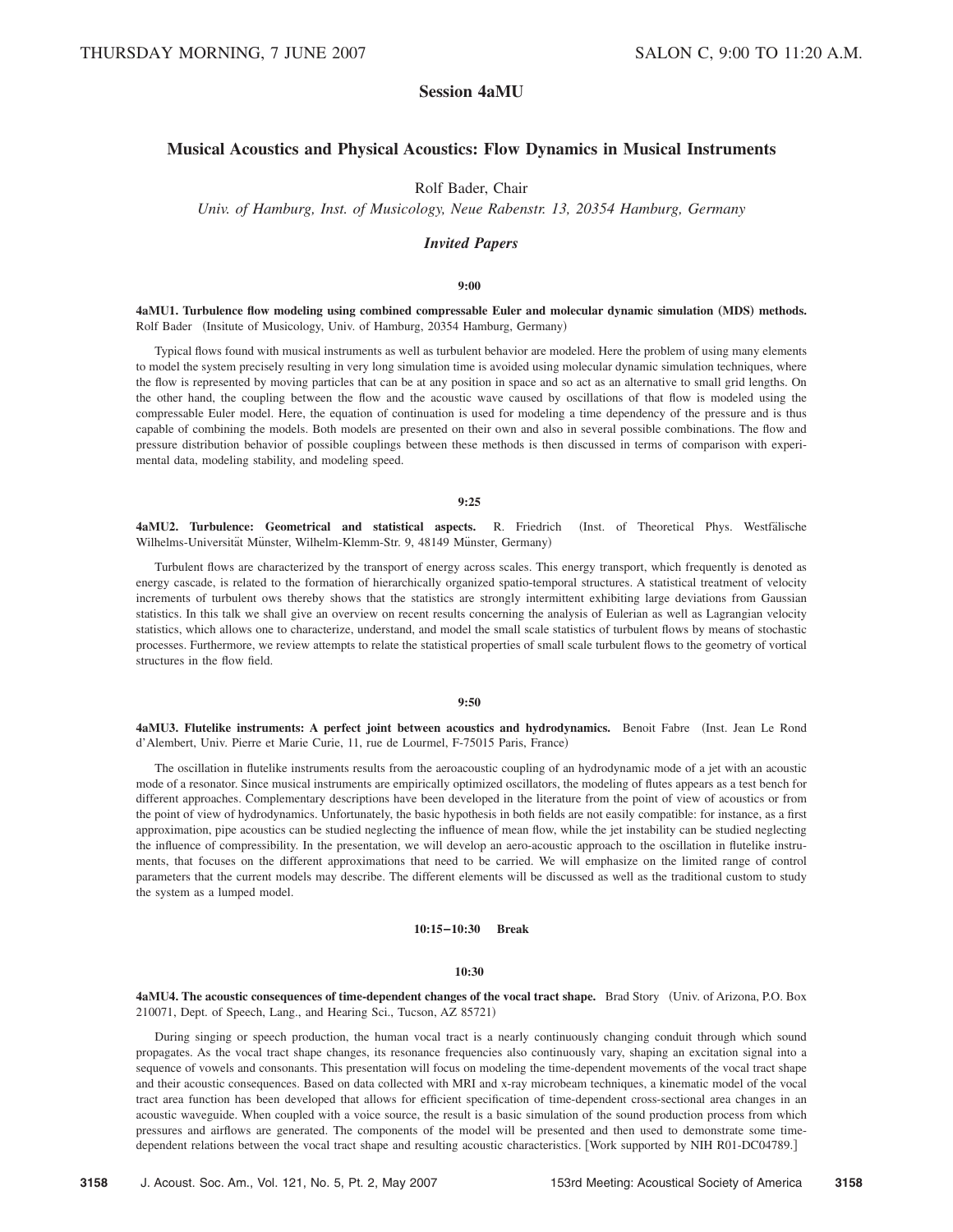**4aMU5. Synchronization of organ pipes as a paradigm for nonlinear acoustical oscillations.** Markus Abel and Steffen Bergweiler (Dept. of Phys., Universität Potsdam, Am Neuen Palais, Postfach 601553, D-14415 Potsdam, Germany)

From measurements on organ pipes, it has been known for a long time that the so-called Mitnahme Effekt can lead to a mutual influence of organ pipes by each other. The same holds for external driving of pipes by acoustical sources of well-defined frequencies. A locking of two differently tuned pipes to a single frequency, or to the frequency of the external driving, respectively, is observed. We measure the dependence on the coupling by varying the distance of the pipes. In great detail, we measure the dependence on the signal strength in the case of the external driving. As a result, we find a so-called Arnold tongue over a range of 50 dB, i.e., for extremely weak driving, one still finds synchronization to a common frequency. We apply the very general theory of synchronization from the point of view of nonlinear vibrations and apply it to the experimental data from organ-pipe measurements. Surprisingly, it is possible to capture the main features of the phenomenon by nonlinear oscillator equations, coupled to each other. A full explanation includes a good understanding of the aeroacoustics producing the sound of an organ pipe.

THURSDAY MORNING, 7 JUNE 2007 CANYON ROOM C, 8:00 TO 11:40 A.M.

# **Session 4aNSa**

## **Noise: Environmental Noise in National Parks**

Nancy S. Timmerman, Chair *25 Upton St., Boston, MA 02118-1609*

## *Invited Papers*

## **8:00**

**4aNSa1. Acoustic monitoring and resource management in national parks.** Kurt Fristrup (Natural Sounds Program, Natl. Park Service, 1201 Oakridge Dr., Ste. 100, Fort Collins, CO 80525)

The Organic Act of 1917 and other legal mandates and authorities require the NPS to protect and restore park resources. Acoustic monitoring has been conducted in 43 park units. These studies have documented sound levels (in  $\frac{1}{3}$  octave bands) and identified sources of noise. Analyses show that backcountry sites can be extraordinarily quiet, but noise events occur at all locations. It is clear that noise presents two threats to park resources: chronic degradation of listening opportunities as well as acute effects from prominent events. The NPS is developing metrics that assess the extent to which noise degrades the opportunities for visitors to experience the sounds intrinsic to the park unit. These metrics also apply to the degradation of aural awareness for wildlife, which can affect foraging success, predator avoidance, and acoustic communication.

## **8:25**

**4aNSa2. Modeling noise and visitor use in national parks.** Kenneth J. Plotkin Wyle Labs., 241 18th St. S., Ste. 701, Arlington, VA 22202), Steven R. Lawson (Virginia Polytechnic Inst. and State Univ., Blacksburg, VA 24061), and Kurt M. Fristrup (Natl. Park Service, Fort Collins, CO 80525)

The natural soundscape in National Parks is degraded by the intrusion of human-made noises. One usually thinks of the intrusive sounds as those from mechanical devices: aircraft, snowmobiles, off-highway vehicles, tour buses, generators, etc. Noise Model Simulation (NMSim) developed for the Park Service was designed to address those sources. There is, however, often a significant nonmechanical human noise source: the humans themselves. Visitors traveling in groups tend to talk to each other, and that speech can be an intrusive noise source. Newman *et al.* conducted a listening exercise in Muir Woods National Monument in 2005 to assess the nature of these human sounds. In the fall of 2006 Lawson *et al.* conducted noise and trail use monitoring in the Great Smoky Mountains National Park, which quantified visitor-generated sound levels and provided input to trail use modeling. Those data provide inputs to NMSim, so that the exposure of visitors to visitor noise and the impact of visitor noise on the soundscape can be quantified. The Smokies study will lead to a general merger of noise and trail use modeling, so there will be tools for this aspect of soundscape modeling and preservation in National Parks.

#### **8:50**

4aNSa3. Grand Canyon: Restoration of natural quiet (current status). Dickson J. Hingson (Sierra Club, Natl. Parks and Monuments Committee, 275 S. River Run Rd. #3, Flagstaff, AZ 86001, dhingson@infowest.com)

Mandated restoration efforts to reduce extensive aviation noise intrusions into the wild soundscape of Grand Canyon National Park will be reviewed, in context of underlying, protracted political controversy. This is timely, for the approaching, presidentially directed due date is 22 April 2008, under the National Parks Overflights Act of 1987, for the ''substantial restoration'' of ''natural quiet,'' pursuant to noise standards/specifications of the National Park Service, with due consideration to the FAA for ensuring safety of aircraft operations. The draft EIS and "Preferred Alternative" (release due spring 2007) will therefore vigorously resurface scientific review of primary and supplemental noise indicators and standards appropriate to national parks. Grand Canyon, having large wilderness/backcountry areas and renown, is a particularly iconic focus for scrutiny. The restoration will be viewed against actualities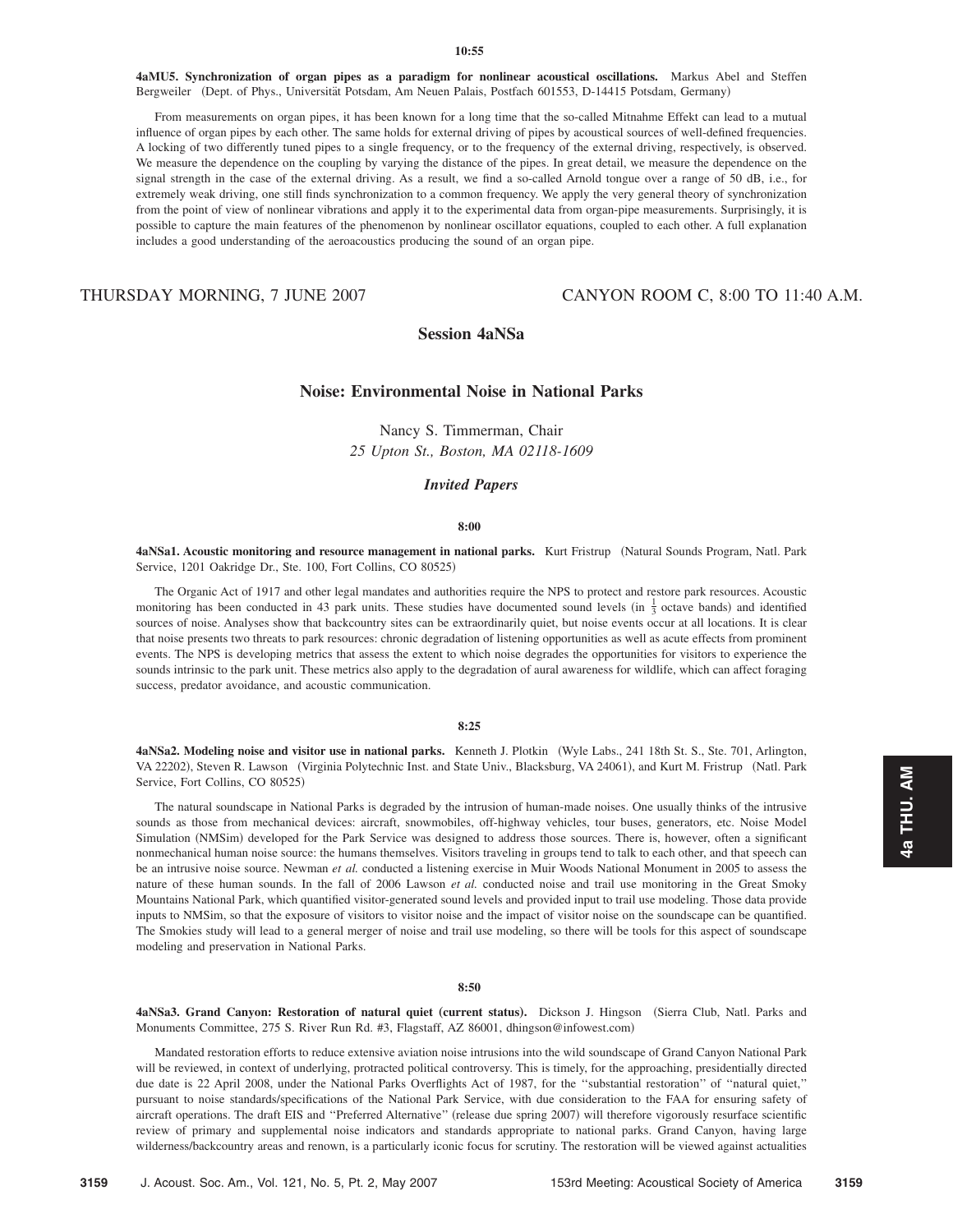of (1) the large number/types of aircraft operations at all altitudes above the park; (2) demanding management objectives and large size of Grand Canyon; and (3) its extremely quiet natural soundscape (which characterizes most desert and Colorado Plateau national parks.) Visitor experience values, including "wilderness character" and sound as resource are offered as ultimate concerns, often clashing with industrial tourism and its associated values of aerial perspective, speed/convenience, and economic return for tour operators.

## **9:15**

## **4aNSa4. Protecting natural soundscapes with an adequate margin of safety.** Richard Horonjeff 81 Liberty Sq. Rd., #20-B, Boxborough, MA 01719) and Grant Anderson (Harris Miller Miller & Hanson Inc., Burlington, MA 01803)

The natural ambient sound environment in park-like settings not only provides a masker for inappropriate sounds, but also affords different acoustic experiences to the park visitor due to its dynamic nature. At a single location, for example, the absence of wind and water movement may offer periodic opportunities to experience an environment completely devoid of audible sound. At the same location wind blowing gently through nearby conifers may offer a feeling of tranquility. In late spring the sound of water in a nearby stream may provide yet another experience. Each circumstance generates a different ambient sound environment, both for soundscape enjoyment as well as masking inappropriate sources (usually human activity). This dual role creates challenges in soundscape management and planning and makes difficult the use of a single ambient descriptor to protect a sites multiple non-concurrent soundscape resources. This paper examines soundscape impairment from a damage risk perspective by assuming independent, quasi-random arrivals of various soundscapes and human activity. Actual data from three western U.S. parks are used to establish reasonable parameter values for the analysis. The paper develops impairment risk with an adequate margin of safety in line with philosophies of the EPA Levels Document of 1974.

### **9:40**

**4aNSa5. Cleaning up 20th century acoustical trash from national parks: 10 ways to quiet our parks.** Leslie D. Blomberg (Noise Pollution Clearinghouse, Box 1137, Montpelier, VT 05601-1137, npc@nonoise.org)

The history of noise in the 20th Century follows a consistent pattern, first the invention of new noise sources, then the growth in use of those sources, and finally the spread of those noises into previously quiet areas. Our National Parks have experienced that same pattern of invention, growth, and spread. Moreover, those previously quiet areas that succumbed to 20th Century noises often included our Parks and wildlands. Since most of the noises degrading National Parks are 20th Century inventions, this paper will examine the historical context of todays park noise, with an emphasis on developing policy options to quiet our National Parks.

## **10:05–10:20 Break**

#### **10:20**

**4aNSa6. A low-complexity environmental noise monitoring system for unattended operation in remote locations.** Robert D. Collier (Thayer School of Eng., Dartmouth College, Hanover, NH 03755) and Kenneth Kaliski (Resource Systems Group, Inc., White River Junction, VT 05001)

There is a need to measure environmental noise in remote locations such as national parks over extended periods of time with a simple, readily deployed, robust, unattended data acquisition system. The original Dartmouth College prototype system was demonstrated in 2001 [Kaliski et al., Proceedings NOISE-CON 2001, October 2001]. The improved Dartmouth system is described in a patent awarded to Dartmouth College in August 2006. The system conforms to ANSI/IEC Type I and Type II standards. It samples, processes, and stores 1-s A- and C-weighted equivalent sound level (Leq) values over a period of about 2 weeks. In addition, maximum, minimum, and statistical percentile values are stored in nonvolatile memory. The instrument is powered by a rechargeable battery backed up by a solar power converter. A communication interface provides for remote control. Separate software is provided to display statistical information and detection and classification clues based on user-selected time period events. The capabilities of the improved Dartmouth system are demonstrated in a selected measurement program.

### **10:45**

**4aNSa7. Anthropogenic contribution to the acoustic environment of Mexican spotted owls in the Gila National Forest, New** Mexico. Ann E. Bowles, Samuel L. Denes (Hubbs-SeaWorld Res. Inst., 2595 Ingraham St., San Diego, CA 92109, abowles@hswri.com), Chris Hobbs, Kenneth L. Plotkin (Wyle Labs., Arlington, VA 22202), and Elizabeth Pruitt (GeoMarine, Inc., Hampton, VA 23666)

We monitored the acoustic environment of Mexican Spotted Owls using an array of Larson-Davis (LD) sound level meters (SLMs) from 2000 to 2005. Thirty-nine LD-820 and LD-824 SLMs were deployed in a distributed array across a 20 km $\times$ 24 km area, collecting two-second time interval data as continuously as possible mid-April to July. Although the study was designed to monitor low-flying military jets, SLMs collected over 350,000 hr of usable environmental noise data. The data were summarized by time, average level, and on an energy basis. The most important identifiable sources differed depending on metric. On a time basis, the ambient was the greatest contributor, followed by biotic sources and thunder. Regional jets were unexpectedly important, accounting for 2% of the total, far more than military jets. However, military jets and thunder accounted for most of the exposure to high amplitude noise (proportion of 2-s samples with LAeq  $\zeta$  60 dBA). In terms of cumulative sound exposure, thunder was the greatest contributor, followed by ambient noise and military jets. The sources most likely to impact owls will depend on the critical features of noise from their perspective; identifying these features is the focus of future analysis Work supported by U.S. Air Force ACC/ CEVP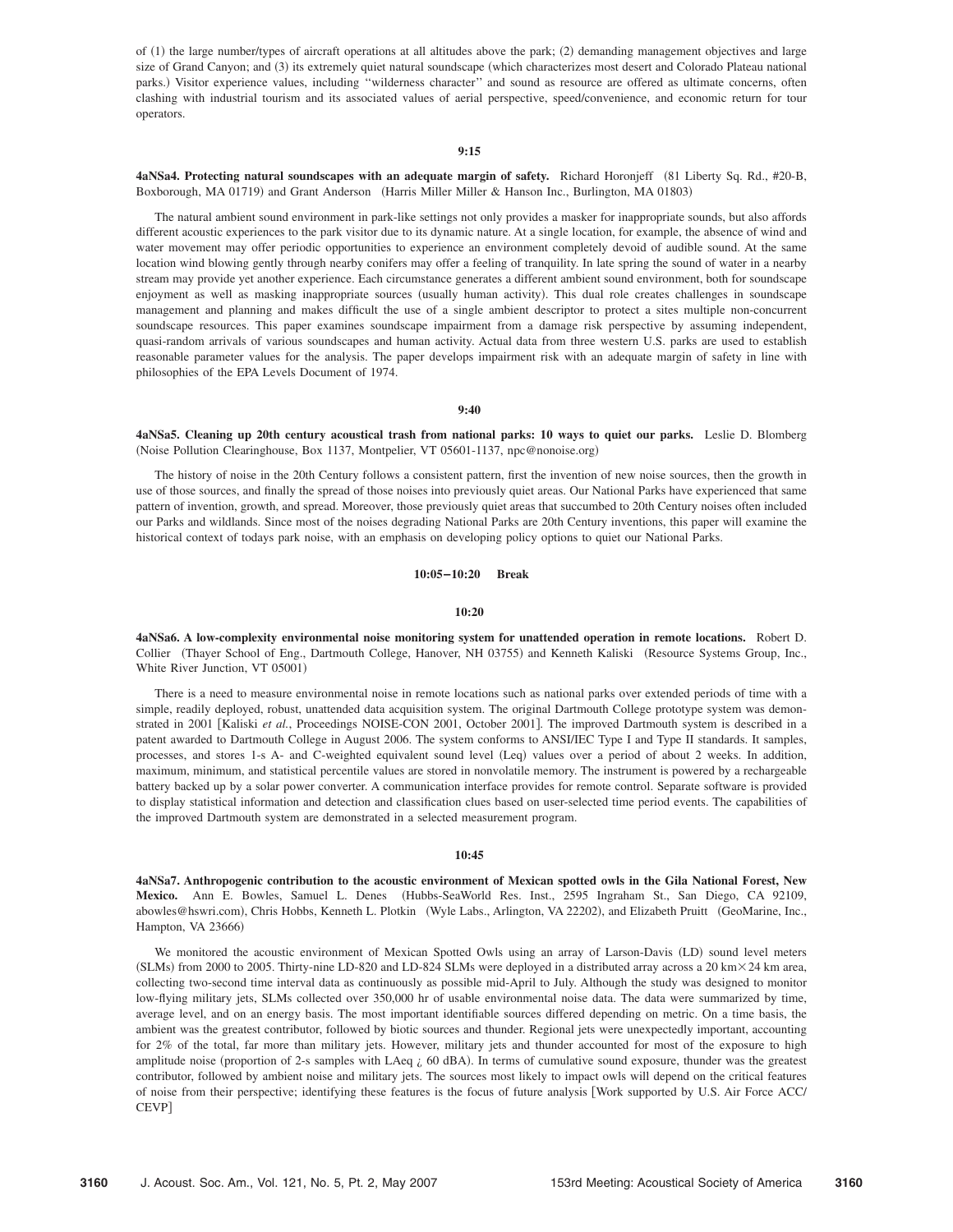#### **11:10**

**4aNSa8. Characterizing natural soundscapes and understanding human response to human-caused noise in a Hong Kong country** park. Kin-che Lam, Kwai-cheong Chau, and Lawal M. Marafa (Dept. of Geography & Resource Management, Chinese Univ. of Hong Kong, Shatin, N.T., Hong Kong)

A study was undertaken in a country park of Hong Kong to characterize the natural soundscapes and determine the affective response of visitors to natural and human-caused sounds. Located on the eastern extremity of Hong Kong, the country park is easily accessible and characterized by sandy beaches, rocky shores, rugged slopes, and wooded ravines nested among silent hills and mountains. The country park is exposed to varying levels of transportation noise (motor vehicle, aircraft) and visitor-caused noise. The soundscapes of a variety of natural landscapes were characterized by sound walks and acoustical and psycho-acoustical analysis of 15 min and 24-h sound recordings. Interviews with the country park visitors revealed that they preferred soundscapes with natural and joyful attributes. A questionnaire survey was undertaken in several landscape-soundscape settings with different exposure levels of human-caused noise. The results show that while the visitors were slightly bothered by extraneous noise, the degree of annoyance was significantly determined by the natural setting, the background soundscape, and the type of activities engaged in. The findings provide an empirical basis to formulate management strategies of natural soundscapes and contribute to a growing body of research on the potential impacts of human-caused sound in country parks.

#### **11:25**

**4aNSa9. Review, comparison, and evaluation of various environmental noise regulations in the United States.** Jeff D. Szymanski and W. Brent Ferren (Black and Veatch Corp., 11401 Lamar Ave., Overland Park, KS 66211, szymanskijd@bv.com)

Environmental noise in the United States is often regulated at the city, county, and/or state level. A review of some representative urban, suburban, and rural regulations that provide objective noise limits was conducted. The sound level metrics, if specified, were reviewed for applicability to various noise sources. Ambient sound level data recorded over the last 10–15 years in urban, suburban, and rural areas of the United States were compared to the applicable limits, as well as to other criteria. Comparisons were evaluated for consistency and ambient sound levels were compared to USEPA guidelines in order to evaluate their relevance more than 30 years later. The regulations and guidelines reviewed were found to have varying degrees of applicability.

THURSDAY MORNING, 7 JUNE 2007 CANYON ROOM A, 10:20 A.M. TO 12:00 NOON

# **Session 4aNSb**

# **Noise, Engineering Acoustics, and Signal Processing in Acoustics: Recent Advances in Active Noise Control I**

Scott D. Sommerfeldt, Cochair

*Brigham Young Univ., Dept. of Physics and Astronomy, Provo, UT 84602-4673*

Kenneth A. Cunefare, Cochair

*Georgia Inst. of Technology, School of Mechanical Engineering, Love Building, Atlanta, GA 30332-0405*

## *Invited Papers*

## **10:20**

**4aNSb1. Recent developments in the use of structural actuators for decentralized active control.** Stephen Elliott, Paolo Gardonio, Oliver Baumann, and Yoko Aoki (ISVR, Univ. of Southampton, Southampton, UK)

With an array of ideal, dual, collocated actuators and sensors, decentralized feedback controllers can not only be unconditionally stable, but their performance in reducing vibration and, hence, radiated sound, can approach that of a centralized LQG controller W. P. Engles et al., JASA 119, 1487-1495 (2005)]. They also have a modular architecture that scales well, even for very large structures. This paper discusses some of the problems that arise in practice when proof-mass or piezoelectric transducers are used instead of ideal force or moment-pair actuators in such decentralized controllers. Proof-mass actuators are attractive when generating significant forces, but their natural frequency must be well below the first structural resonance frequency for stable operation. Even when this is achieved, impulsive forces due to the actuators hitting their end-stops have recently been shown to potentially be an additional source of instability. Piezoceramic actuators can give significant control in thinner structures, but as well as controlling out-of-plane vibration, they also create in-plane motion in the structure that can couple into closely located strain sensors causing instability in feedback controllers. Novel arrangements of such transducers will be described in which the effect of in-plane coupling is minimized, thus significantly improving their performance.

#### **10:40**

4aNSb2. Estimating the number of uncorrelated disturbance sources in structural systems. Suk-Min Moon (Adaptive Technologies, Inc., Blacksburg, VA 24060), Leslie Fowler (CSA Eng., Inc., Albuquerque, NM 87123), and Robert Clark (Duke Univ., Dept. of Mech. Eng. and Mater. Sci, Box 90300, Durham, NC 27708-0300)

The number of input signals used as reference inputs for feedforward control applications is limited due to cost, computational burden, input processing capability, and installation constraints. Identifying an optimal subset of reference sensors from a larger set capable of conveying the dynamics important in the performance path can result in greater performance with reduced complexity and order in the active control system. However, before determining an appropriate subset of sensors, the number of exogenous distur-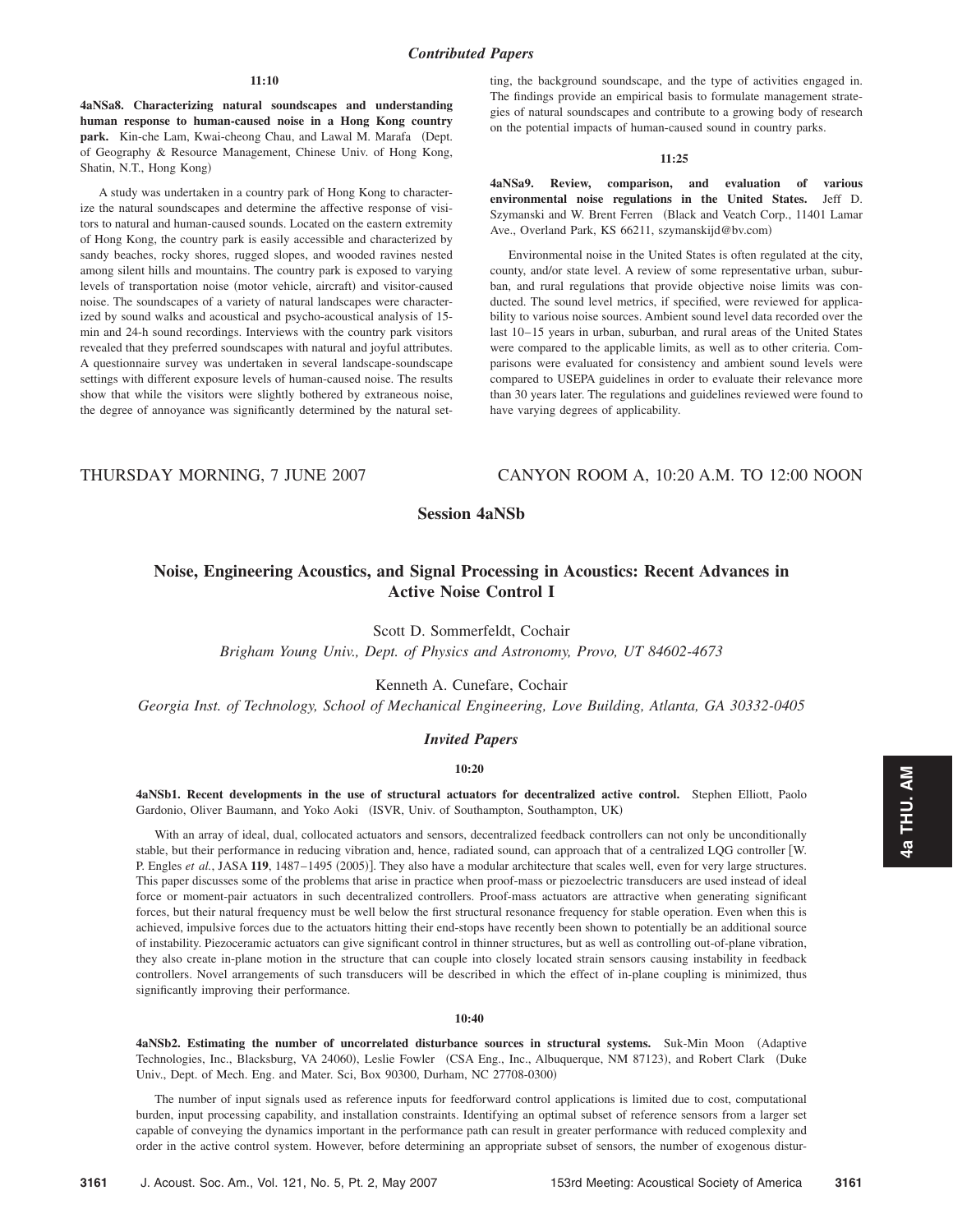bance sources must be determined. Principal component analysis can be used to determine the number of uncorrelated disturbances acting on a structural system. Singular value decomposition of a covariance matrix of measured sensor signals is used to determine the number of independent disturbances present in the dynamic system. Limitations imposed by sample data length, path dynamics, and noise can limit the ability to resolve the number of exogenous disturbance sources. To estimate the number of secondary disturbance sources, a controller can be used to minimize the response due to the dominant signal source. It is then possible to identify the significant secondary sources. This can lead to improved estimation of the minimum number of reference sensors required for feedforward control in structural and structural acoustic systems.

#### **11:00**

**4aNSb3. Singular value decomposition of plant matrix in active noise and vibration—some examples.** Alain Berry, Yann Pasco, and Philippe-Aubert Gauthier (GAUS, Dept. of Mech. Eng., Univ. de Sherbrooke, Sherbrooke, QC, J1K 2R1, Canada)

In active noise and vibration control problems that involve many secondary sources and error sensors, the active control performance is largely related to the conditioning of the plant matrix formed by the transfer functions between individual secondary sources and error sensors). The principal component transformation (or singular value decomposition) of the plant matrix is an interesting tool to extract dominant secondary paths and limit control efforts. Furthermore, it can be used in a feedforward LMS controller to prevent slow convergence due to ill-conditioning of the plant matrix, and adjust the convergence rate of individual system modes. This approach is discussed through two different applications: (1) the multi-harmonic active structural acoustic control of a helicopter main transmission noise using piezoceramic actuators; (2) the broadband, adaptive sound field synthesis using multiple reproduction sources. It is shown that the approach allows decreasing the required signal processing and limiting the magnitude of the control inputs. Furthermore, in the case of sound field reproduction, it allows a very elegant and insightful interpretation in terms of controlling independent radiation modes.

#### **11:20**

**4aNSb4. Negative impedance and vibration control of beams and plates.** Kenneth A. Cunefare Woodruff School of Mech. Eng., The Georgia Inst. of Technol., Atlanta, GA 30332-0405, ken.cunefare@me.gatech.edu)

The use of piezoelectric actuators for noise and vibration control purposes is well established. Recently, however, the use of negative impedance circuits for the control of such actuators has received increasing attention. This paper considers the fundamental implications of negative impedance control when used in the context of active vibration suppression on beams and plates. It is shown that action of the negative impedance control may be related to the minimization of the reactive power delivered into the structure, thereby minimizing the standing wave field. If one takes the perspective that the vibration field on a structure is composed of direct and reverberant components, then minimization of the reactive power input leads to attenuation of the reverberant component. The reverberant response is global, such that its minimization leads to global vibration minimization.

## **11:40**

4aNSb5. Active noise control for double glazing. Christian Carme (TechnoFirst, Parc Industriel de Napollon, 48, ave des Templiers, 13676 Aubagne Cedex, France)

Implementation of ANC on double glazing windows has been investigated through controlling the volume of the air gap between the two window panes. In past work, the major problem was the location (generally in the middle of the glass plane) and/or efficiency of the transducer generating the counter noise. A new transducer (called strip-transducer) overcomes this problem by locating the loudspeaker system in the window frame. The transducer consists of a beam like rigid membrane less than 20 mm width and 500 mm length) attached to a longitudinal voice coil suspended in the magnetic field generated by a set of magnets located in a metallic U-shaped profile. These strip-transducers are driven by a local ANC control loop, the reference sensor being either a microphone or an accelerometer located in the emitting side and the error microphone being located on the receiving side. The control loop algorithm is based on TechnoFirsts patented cloverleaf filter, allowing a faster response than traditional X-LMS algorithms. The transducer design uses the concept of tuned membrane resonator (TMR) to reduce the drive energy needed. A prototype using this new concept is under experimentation and has shown very encouraging results.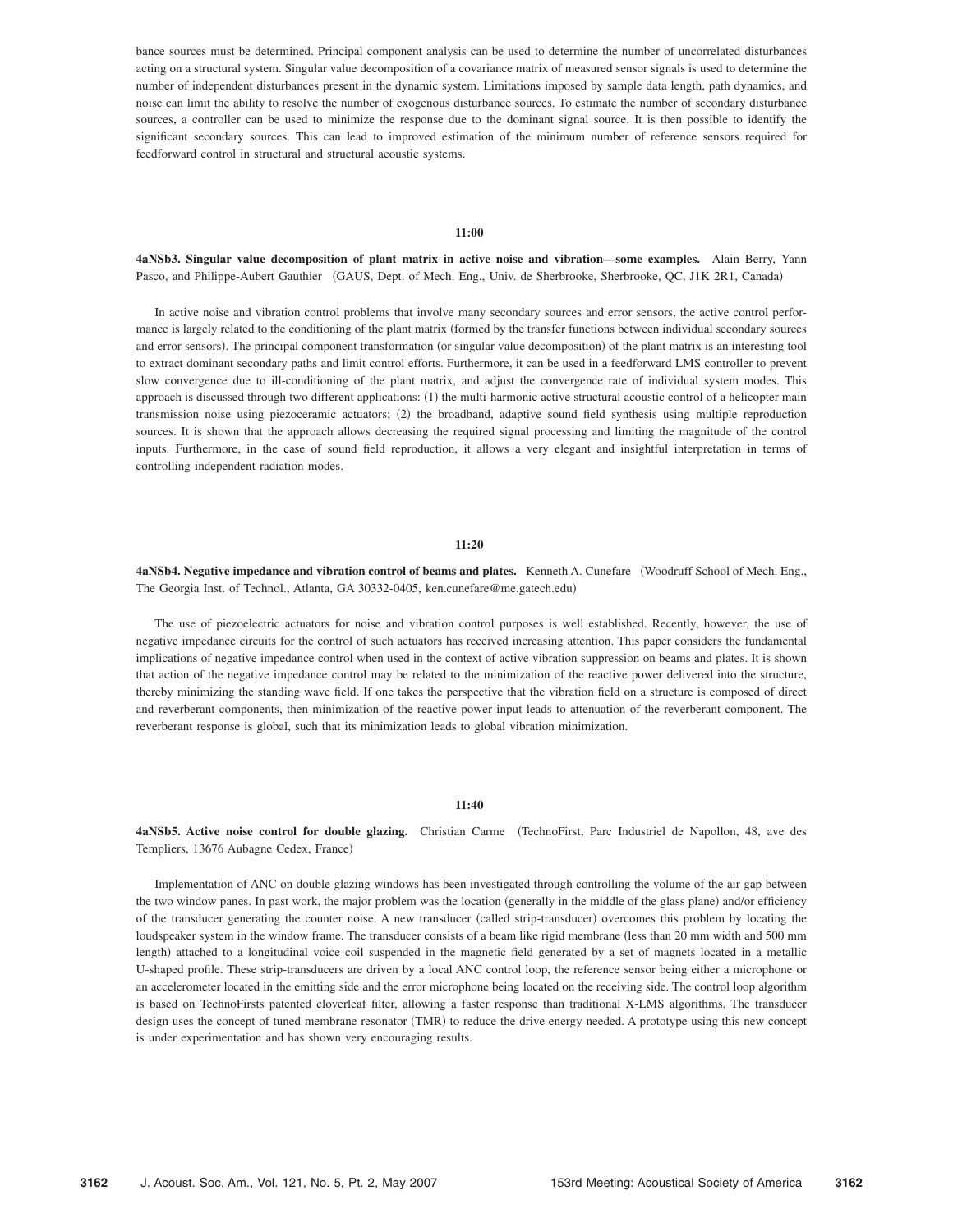# **Session 4aPA**

# **Physical Acoustics: Nonlinear and Linear Seismology and Time Reversal in Solids**

Brian E. Anderson, Chair

*Los Alamos National Lab., Geophysics Group, Los Alamos, NM 87545*

**Chair's Introduction—8:30**

*Contributed Papers*

**8:35**

**4aPA1. Nonlinear oscillations of an object buried in soil.** Evgenia A. Zabolotskaya, Yurii A. Ilinskii, and Mark F. Hamilton (Appl. Res. Labs., Univ. of Texas, P.O. Box 8029, Austin, TX 78713-8029, hamilton@mail.utexas.edu)

A model is presented for nonlinear oscillations of an object buried in soil. The derivation is based on Lagrangian mechanics. The stress-free boundary condition on the surface of the ground is satisfied by introducing an image source pulsating in antiphase with the buried object. An equation of Rayleigh-Plesset form is obtained that describes the nonlinear volume oscillations in the elastic medium. In the linear approximation, the model yields an analytic expression for the resonance frequency. When elasticity of the soil is ignored, or when its elastic properties are presumed independent of depth, the resonance frequency decreases as burial depth is increased, tending toward a limiting value at saturation. When the shear modulus of the soil is permitted to increase with depth, the resonance frequency no longer saturates but instead increases with depth after passing through a minimum value. Perturbation theory is used to estimate weakly nonlinear effects. Attention is focused on second-harmonic and difference-frequency generation. Work supported by ONR.

### **8:50**

**4aPA2. Seismo-acoustic antivehicular landmine detection using phase** data. Bill SchneckIII and Brad Libbey (Army RDECOM CERDEC NVESD, 10221 Burbeck Rd., Ft. Belvoir, VA 22060)

Landmine detection is tactically important for main supply route clearance in counter-insurgency operations. Seismo-acoustic detection is one of multiple technologies being pursued by the Army in an effort to address this need. The experiments to be presented were designed to address the use of phase data for landmine detection. These experiments are, in large part, a replication of the efforts by T Wang *et al.* [Proc. SPIE 5415, 70-79 (2004)]. In the present work, phase and magnitude data are used to detect three targets: a V-S 1.6 anti-vehicular mine (easy target), an M-19 antitank mine (difficult target), and a resonant plate (very easy control). These were tested in four situations: free space, flush bury, 1 bury, and 2 bury. The soil surface velocity was measured using an array of four laser Doppler vibrometers, and the acoustic pressure used for excitation was recorded with a microphone. In certain instances, the relative phase between the surface vibration and acoustic pressure directly above the mine was different from soil alone.

#### **9:05**

**4aPA3. Nonlinear acoustic landmine detection: Comparison of tuning curve experiments profiling on and off the target.** Sean A. Genis and Murray S. Korman (Dept. of Phys., U. S. Naval Acad., Annapolis, MD 21402)

Recent experiments [Proc. SPIE 6217, 62170Y, Detection and Remediation Technologies for Mines and Minelike Targets XI; J.T. Broach, R.S. Harmon, J.H. Holloway, Jr.; Eds. (2006)] have shown that the soil vibrating over a drum-like acrylic landmine simulant is more nonlinear on the

target than well off (due to soil alone). Here, a Laser Doppler Vibrometer (LDV) is configured to scan laterally across the buried simulant. The 10 cm diameter, 5 cm high rigid simulant has a flexible clamped 0.8 mm thick top plate and is buried 4 cm deep in dry, sifted masonry sand in a rigid soil container placed inside the anechoic chamber. At each location the sand is subjected to a series of increasing amplitude acoustic pressure level sweeps (across a 50–200 Hz bandwidth) that includes the resonant behavior. The soil surface particle velocity vs. frequency tuning curves, from locations ''off target'' show relatively small nonlinear effects, while those from locations "on target" exhibit clearly identifiable backbone (peak amplitude vs. corresponding resonant frequency) curves that exhibit softening. Profiles of the backbone slope vs. position indicate an extremely large contrast ratio between ''on'' and ''off'' locations compared to profiles of surface vibration obtained near resonance. [Work supported by ONR.]

#### **9:20**

**4aPA4. Nonlinear time reversal acoustic method of land mine** detection: Experiment and modeling. Alexander Sutin (Artann Labs., West Trenton/Stevens Inst. of Technol., Hoboken, NJ), Brad Libbey (U.S. Army RDECOM CERDEC NVESD, Fort Belvoir, VA 22060), and Armen Sarvazyan (Artann Labs., West Trenton, NJ 08618)

The nonlinear vibration response of land mines is an effective detection clue. This response can be measured by application of two frequency acoustic waves producing a vibration spectrum above the mine that is different from its surrounding. As an alternative to this approach, this work investigates time reversal techniques as a method of acoustically exciting nonlinear mine vibrations over a broad frequency range. The phaseinversion method used here requires two short broadband time-reversed focused signals with opposite sign, i.e. phase inverted. The focused signal and the inverted focused signal are broadcast sequentially and the responses are summed in post processing. This cancels the linear response leaving the nonlinear component. A theoretical model has been developed that treats the mine stiffness as a nonlinear spring. It predicts that the dominant nonlinear frequencies correspond to the second harmonics of the mine's primary resonance. Experiments were conducted using six loudspeakers in a box placed directly over a mine. The measured responses confirm most of the model predictions, and illustrate differences between the soil and mine nonlinearities. Work was supported by the U.S. Army RDECOM CERDEC Night Vision and Electronic Sensors Directorate

## **9:35**

**4aPA5. Prediction of seismic pulses from an outdoor explosive source.** Shahram Taherzadeh (Faculty of Technol., The Open Univ., Milton Keynes, MK7 6AA, UK) and Keith Attenborough (The Univ. of Hull, Hull, HU6 7RX, UK-

Near-surface layering of ground soil can influence propagation of seismic pulses originating from above-surface sources. Furthermore, in a cold climate snow and frozen ground can add to this layering effect. A numerical model called Fast Field Program for Layered Air Ground Systems (FFLAGS), developed originally for continuous sound sources above a porous elastic ground, is used to predict radial and vertical seismic signals from an above ground explosive charge recorded by a geophone. Simul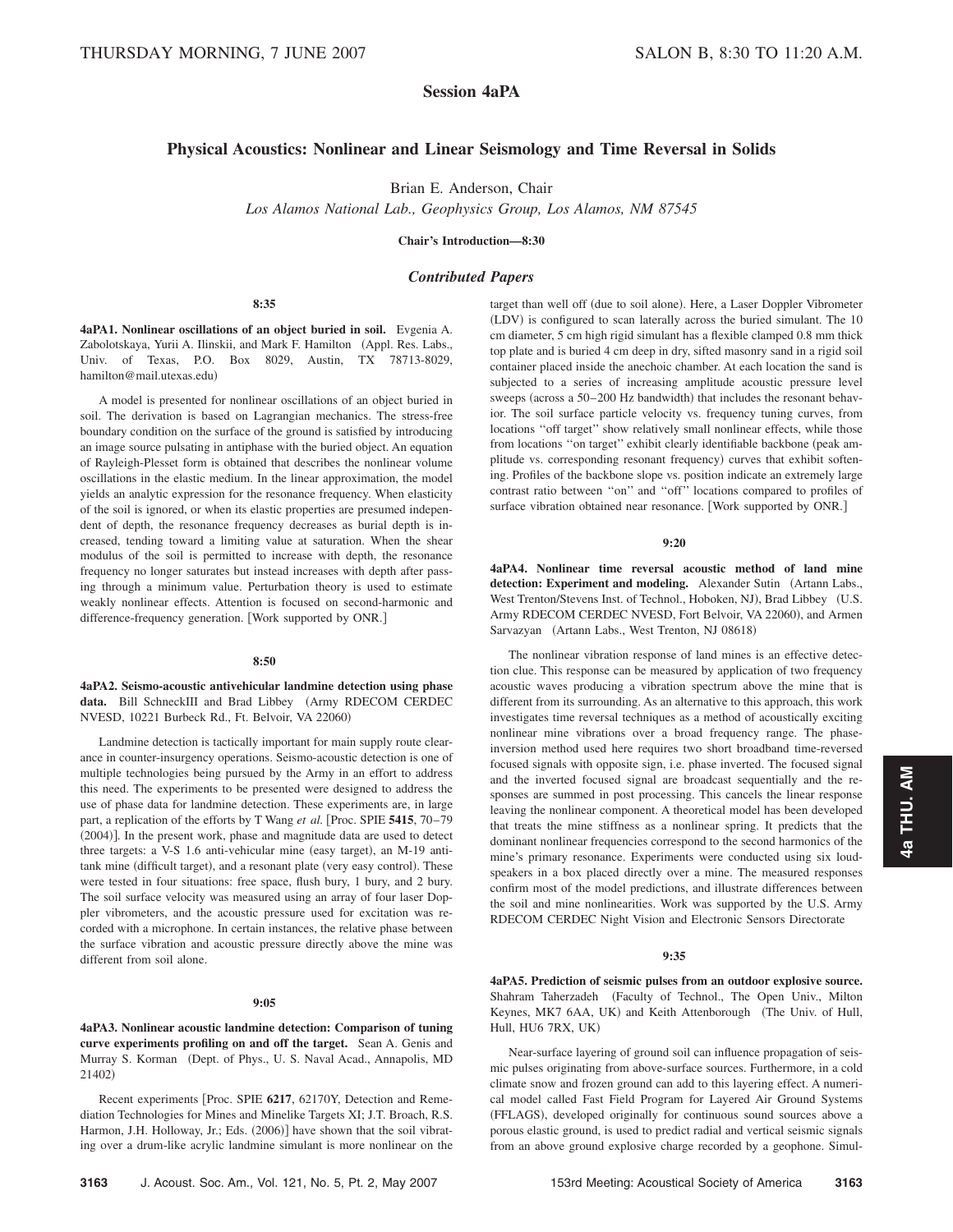taneous acoustic air pressure recording of the same charge is used to make a prediction of the source pulse shape. This procedure produces an effective linear source. In other words, nonlinear effects are assumed to be small at the ranges of interest here. Subsequently, suitable optimization methods were used to predict a set of best fit parameters for the nearsurface ground structure. [Work supported in part by US Army through its European Research Office.

#### **9:50**

**4aPA6.** Angle of incidence seismic/acoustic ratios during wet and dry ground conditions. Chris A. McNeill (Dept. of Phys. and Astron., 108 Lewis Hall, The Univ. of Mississippi, P.O. Box 1848, University, MS 38677) and James M. Sabatier (The Univ. of Mississippi, University, MS 38677)

Modeling the out-of-plane seismic-to-acoustic (S/A) transfer function shows frequency and angular dependences. The amplitude, frequency, and angle of incidence analysis shows rapid shifts in the frequency locations of the transfer function maxima as the angle of incidence of the sound source becomes greater than critical angles for the deeper soil layers. Outdoor measurements of the transfer function were conducted to verify this critical angle effect. These measurements used a suspended loudspeaker as a source and vertical and horizontal component geophones as receivers to measure the angular dependence of the in- and out-plane S/A coupling ratio during wet ground conditions. The calculated S/A ratio using sound speeds and layer depth collected during dry conditions revealed critical angle effects at the test site that are similar to those in the literature. However, the S/A ratio measurements during wet conditions did not exhibit such effects. Modeling the ground as a low speed wet soil layer over a fast bottom with water table sound speeds agrees with the measured wet ground transfer function data. The wet ground condition properties will be verified and S/A ratio measurements will be made during the dry ground conditions to verify these hypotheses.

#### **10:05–10:20 Break**

#### **10:20**

**4aPA7. A long-term field soil survey by acoustic techniques: Part I.** Linear acoustics. Zhiqu Lu (Natl. Ctr. for Physical Acoust., The Univ. of Mississippi, University, MS 38677)

Soils are complicated, multiphase granular materials; their behavior is determined by the discrete nature of these media, external and interparticle forces, interconnected porosity, and multiphase conditions. In a real world, the properties of field soils change ceaselessly due to seasonal and climate effects. It is generally difficult or impossible to simulate field soil conditions in the lab. To study and monitor the evolution process of soil properties, acoustic techniques are invoked for a long-term field soil survey. In this study, an acoustic probe with five acoustic transducers is inserted into the ground with minimum disturbance of soils. At different depths, sound speed, temperature, moisture, soil suction, and rain precipitation are recorded continuously. It is found that temperature has a negligible effect on the sound speed, moisture plays a minor role, and soil suction is the predominant factor governing the sound speed of the shallow field soil. Terzaghi's principle of effective stress is brought to explain the observations.

#### **10:35**

## **4aPA8. A long-term field soil survey by acoustic techniques: Part II.** Nonlinear acoustics. Zhiqu Lu (Natl. Ctr. for Physical Acoust., The Univ. of Mississippi, University, MS 38677)

Soils are nonelastic and nonclassic nonlinear materials. They present loading-history-dependent, end-point memory, and hysteretic properties, which distinguish themselves from elastic materials such as intact crystal and fluids. Based on recent development in nonclassic nonlinear acoustic theory, a phase shift method is used to determine the hysteretic nonlinearity parameter of a field soil. In this method, the phase shift between the transmitter and receiver caused by increasing the sound level is measured and used to curve fit the equation of state that takes into account hysteresis, and to calculate the nonlinearity parameter. In a long-term survey, the hysteretic nonlinearity parameter, sound speed, temperature, moisture, soil suction, and rain precipitation are measured and their relations are studied. It is found that the nonlinearity parameter is much more sensitive than sound speed to the climate change. Soil suction is the predominant factor that affects the nonlinearity parameter. Unlike sound speed, the hysteretic nonlinearity parameter is sensitive to the variation of temperature.

## **10:50**

**4aPA9.** Complex source imaging using time-reversal (TR): **experimental studies of spatial and temporal resolution limits.** Brian E. Anderson, Paul A. Johnson, T. J. Ulrich, Michele Griffa (Los Alamos Natl. Lab., Geophys. Group, MS D443, Los Alamos, NM 87545, bea@lanl.gov), James A. Ten Cate, and Lianjie Huang (Los Alamos Natl. Lab., Los Alamos, NM 87545)

Large earthquakes are composed of a complex succession of slip events that are nearly indistinguishable on a seismogram. The question, how does an earthquake work? remains largely unsolved. The slip events on the fault plane(s) generally take place at different spatial locations and at different times. TR wave physics can be advantageously exploited to recreate, from measured signals, a spatially and/or temporally complex sound/seismic source. An experimental study is conducted to determine the spatial and temporal resolution limitations in imaging a complex source in solids, as part of our goal to understand earthquake source complexity. TR experiments are conducted on solid blocks of different materials, such as Berea sandstone and aluminum. Arrays of piezoelectric transducers are bonded to the samples for the creation of complex spatialtemporal sources, as well as to record signals. The experimental spatial and temporal resolution limits for complex source imaging will be presented as a function of material physical characteristics (e.g., Q, modulus), as well as source signal characteristics such as pulse width, frequency and repetition rate. [This work was supported by Institutional Support (LDRD) at Los Alamos National Laboratory.

#### **11:05**

**4aPA10. Nonlinear dynamics and time reversed acoustic imaging in** damaged solids. T. J. Ulrich, Brian E. Anderson, Paul A. Johnson (Los Alamos Natl. Lab., Geophys. Group, M.S. D443, Los Alamos, NM 87545, tju@lanl.gov), Alexander M. Sutin (Stevens Inst. of Technol., Hoboken, NJ 07030), and Robert A. Guyer (Univ. of Massachusetts, Amherst, MA 01003)

Our ultimate goal is locating and imaging nonlinear scatterers in solids (e.g., cracks) without *a priori* knowledge of their existence. Toward that goal, two methods have been devised that combine the spatial and temporal focusing abilities of TRA with nonlinear elastic wave spectroscopy's (NEWS) sensitivity to mechanical damage. The first method uses TRA to create large amplitude signals and induce a nonlinear response in a highly localized region on a sample surface. Repeating the process in a step-scan approach provides the means to image the sample surface/near-surface with high resolution, distinguishing nonlinear features (cracks) from the linear background (undamaged material). The second method takes advantage of TRA to focus acoustic energy from two input frequencies onto an unknown, but nonlinear, scattering source, creating nonlinear wave modulation. The time reversal mirror (TRM) array records the primary and scattering source waveforms. Filtering the recorded signals for a modulation sideband, time reversing, and rebroadcasting through the TRM focuses the filtered signal onto the source of the modulation—the crack. Experimental results demonstrating each technique will be presented. [This work was supported by Institutional Support (LDRD) at Los Alamos National Laboratory.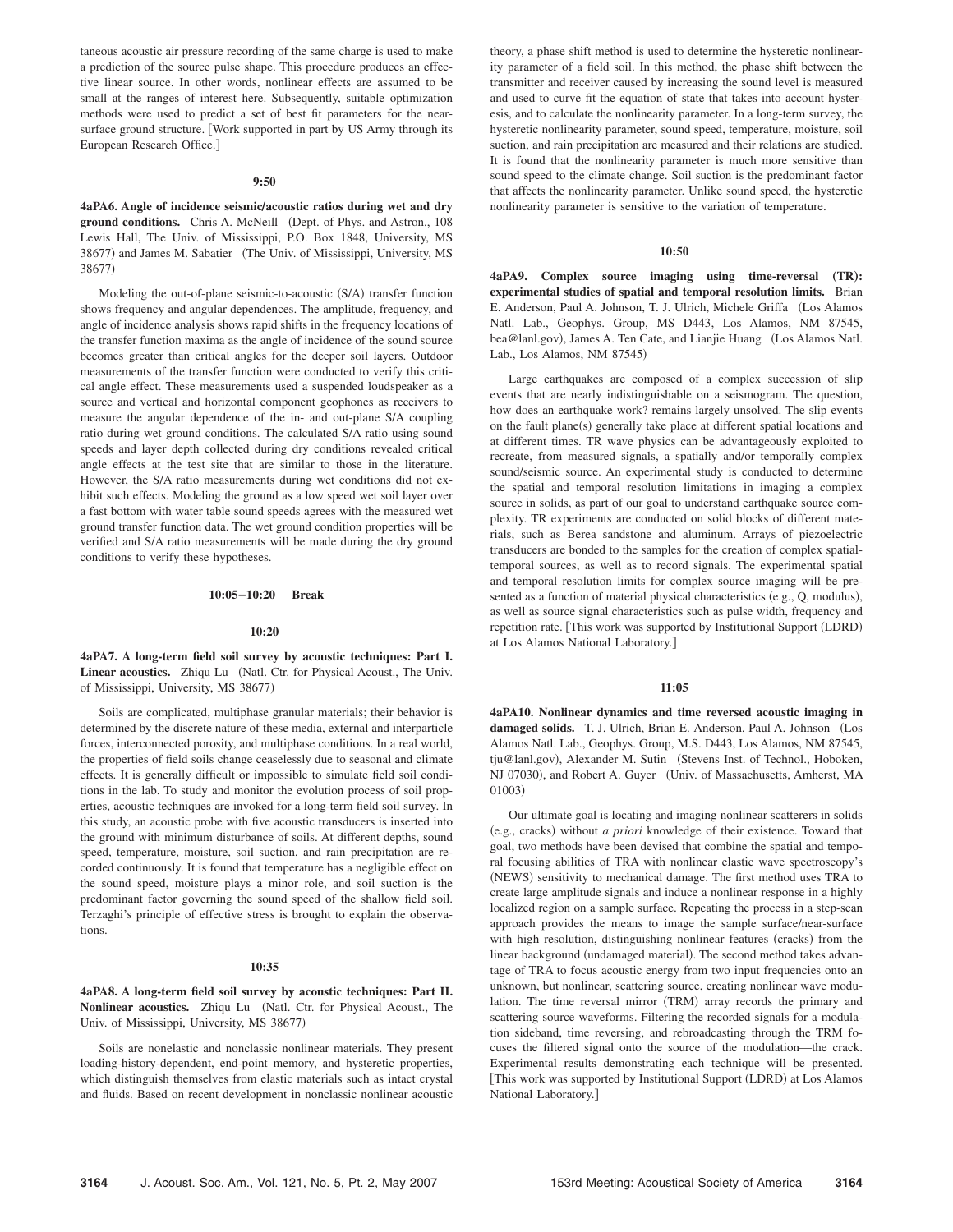# **Session 4aPP**

## **Psychological and Physiological Acoustics: Topics and Methods in Environmental Sound Research**

Valeriy Shafiro, Cochair

*Rush Univ. Medical Center, Communication Disorders and Sciences, 1653 W. Congress Parkway, Chicago, IL 60612*

Brian M. Gygi, Cochair

*Acoustic Research Inst., 150 Muir Rd., 151-I, Martinez, CA 94553*

## **Chair's Introduction—8:30**

## *Invited Papers*

## **8:35**

**4aPP1. Environmental sound research as it stands today.** Brian Gygi East Bay Inst. for Res. and Education, 150 Muir Rd., Martinez, CA 94553) and Valeriy Shafiro (Rush Univ. Medical Ctr., Chicago, IL)

Environmental sound research is still in its beginning stages, although in recent years a body of research has started to accumulate, both on the perception of environmental sounds themselves and on their practical applications in other areas of auditory research and cognitive science. However, several important issues remain unresolved, such as methodologies for environmental sound research, how to coordinate research efforts in disparate areas of environmental sound study, and how best to integrate environmental sound research into the larger body of hearing research. These issues will be discussed along with some of the current and future practical applications of environmental sounds, such as in assistive listening devices and automatic sound source recognition.

## **8:55**

**4aPP2. Multiple means of conveying information through sound: Comparisons of environmental sounds and spoken language** processing using converging methodologies. Frederic Dick, Robert Leech (Birkbeck College, Univ. of London, Malet St., London, WC1E 7JX, UK), Alycia Cummings, Arielle Borovsky (UC-San Diego, La Jolla, CA), and Ayse Pinar Saygin (UCL, Queen Square, London, UK)

Environmental sounds are increasingly viewed as an attractive nonlinguistic analog for studying meaningful speech in that they can convey referential—or at least associative—information about objects, scenes, and events that unfold over time. However, environmental sounds also differ significantly from speech along other perceptual and informational parameters. These cross-domain similarities and differences have proved useful in uncovering the perceptual and cognitive divisions of labor in the developing and mature brain. Our group has directly compared environmental sound and spoken language understanding in a series of behavioral and neuroimaging studies with infants, typically and atypically developing children, healthy adults, and aphasic patients. In general, our results suggest that environmental sounds and language share many of the same processing and neural resources over the lifespan. This research is supported by the National Institutes of Health and the Medical Research Council.

## **9:15**

4aPP3. Effects of training on the perception of environmental sounds with limited spectral resolution. Valeriy Shafiro (Dept. Commun. Disord. & Sci., Rush Univ. Medical Ctr., Chicago, IL 60612, valeriy\_shafiro@rush.edu-

Environmental sounds play an important role in maintaining listeners' awareness of the sound sources in the environment. They can warn of potential dangers (e.g., alarms, collisions) or provide aesthetic satisfaction (e.g., babbling brook, bird song). Although research indicates that decreased spectral resolution has a negative effect on environmental sound identification, little is known about perceptual adaptation to spectrally sparse environmental sounds. This project investigated changes in the ability to identify spectrally smeared environmental sounds in response to training. In a pretest-posttest design, seven naive normal-hearing listeners, identified the spectrally smeared environmental sounds obtained with a four-channel noise-based vocoder. Five training sessions were administered between the pretest and the posttest. Overall mean identification performance improved from 33% on the pretest to 63% on the posttest, with the largest improvement of 86% obtained for the sound tokens used during training. Increases in identification accuracy were also observed for alternative tokens of the training sounds (36% difference) and sound sources not included in the training set (31% difference). Among those, the greatest improvement was found among sounds with distinct envelope patterns. The implications of these findings for perceptual learning and rehabilitation programs for cochlear implant patients will be discussed.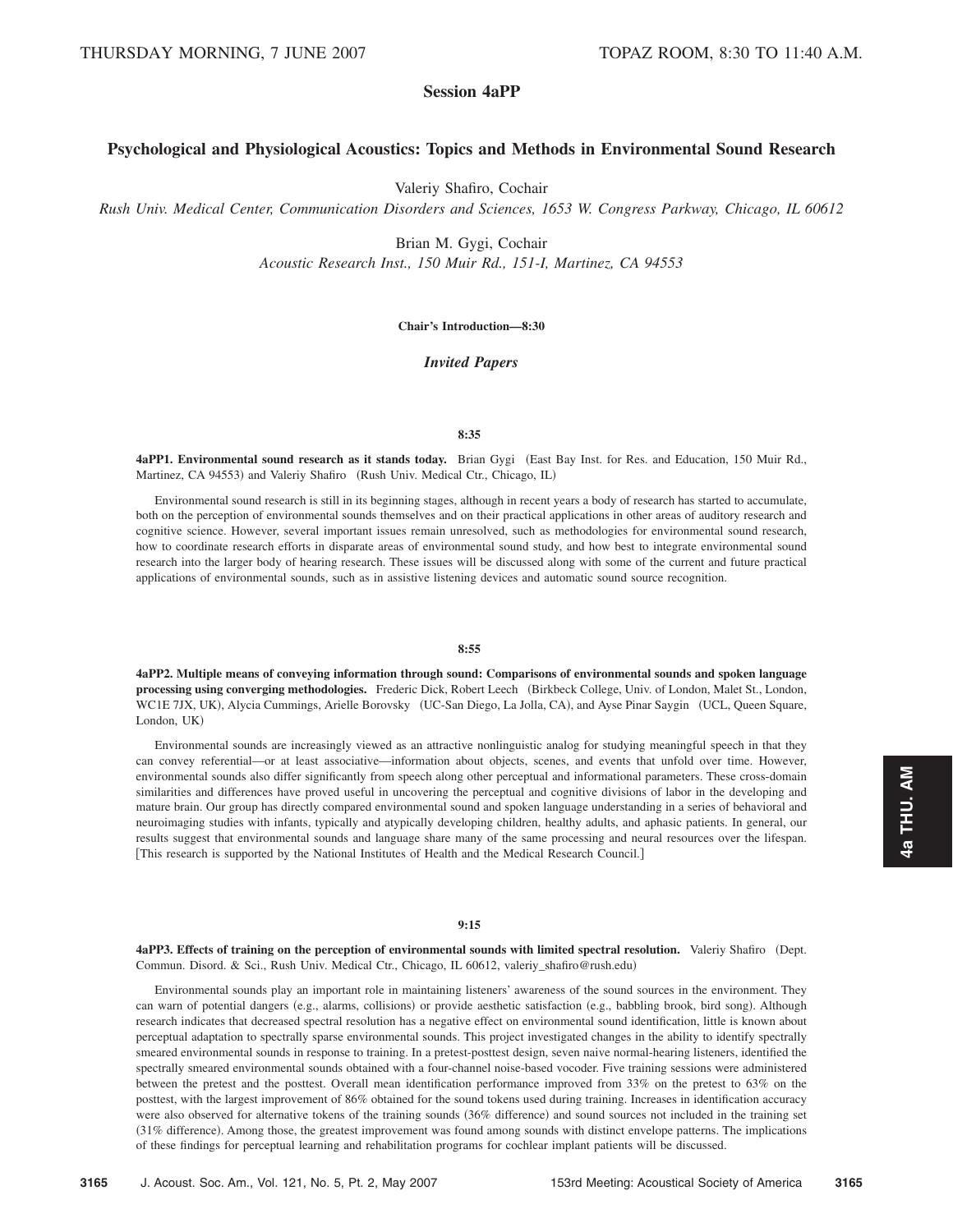4aPP4. Perceptual and acoustic correlates of perceptual structures of environmental sounds. Terri Bonebright (Dept. of Psych., 7 E. Larabee St., DePauw Univ., Greencastle, IN 46135, tbone@depauw.edu) and Michael Nees (Georgia Inst. of Technol., Atlanta, GA 30332)

The present study was designed to provide insight into the perceptual structure of everyday sounds and how that structure relates to the external acoustic signal. Two large stimulus sets of 74 sounds each were used to gather sorting data, attribute ratings, and basic acoustic measurements for analysis using multidimensional scaling solutions (MDS). Correlations between and among the acoustic measurements and attribute ratings were as expected. The resulting MDS solutions with regressed vectors for attribute ratings and acoustic measurements revealed a well-defined three-dimensional perceptual structure for both stimulus sets. Similarities and differences in the scaling solutions will be discussed. Information about perceptual structure from such studies can be used by researchers to increase basic knowledge about how people perceive the relationships among everyday sounds as well as by designers of virtual reality environments to assist in developing algorithms for realistic synthesized sounds.

## **9:55–10:10 Break**

## **10:10**

4aPP5. Influence of auditory information on auditory-visual speed discrimination. Laurie M. Heller (Dept. of Cognit. and Linguistic Sci., Brown Univ., 190 Thayer St., Providence, RI 02912, Laurie\_Heller@brown.edu-

Auditory information can exert a strong influence on multimodal perception. In the experiments described here, a video of a ball rolling in depth was paired with the sound of a ball rolling. The speed of the balls' roll in the video was independently varied from the speed of the balls' roll in the soundtrack. Total duration was held constant so that the auditory cues to speed were ongoing spectro-temporal features of the rolling sounds. In a 2IFC comparison, observers indicated which ball seemed to roll faster. In half of the trials the near-threshold visual and auditory speed information was consistent, e.g., both the video and sound sped up between the first and second interval. Performance improved as much as would be predicted by a linear model. On the other half of the trials in which the auditory and visual information were inconsistent, performance declined accordingly. [Work supported by NSF.]

#### **10:30**

4aPP6. Statistical modeling of natural auditory source event perception. Richard Pastore, Jesse Flint, and Jeremy Gaston (Dept. of Psych., Binghamton Univ., Binghamton, NY)

Challenges to understanding auditory source perception can be understood by contrast with classic psychophysics. Psychophysics studies the relationship between properties of sound and perception; by mapping changes in a single perceptual dimension as a function of controlled, systematic variation in a single acoustic property. This severely limits the degrees of freedom for both the listeners strategy and the investigators interpretation of the complex, often nonlinear, sound-perception relationships. Source perception investigation not only adds the original event as an analysis stage, but also multiple levels of complexity to every component in the analysis stages. Natural source events are complex and, although acoustic properties must reflect source event structure, variation in many acoustic dimensions of the produced sounds is determined both separately and interactively by attributes that vary with all source properties, including the one(s) investigated. Furthermore, physical acoustic dimensions seldom map directly to perceptual dimensions. Finally, listeners have many degrees of freedom in assigning importance weighting to the multitude of sound attributes, differ in their weightings, and are seldom optimal. The current paper discusses statistical modeling approaches for developing a systematic understanding of the relationships among the source-sound-perception components to event perception. Work supported by NSF grant BCS-0213666.

## **10:50**

**4aPP7. The object of perception in impacted sound sources: The role of perceptual accessibility and information accuracy.** Bruno L. Giordano, Stephen McAdams (CIRMMT, Schulich School of Music, McGill Univ., 555 Sherbrooke W., Montreal, QC, H3A 1E3 Canada), and Davide Rocchesso (Univ. of Verona, 37134, Verona, Italy)

Two independent principles could potentially govern integration of information in the perception of a sound source. First, higher perceptual weights should be given to acoustical parameters that specify accurately and unambiguously a sound source property. Second, lower perceptual weights should be given to acoustical parameters related to less perceptually accessible information (e.g., impaired discrimination). The relevance of these principles to source perception was investigated. Hardness perception was investigated for the two objects whose interaction generates an impact sound: a highly damped hammer and a freely vibrating sounding object. Acoustical analyses identified unambiguous and relatively accurate acoustical specifiers of the impacted sound source. A first experiment assessed the ability of a listener to learn to discriminate hammer or sounding object hardness, providing a measure of the perceptual accessibility of the two source properties. A second experiment investigated hardness estimation in trained and untrained listeners, providing quantification of the relative perceptual relevance of the informational sources. A final experiment conducted on simulated sound sources further characterized weighting profiles in untrained listeners, decorrelating otherwise covarying source properties. Results concerning both mechanical and acoustical correlates suggest a relevance of both principles.

## **11:10–11:40 Panel Discussion**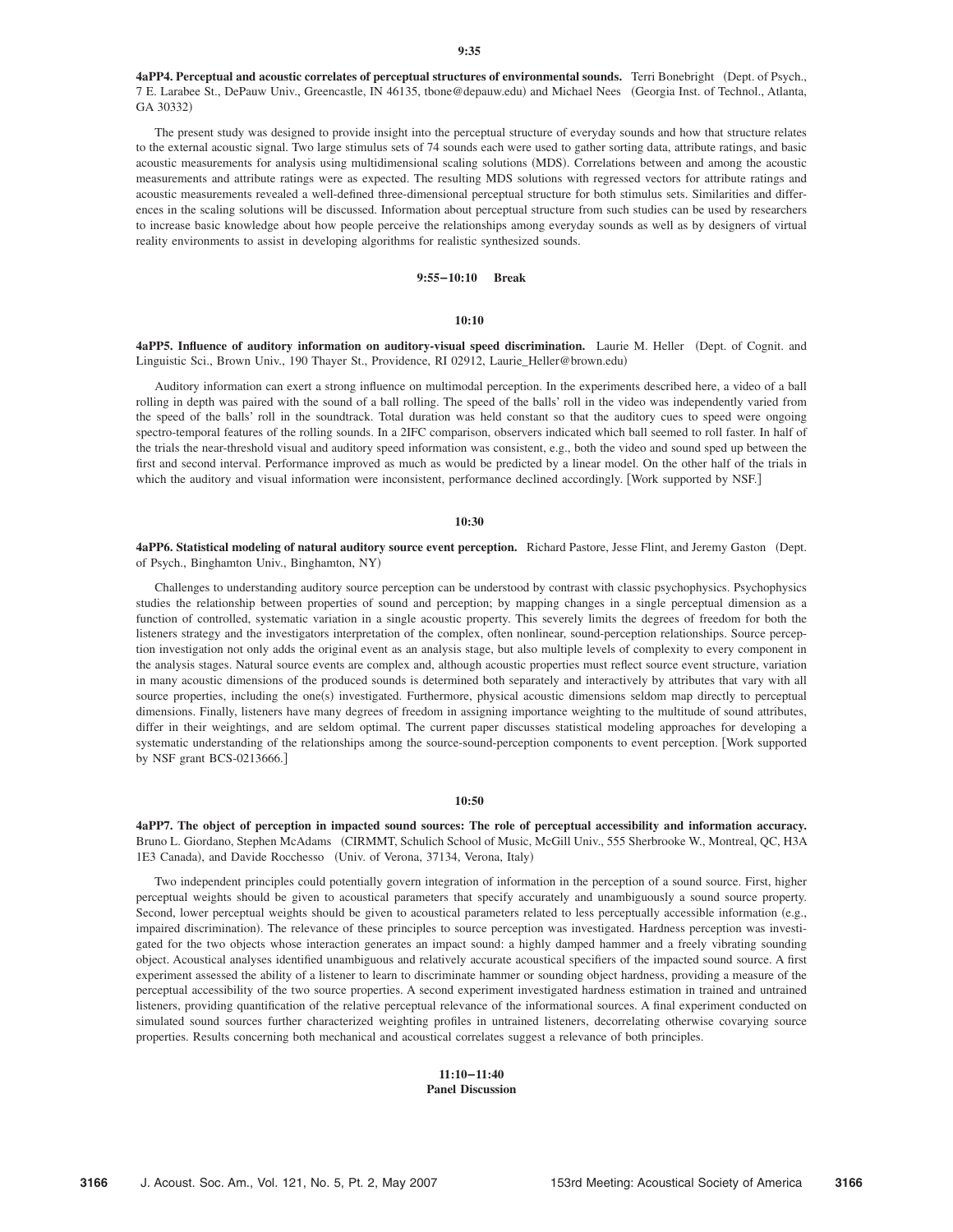# **Session 4aSC**

## **Speech Communication: Cross-Linguistic Consonant Production and Perception (Poster Session)**

Shawn L. Nissen, Cochair

*Brigham Young Univ., 138 TLRB, 1190 N. 900 E, Provo, UT 84602*

Bruce L. Smith, Cochair

*Univ. of Utah, Dept. of Communication Disorders, 390 S. 1530 E., Salt Lake City, UT 84112-0252*

## *Contributed Papers*

All posters will be on display from 8:30 a.m. to 11:30 a.m. To allow contributors an opportunity to see other posters, contributors of odd-numbered papers will be at their posters from 8:30 a.m. to 10:00 a.m. and contributors of even-numbered papers will be at their posters from 10:00 a.m. to 11:30 a.m.

**4aSC1.** Changes in acoustic characteristics of  $\Gamma$  following production **training using electropalatography (EPG).** Anna Schmidt (School of Speech Path. & Aud., Kent State Univ., Kent, OH, 44240, aschmidt@kent.edu-

Visual feedback using electropalatography (EPG) is an effective method for changing production of speech sounds in children. Differences in tongue placement and general acceptability of production have been demonstrated with EPG training for tongue to palate contact. Little is known, however, about changes in the spectral characteristics of speech sounds following training. The current study examined pre and post EPG patterns for /r/ in prevocalic, intervocalic, and postvocalic positions in sentences with five weeks of intensive EPG training. In particular, spectral characteristics of /r/ were examined for differences pre and post treatment. Subjects were four children (aged  $9-10$ ). These children exhibited distorted /r/ despite several years of traditional speech therapy but learned to produce perceptually acceptable /r/ with EPG. Spectral characteristics for /r/ productions in the same sentences by four typically developing children were used for comparison. Differences will be discussed in terms of acoustic characteristics as well as changes in tongue position.

**4aSC3. Fourth formant dip as a correlate of American English flaps.** Mary Dungan, Karen Morian, Benjamin V. Tucker, and Natasha Warner Univ. of Arizona, Box 210028, Tucson, AZ 85721-0028-

Unlike the lower formant frequencies, the fourth formant frequency (F4) is rarely an important acoustic correlate of speech. This study shows evidence of a depression in F4 for some tokens of the American English flap. F4 may be lowered during American English /r/ Espy-Wilson *et al.*, 2000) and during retroflex sounds of some languages (e.g., Pima, as found by Avelino and Kim, 2002), but other cues are likely to be more prominent for such sounds. The current project uses a corpus of acoustic measurements of flapped English /t, d/ (e.g., pretty, order) and shows an inconsistent but large drop in F4 at the flap consonant. This occurs predominantly near an /r/, but the F4 drop is timed to the flap, not the /r/. In some tokens, this F4 drop occurs even if the flap is reduced to an approximant, leaving few other acoustic cues to its presence. The F4 drop likely reflects a sublingual cavity resonance caused by an interaction of the tongue positions for /r/ and for a flap. This study presents results on the distribution, frequency of occurrence, and magnitude of the F4 drop. Future research will investigate the perceptual role of the F4 drop.

**4aSC2. Whistly fricatives: MRI and acoustic data.** Christine H. Shadle, Michael Proctor, and Khalil Iskarous (Haskins Labs., 300 George St., New Haven, CT 06511, shadle@haskins.yale.edu)

Nonlinear effects in airflow during fricative production can lead to a whistly acoustic quality, which is used contrastively in a few languages and can occur due to dental appliances, but also often occurs in fluent speech. In a magnetic resonance imaging (MRI) study of American English fricatives produced by five subjects, it was noted that some of the subjects produced whistly fricatives. Articulatory and acoustic analyses will be presented to argue that small articulatory changes can produce significantly different acoustic results within the same segment class for a single subject. Lip rounding and presence of a sublingual cavity can contribute to whistling, but a single subject can produce whistly or normal frication if either of these factors is present or absent. Possibly different whistle mechanisms (edge versus hole tone) could account for some of these seeming anomalies. Strident fricatives are therefore an example of a class of speech sounds where small articulatory differences can lead to significant acoustic differences. Research supported by NIH Grant No. NIDCD R01 DC 006705.

**4aSC4. Incomplete neutralization of ÕtÕ and ÕdÕ in flapping environments: An analysis of the North Midland dialect of American** English. Wendy J. Herd (Dept. of Linguist., Univ. of Kansas, 1541 Lilac Ln., Blake Hall, Rm. 427, Lawrence, KS 66044-3177)

This paper presents an acoustic study of alveolar flaps in American English as produced by 20 speakers of a North Midland dialect spoken in the Kansas area. Participants read three lists of 164 monosyllabic and disyllabic words and nonwords containing word-final and medial /t/ and /d/. Vowel duration differences in monosyllabic and disyllabic tokens and consonant duration differences in monosyllabic tokens duplicated previous findings in that vowels preceding /d/ were significantly longer than those preceding /t/ and in that the average duration of /t/ was significantly longer than that of /d/. However, flap duration measured significantly longer for /d/-flaps than /t/-flaps. When analyzing flap frequency, it was also discovered that females flapped significantly more often than males and that participants were more likely to flap when they were less aware of the contrast between /t/ and /d/. While previous research reported that monomorphemic and high-frequency words are more likely to be flapped than bimorphemic and low-frequency words, neither word frequency nor morphological complexity affected flap frequency in the present study. Flap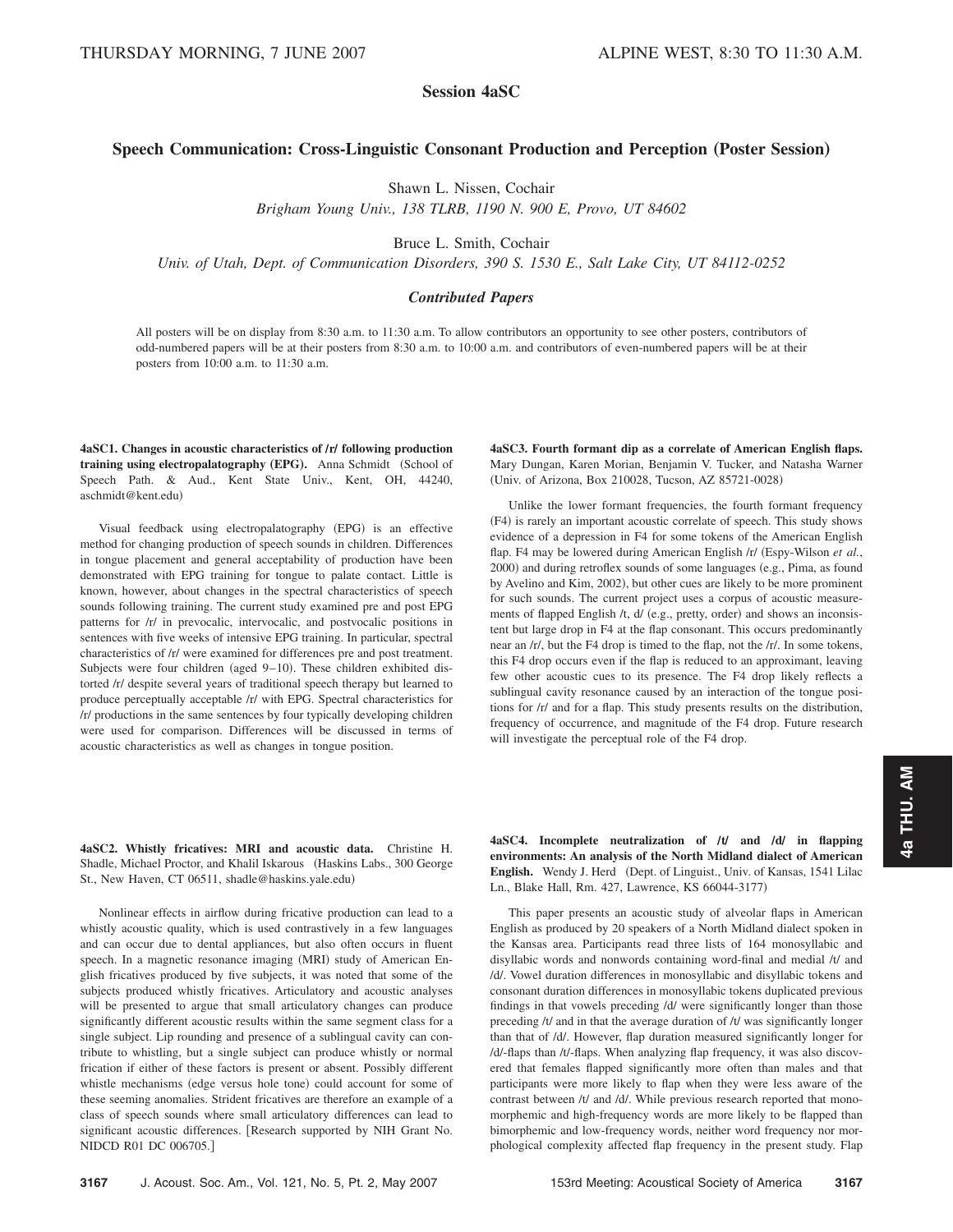frequency was based on a method of distinguishing flapped from unflapped stops on a speaker-by-speaker basis, a more accurate method than that used in previous studies.

## **4aSC5. A motor differentiation model for liquid substitutions in** children's speech. Bryan Gick (Dept. of Linguist., Univ. of British Columbia, E270-1866 Main Mall, Vancouver, BC V6T 1Z1, Canada)

Studies of lip-jaw coordination in children have shown a lack of motor differentiation between anatomically coupled articulators in young childrens speech [Green & al. 2000, JSLHR 43: 239-255]. A model is described in which children contending with their developing motor systems generally strive to reduce the degrees of freedom of complex anatomical structures (e.g., the tongue). The claim is pursued that segmental substitutions (e.g., /w/ replacing /r/ or  $\Lambda$ ) are the result of specific compensation strategies which aim to simplify the complexity of the articulatory task. The proposal that gestural simplification may dictate substitution strategies for liquid consonants has been suggested previously [Studdert-Kennedy  $\&$ Goldstein 2003, Language Evolution, Oxford U. Pr. 235-254]. It is proposed here that gestural simplification may be achieved via one of two basic mechanisms: gestural omission and stiffening (and hence merger), and that these two mechanisms account for all of the commonly attested substitutions for English /r/ and /l/. Supporting data are presented from ultrasound studies of: postvocalic /r/ production of an 11-month-old female speaker of English, liquid production of a group of 3–5-year-old speakers of English, and liquid production and substitutions in the speech of adolescent speakers of English with speech and hearing disorders.

**4aSC6. Acoustic cues of ''retroflex'' and ''bunched'' American English** rhotic sound. Xinhui Zhou, Carol Espy-Wilson (Dept. of Elec. and Computer Eng., Univ. of Maryland, College Park, MD 20742), Mark Tiede (Haskins Labs, New Haven, CT 06511), and Suzanne Boyce (Univ. of Cincinnati, Cincinnati, OH 45202)

The North American rhotic liquid has two well-known and maximally distinct articulatory variants, the classic retroflex tongue posture and the classic bunched tongue posture. The evidence for acoustic difference between them is reexamined using magnetic resonance images of the vocal tracts from two similar-sized subjects with different tongue postures of sustained /r/. Three-dimensional finite element analysis is performed to investigate the acoustic wave propagation property inside the vocal tract, the acoustic response, and the area function extraction based on pressure isosurfaces. Sensitivity functions are studied for formant-cavity affiliation. It is revealed that these two variants have similar patterns of F1–F3 and zero frequency. However, the retroflex variant is predicted to have a larger difference between F4 and F5 than the bunched one (1400 Hz versus 700) Hz). This difference can be explained by the geometric differences between them, in particular, the shorter, narrower, and more forward palatal constriction of the retroflex variant. In addition, the predicted formant pattern is confirmed by measurement from acoustic data of sustained /r/ and /r/ in nonsense words from several additional subjects. These results may prove to be useful to researchers in speech motor control, speech pathology, speaker verification, speech recognition, and speech synthesis. Research supported by NIH.

**4aSC7. Talker-specific contextual influences on voice-onset-time.** Rachel M. Theodore, Joanne L. Miller, and David DeSteno (Dept. of Psych.—125 NI, Northeastern Univ., 360 Huntington Ave., Boston, MA, 02115-5000)

Research has shown robust contextual influences on voice-onset-time (VOT) in speech production. The current work examines talker-specificity for two such cases: speaking rate VOT increases as syllable duration increases) and place of articulation (VOT increases as place moves from anterior to posterior position). Tokens of /pi/ (labial) and /ki/ (velar) were elicited from talkers across a range of rates. VOT and syllable duration

were measured for each token. For each talker, separate labial and velar linear functions relating VOT to syllable duration were calculated. Ongoing analyses indicate that (1) for both the labial and velar functions there is significant variability across talkers' slopes [see also Theodore *et al.*, J. Acoust. Soc. Am. 120, 3293 (2006)], but there is no significant variability in the difference between labial and velar slopes for a given talker. Thus the effect of speaking rate is talker-specific, and stable across place of articulation. (2) For each talker, the velar intercept is located at a longer VOT than the labial intercept, with significant variability in the magnitude of displacement across talkers. Thus the effect of place is also talker specific. These findings support the view that phonetic properties of speech include talker-specific contextual influences. Work supported by NIH/ NIDCD.

**4aSC8. Rate normalization of closure duration influences on an assimilation context effect.** David Gow Massachusetts General Hospital, CPZ-S340, 175 Cambridge St., Boston, MA 02114 and Salem State College, 352 Lafayette St., Salem, MA 01970) and Claire Winchell-Manning (Salem State College, Salem, MA 01970)

Variation in speech rate influences the structure and distribution of phonetic cues in a variety of ways. For example, a large body of work demonstrates that the rate of speech and nonspeech precursors influences the interpretation of temporal cues associated with phoneme categorization. Changes in speaking rate also influence the absolute size of the temporal window over which multiple cues to the identity of a segment may be distributed. This has potentially significant implications for the perception of assimilated speech in which feature cues from adjacent segments interact to produce bidirectional context effects. These implications were explored in a series of mousetracking experiments involving a nonnative gradient regressive voice assimilation process that is sensitive to the duration of a silent interval between the offset of a partially voiced wordfinal fricative and the onset of a following voiced or unvoiced stop. Manipulations of precursor rate interacted with assimilation context effects in the interpretation of an /ais/-/aiz/ continuum. These results are discussed in the context of competing interpretations of assimilation context effects and rate normalization. [Work supported by NIH R01DC3108.]

**4aSC9. Consonant duration and vowel-to-vowel coarticulation in** Japanese. Anders Lofqvist (Haskins Labs., 300 George St., New Haven, CT 06511, lofquist@haskins.yale.edu)

This study examined vowel-to-vowel coarticulation in sequences of vowel-bilabial consonant-vowel, where the duration of the oral closure for the consonant is varied for linguistic purposes. Native speakers of Japanese served as subjects. The linguistic material consisted of Japanese word pairs that only differed in the duration of the labial consonant, which was either long or short; the durational ratio of short and long consonants in Japanese is about 1:2. Recordings were made of lip and tongue movements using a magnetometer system. It was hypothesized that there would be greater vowel-to-vowel coarticulation in the context of a short consonant, since a long consonant would allow the tongue more time to move. The results do not show any strong support for this hypothesis, however. The reason is that Japanese speakers modulate the speed of the tongue movement between the two vowels according to consonant duration, making it faster during a short consonant and slower during a long consonant. Work supported by NIH.

**4aSC10. Voiced geminates in Yamagata and Tokyo Japanese.** Lynnika Butler Univ. of Arizona, Douglass Bldg. Rm. 200E, Tucson, AZ 85721, lgbutler@email.arizona.edu-

Voiced geminate stops (/bb/, /dd/, /gg/, etc.) are cross-linguistically rare, due to aerodynamic constraints on voicing during prolonged closure of the vocal tract. Standard Tokyo Japanese prohibits voiced geminate stops in native and Chinese-borrowed vocabulary, but permits them in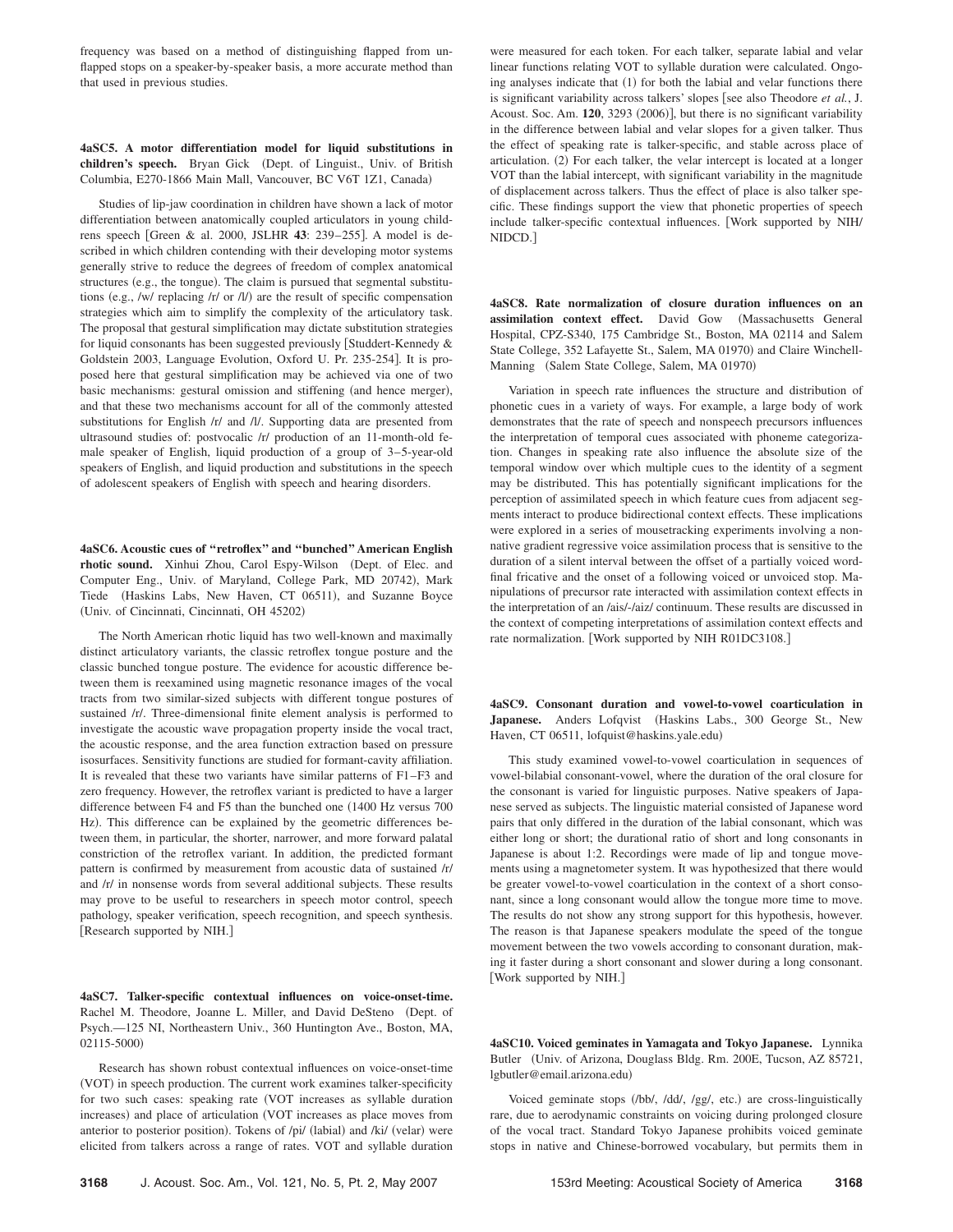some recent loanwords (primarily English borrowings), where they reflect stress on the preceding syllable of the word in the originating language. (1) big-/biggu/ (2) headphone-/heddohoN/ Yachi-ben (YB) is a local subdialect of the northeastern (Tohoku) dialect of Japanese, which is characterized in part by voicing of most non-initial stops. Transcriptions of YB speech recorded in the 1970s by Japans National Language Research Institute (NLRI) indicate a sizeable number of voiced geminate stops, most frequently /dd/ but also /gg/ (there are no /bb/ tokens). In this study, voiced geminate stops from the NLRI recordings were compared with voiced geminate stops in English loanwords as pronounced by Tokyo Japanese (TJ) speakers. Closure duration, as well as duration and amplitude of closure voicing, were measured for both sets of data. Overall, voicing ratios (the percent of closure duration in which voicing was present) were found to be much longer in YB voiced geminates than in TJ voiced geminates.

**4aSC11. Acoustic correlates of emphatic consonants in Arabic.** Allard Jongman, Wendy Herd, and Mohammad Al-Masri Linguist. Dept., Univ. of Kansas, 1541 Lilac Ln., Lawrence, KS 66044, jongman@ku.edu-

Emphasis is a distinctive feature of Semitic languages such as Arabic that refers to a group of consonants produced with a secondary constriction in the posterior vocal tract and a primary constriction typically in the dental/alveolar region. Initial findings of a detailed acoustic investigation of emphasis in Urban Jordanian Arabic will be presented. Eight adult speakers of Urban Jordanian Arabic (four males and four females) produced a list of minimal pairs of emphatic versus plain CVC words. The list consisted of four UJA consonant pairs:/d/,/dbackglotstop/,/t/, /tbackglotstop/,/ $\delta$ /,  $\delta$ <sup>backglotstop</sup>/, and /s/, /s<sup>backglotstop</sup>/, along with the six vowels of UJA (long and short /i/, /a/, and /u/. Each target consonant occurred in both word-initial and word-final position. Results show consistently higher F1 and F3 values and lower F2 values for vowels in emphatic consonantal environments compared to vowels in plain environments. In addition, emphatic consonants have a lower spectral mean than their plain counterparts. Results from bisyllabic words will also be presented to evaluate the direction and extent of the spread of emphasis within the word. [Research supported by NSF.]

**4aSC12. Production of Parisian stops word-initial stops in the vicinity** of a voiceless stop. Nassima Abdelli-Beruh (Long Island Univ., C.W. Post Campus, 720 Northern Blvd., Brookville, NY 11548)

This study examines how French speakers produced stop voicing contrasts in the sentence répète CVC tout-de-suite. Durations (sentence, vowel before and after word-initial stops, closure voicing, VOT) and number of produced stop closures (/t/, /C/) were collected. There was a strong positive correlation between speaker's sentence durations and number of closure produced: Rapid speakers produced mostly one closure, whereas slow speakers generally produced two closures. One-closure and twoclosure productions were separately analyzed. In the two-closure productions, significant (longer voicing in the /t/ closure in anticipation of /bdg/ than /ptk/, longer closure voicing for /bdg/ than for /ptk/, longer vowel duration following /bdg/ than /ptk/) and nonsignificant voicing-related duration differences (e.g., closure) were found. Unlike in the two-closure productions, average closure duration was significantly longer before /ptk/ than before /bdg/, while there was no significant voicing-conditioned effect of the word-initial stop on the duration of the following vowel in the one-closure productions. As in the two-closure productions, average closure voicing duration remained significantly longer before /bdg/ than before /ptk/. Findings suggest that closure voicing remains the most salient cue to the voicing distinction irrespective of contextual and speaking rate variations.

**4aSC13. A preliminary investigation of voice onset time associated** with Turkish stops. Janine Sadaka (Dept. of Commun. Sci. and Disord., Long Island Univ., C.W. Post, 720 Northern Blvd., Brookville, NY 11548, janinesadaka@gmail.com) and Manwa L. Ng (The Univ. of Hong Kong, Sai Ying Pun, Hong Kong)

Voice onset time (VOT) refers to the timing between the release of a stop and the onset of the following vowel. Aspiration directly reflects the period of voicelessness following a stop release. Both VOT and aspiration are temporal measurements that are results of coordinated articulatory action. The present study will attempt to determine the relationship between VOT and aspiration, and VOT and voicelessness of Turkish stops. Comparison will also be made with those reported for English. Voicing differentiation in stops requires complex motor control. Thus, many speech disorders are associated with distorted VOT. Results will be used to develop a norm on VOT for Turkish stops. This will assist in evaluating speech disorders in Turkish-speaking individuals that involve motor control problems.

**4aSC14. On the phonetics of Cypriot-Greek geminate plosives.** Christiana Christodoulou 2111 Lower Mall, Univ. of British Columbia, Vancouver, BCV6T 1Z4, Canada)

This research provides evidence toward the existence of geminates in Cypriot Greek (hereinafter, CyG). In the existing literature it is reported that the sole or primary cue to gemination, across languages, is closure duration. This phonetic study verifies that this cross-linguistic phonetic cue is also present in CyG. Toward this end, statistical analyses evidence highly significant durational differences in the voice onset time (VOT) of geminates versus singletons in CyG  $[F(164) = p < 0.0001]$ . In fact it can safely be argued that VOT is the primary cue to gemination when it comes to CyG geminate plosives. This study contradicts previous claims [Arvaniti and Tserdanelis, 562 (2000); Arvaniti, 602 (1999b)] that argue closure duration to be the primary cue to gemination for CyG geminate stops. Furthermore, durational differences amongst the three voiceless plosives for both VOT and closure duration were highly evident. To the researchers' knowledge this is the first study on CyG stops that considers durational differences with respect to the place of articulation, not only for singletons but also for geminates. Preliminary statistical analysis suggests an effect of the vowel following the target segment, a fact that could facilitate in resolving the phonological representation of utterance initial geminates.

**4aSC15. The effects of morphological boundaries and speech rate on** geminate closures in Turkish. Molly Babel and Anne Pycha (Univ. of California, Berkeley, Berkeley, CA 94720-2650)

In Turkish, geminate consonants can occur in a word root and in derived positions across morphemes. In this experiment we explore closure duration and VOT in geminate consonants within roots, across root-suffix boundaries, suffix-suffix boundaries, and novel compound boundaries. Five  $(3 =$ male,  $2 =$  female) native speakers of Turkish were recorded producing 80 target and 20 filler words with an equal number of  $\lceil \text{tt} \rceil$ ,  $\lceil \text{kk} \rceil$ ,  $\lceil \text{l} \rceil$ , and [mm] geminates in the four different morphological contexts named above. Subjects were instructed to produce each word in a carrier phrase three times. The wordlist was read twice by each talker. The first time subjects were asked to read at a slow, comfortable pace. The second time through, the list subjects were instructed to speak as quickly as possible without making mistakes. Consonant closure duration will be measured for the geminates. The voice onset time associated with  $[$ tt $]$  and  $[$ kk $]$  closures will also be measured. The results of the investigation have implications for theoretic phonological accounts of geminates.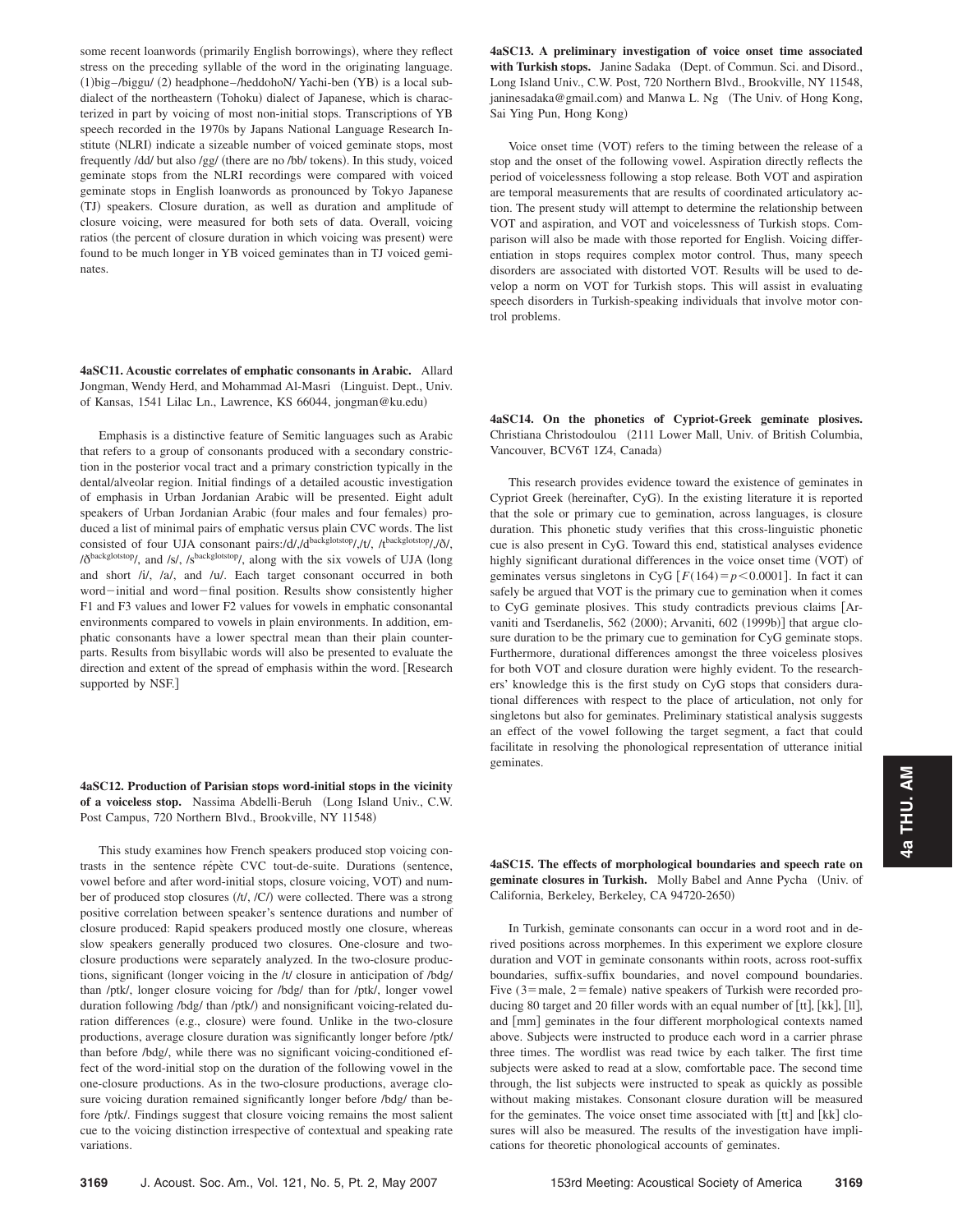**4aSC16. Processing of fine phonetic detail in American English flaps.** Benjamin V. Tucker (Dept. of Linguist., Univ. of Arizona, P.O. Box 210028, Tucson, AZ 85721-0028-

Listeners are very good at recognizing casual, reduced speech in their native language. In day-to-day conversation acoustic information is often impoverished or reduced. Reduction in speech can occur in the form of deletion and/or change of segments, syllables, or words [Johnson (2004)]. This study explores differences in processing between reduced/ conversational speech and unreduced/careful speech. Two lexical decision studies, using reduced and unreduced pairs of the American English flap [Warner and Tucker (2007)], investigate whether processing differences exist between reduced and unreduced speech. The first study presented target words to listeners in isolation and the second study presented the same targets preceded by a reduced or unreduced frame sentence. The materials contained, among 260 items, 40 word medial /d/ phonemes and 40 word medial /g/ phonemes occurring in a flapping environment Zue and Laferriere (1979)]; targets were produced in both reduced and unreduced form. These materials, spoken by a native American English speaker, were presented to 55 monolingual American English students from the University of Arizona. Listeners performed the lexical decision task for each item and response time and error rate was measured. Native English listeners process unreduced items more quickly than reduced items.

**4aSC17. Nature versus nurture: Children's development and perception on syllable-final nasals in Taiwan Mandarin.** Renee Hung Grad. Inst. of English, Natl. Taiwan Normal Univ., No. 162, Sec. 1, HePing E. Rd, Taipei Taiwan 106, reneejh@hotmail.com) and Janice Fon Grad. Inst. of Linguist., Natl. Taiwan Univ., Taipei, Taiwan 106-

In Hung and Fon's study (2006), it was found that elementary school children in Taiwan also tend to merge  $\sqrt{2}$  with  $\sqrt{2}$  as the way adults do, and the merging rates found in reading characters and sentences are higher than those in reading Zhuyinfuhao, a local phonetic system. However, while most adults and older elementary school children merge /in/ with /iN/, younger children have much lower merging rates for /i/ no matter under what condition. The first part of this study extends its investigation to preschoolers who have not officially learned Zhuyinfuhao. A picturenaming task was conducted with 20 kindergarten children. The results show that preschoolers have very similar performances with the adults' for both vowels. The second part of this study is a perception experiment. Sixty Grade-2 and Grade-4 students participated in the task, in which they were asked to write down the characters and phonetic symbols of the monosyllabic words they heard. Preliminary results indicate that these children are apt to treat /in/ and / $\sigma$ N/ words as homophones of /iN/ and / $\mathsf{and}$  words, respectively, although such occurrences for / $\mathsf{and}$  are lower than those for /i/.

## THURSDAY MORNING, 7 JUNE 2007 GRAND BALLROOM C, 8:00 TO 11:50 A.M.

# **Session 4aSP**

# **Signal Processing in Acoustics, Acoustical Oceanography and Underwater Acoustics: Signal Processing and Uncertainty I**

Lee Culver, Cochair

*Pennsylvania State Univ., Applied Research Lab., P. O. Box 30, State College, PA 16804-0030*

Ning Xiang, Cochair

*Rensselaer Polytechnic Inst., Architecture, 100 8th St., Greene Bldg., Troy, NY 12180*

## **Chair's Introduction—8:00**

**8:05**

**4aSP1. Sequential Bayesian signal processing: An overview.** James Candy Univ. of California, Lawrence Livermore Natl. Lab., P.O. Box 808, L-156, Livermore, CA 94551)

Bayesian signal processing is concerned with the estimation of an underlying posterior distribution to extract statistics (inference) solving a variety of problems (signal enhancement, detection, parameter estimation, etc.). The technique simply employs Bayes rule to estimate the posterior using all of the data available at the time. Bayesian methods require approaches that capture all of the *a priori* information available and are typically model-based employing mathematical representations of the embedded processes. An overview of Bayesian inference from batch to sequential processors is presented. Once the evolving Bayesian paradigm is established, simulation-based methods using sampling theory and Monte Carlo realizations are discussed. Here the usual limitations prevalent in classical processing algorithms (e.g., Kalman filters) are no longer a restriction to perform Bayesian inference. Next importance sampling methods are briefly discussed and shown how they can be extended to sequential solutions implemented using Markovian models as a natural evolution. With this in mind, the idea of a particle filter, which is a discrete representation of a probability distribution, is developed and shown how it can be implemented using sequential importance sampling/resampling methods. Finally, a set of applications is briefly discussed comparing the performance of the particle filter designs with classical implementations.

## **8:35**

4aSP2. Bayesian inversion methods in ocean geoacoustics. Stan E. Dosso (School of Earth and Ocean Sci., Univ. of Victoria, Victoria, BC, Canada, sdosso@uvic.ca)

This paper describes a complete approach to the inversion of ocean acoustic data for environmental model parameters, which is also applicable to other inverse problems. Within a Bayesian formulation, the general solution is given by the posterior probability density (PPD) of the model parameters, which includes both data and prior information. Properties of the PPD, such as optimal parameter estimates, variance/covariance, inter-parameter correlations, and marginal probability distributions, are computed numeri-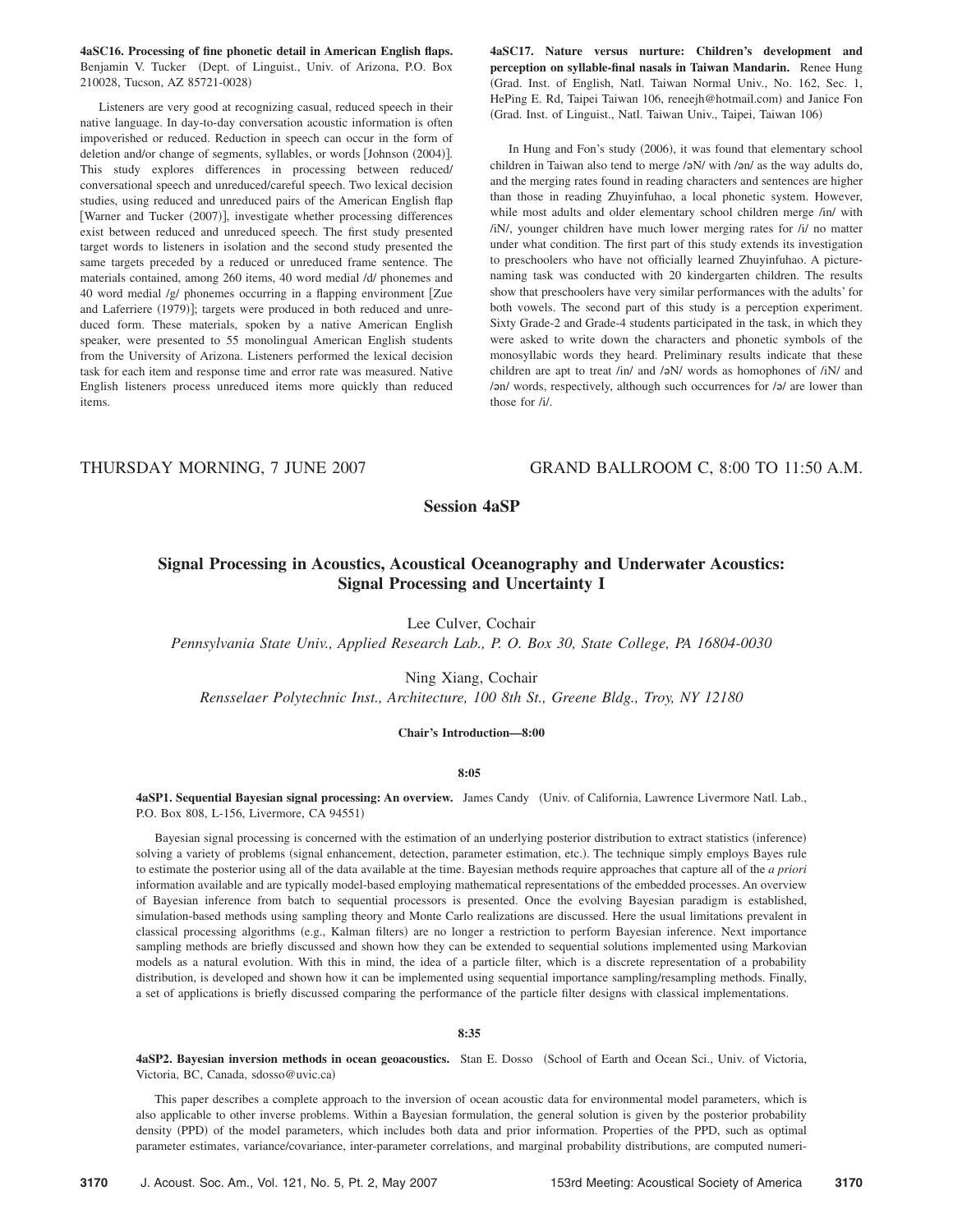cally for nonlinear inverse problems using Markov-chain Monte Carlo (MCMC) importance sampling methods. Since the data uncertainty distribution (including measurement and theory errors) is generally not known *a priori*, a simple, physically-reasonable form, such as a Gaussian or double-exponential distribution, is assumed, with statistical properties estimated from data residual analysis. In many cases, the full error covariance matrix (including off-diagonal terms) is required, and in some cases effects of nonstationary errors must be included. If biased data errors are suspected, additional unknown parameters representing the biases are included explicitly in the inversion. The validity/applicability of the above assumptions and estimates is examined *a posteriori* by applying both qualitative and quantitative statistical tests. New advances in efficient and adaptive MCMC sampling for nonlinear inversion will be presented.

**8:55**

**4aSP3. Particle filtering for dispersion curve estimation from spectrograms of acoustic signals.** Ivan Zorych, Zoi-Heleni Michalopoulou (Dept. of Mathematical Sci., New Jersey Inst. of Technol., Newark, NJ 07102), James H. Miller, and Gopu R. Potty (Univ. of Rhode Island, Narragansett, RI 02882)

In this work we develop a particle filtering method for dispersion curve extraction from spectrograms of acoustic signals, the goal being to obtain accurate representation of modal dispersion for geoacoustic inversion. The approach combines particle filtering with modeling of sound propagation in ocean environments to track dispersion curves of multimodal signals in noisy environments. ''Crispy'' estimates of dispersion curves are extracted that are not characterized by extensive uncertainty typically hindering geoacoustic inversion. Results are presented from both synthetic signals and real data collected in the East China Sea during the ASIAEX experiment. [Work supported by ONR.]

## **9:15**

#### **4aSP4. Sampling with heuristics.** Kevin H. Knuth (Dept. of Phys., Univ. at Albany, 1400 Washington Ave., Albany, NY 12222)

Algorithms that rely on heuristics are attractive to those interested in solving acoustic problems. The main reason is that heuristics often derive from solutions to a simplified problem and, as such, they are able to accurately estimate a subset of model parameters. However, algorithms that rely on heuristics are not sufficiently robust as they ignore vast regions of the parameter space. For this reason, sampling techniques that focus on exploration increase the probability of finding a difficult solution. However, sampling algorithms can become trapped in difficult problems that possess vast plateaus in the parameter space upon which the solution space occupies an extremely small volume. In these cases, heuristics at least have a chance to succeed where sampling is likely to fail. This work considers incorporating heuristically-obtained samples into a relatively new sampling algorithm called nested sampling. Nested sampling strives to localize the solution space while simultaneously integrating the posterior probability to compute the Bayesian evidence. The challenge is that nested sampling accomplishes this by working with uniformly distributed samples, whereas heuristics necessarily result in nonuniformly distributed samples. The difficulties and benefits in combining these two search strategies are described in the context of acoustic source separation.

## **9:35**

**4aSP5. The estimated ocean detector: Detection of signals with different parameter distributions.** Jeffrey Ballard, Colin Jemmott, R. Lee Culver, and Leon Sibul Grad. Prog. in Acoust., The Pennsylvania State Univ., P.O. Box 30, State College, PA 16804, jab795@psu.edu)

Earlier we presented a maximum likelihood receiver for acoustic signals that have propagated through a random or uncertain ocean, the estimated ocean detector (EOD) [Ballard *et al.*, Oceans 2006, Boston, MA]. In general, the EOD incorporates statistical knowledge of signal uncertainty in the form of signal parameters probability density functions (pdfs). Note that Monte Carlo simulation and possibly other techniques can utilize deterministic and statistical knowledge of the environmental to predict signal parameter pdfs. The EOD utilizes the *a priori* signal parameter pdfs to estimate signal parameters from the data (or observations), then correlates the estimate with the data; hence, the name estimator-correlator is also used. Previously we showed that, for Gaussian signals embedded in Gaussian noise, the EOD reduces to the weighted sum of an energy detector and a correlation detector. This talk presents an EOD formulated to distinguish between signals whose parameters possess different *a priori* distributions. Performance is seen to depend upon the difference between parameter distributions for the two different signals. Work supported by ONR Undersea Signal Processing Code 321US.

### **9:55**

**4aSP6. Calibration of source level, expected transmitted power, and reverberation for long-range sonar in fluctuating range-dependent ocean waveguides.** Purnima Ratilal, Mark Andrews, Ameya Galinde Northeastern Univ., 409 Dana Res. Ctr., Boston, MA 02115), and Nicholas Makris (MIT, Cambridge, MA 02139)

The ocean waveguide is temporally and spatially varying. An acoustic signal transmitted through the ocean or scattered from objects will get randomized. Estimating parameters of sonar, the environment, and scatterers requires a statistical approach that incorporates medium uncertainties into the signal analysis. Here we discuss source level, transmission loss (TL), and reverberation model calibration using data acquired with a long-range sonar on the New Jersey STRATAFORM. Broadband acoustic data measured by a desensitized hydrophone in a towed horizontal receiving array at numerous locations from a vertical source array are analyzed. The match-filtered data are compared to the expected TL output from a parabolic equation model that accounts for bathymetric variations. A maximum likelihood estimator is implemented to provide a global inversion of the data for source level, attenuation due to scattering, and match-filter degradation in the multi-modal ocean waveguide. An estimate is also provided of the coherence bandwidth for broadband acoustic signal transmission in this environment. A challenge in calibrating bottom reverberation models with sonar data lies in separating the scattered intensity from moving objects, such as fish groups, and distinguishing them from the statistically stationary background reverberation. An approach is presented for this purpose.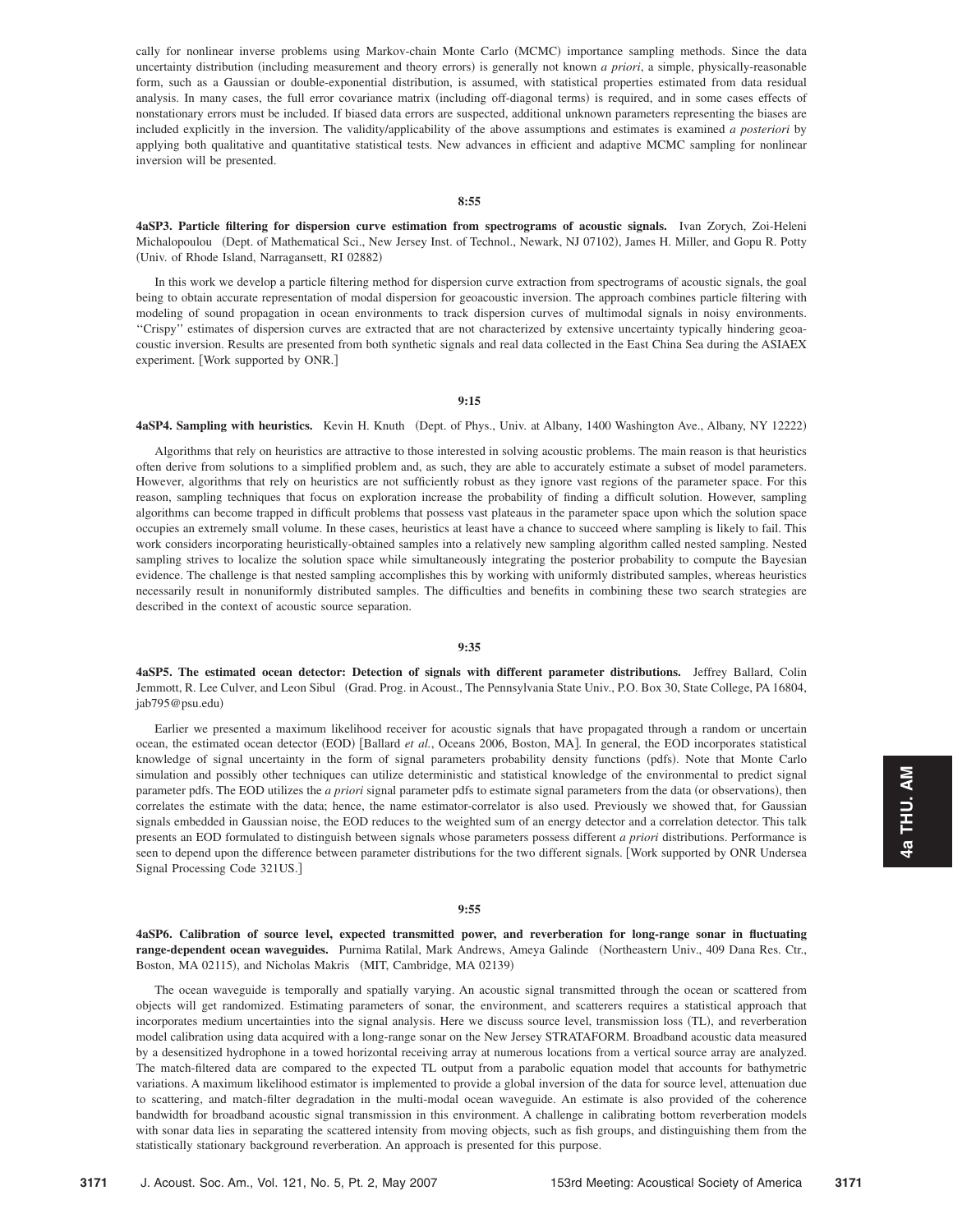#### **10:30**

**4aSP7. Application of multitaper methods to passive sonar.** Kathleen Wage George Mason Univ., 4400 Univ. Dr., MSN 1G5, Fairfax, VA 22030)

While the multitaper spectral estimation method [Thomson, Proc. IEEE 70, 1055–1096 (1982)] is used extensively in time series analysis, it has received much less attention in the array processing literature. The multitaper approach reduces the variance of power estimates by averaging windowed Fourier transforms of the data obtained using a set of orthogonal window functions. One advantage of the multitaper method is that it is designed to work with low sample support. Since multitaper estimates are often formed using a single data snapshot, they are suitable for use in highly nonstationary environments where it is difficult to obtain reliable estimates of the noise and interference statistics. This talk focuses on the application of the multitaper method to the passive sonar array processing problem. Standard techniques exist for detecting the presence of line components using multitaper estimates. This talk describes how to extend these techniques to detect plane waves in sonar data, where the signals are typically modeled as complex Gaussian rather than deterministic. Processing of non-plane-wave signals, e.g., normal modes, will also be briefly discussed. Work supported by an ONR Young Investigator Award.

## **10:50**

**4aSP8. Exploiting waveguide invariant reverberation striations for improved active sonar detection and classification.** Ryan Goldhahn, Jeff Rogers, Granger Hickman, and Jeffrey Krolik (Duke Univ., Durham, NC 27708-0291)

Active sonar reverberation level (RL) uncertainty is exacerbated in shallow water by multipath propagation and multiple interactions with the bottom. This affects, for example, the statistics of split-window RL estimates used for cell-averaging constant false alarm rate (CA-CFAR) normalization of A-scan returns. For larger signal bandwidths, target detection is impacted by more incoherent reverberation components causing higher background variance while, alternatively, using smaller bandwidth signals results in higher range variability of the mean due to coherent multipath modal interference. In this paper, we present an alternative to CA-CFAR normalization that accounts for the frequency-selective fading characteristics of the multipath channel. The idea is to use the waveguide invariant property to estimate the frequency-dependent reverberation level at the range cell of interest using neighboring range cells at frequencies along striations in the time-frequency distribution of the sonar return. An approximate generalized likelihood ratio test (GLRT) detector is derived and demonstrated on acoustic tank data as well as Mediterranean active sonar data collected during the SCARAB-98 experiment [C. W. Holland, J. Acoust. Soc. Am. (2006)]. Detection and classification results indicate the considerable potential of a waveguide invariant-based approach. Work supported by ONR321US.

## **11:10**

**4aSP9. Sonar target tracking incorporating uncertain estimates of signal to noise ratio.** Warren L. J. Fox, James W. Pitton, and Eric A. Rust (Appl. Phys. Lab., Univ. of Washington, 1013 NE 40th St., Seattle, WA 98105, warren@apl.washington.edu)

In the standard approach to sequential estimation for target tracking, tracks are formed on contacts that exceed some predefined detection threshold, set to achieve desired  $P<sub>D</sub>$  and  $P<sub>FA</sub>$  based on an expected SNR and *a priori* data probability PDFs. If the expected SNR is erroneous, degradation will be observed as either excessive false contacts or missed detections for weak targets. A method known as the Probabilistic Data Association Filter with Amplitude Information (PDAFAI) estimates SNR from the target and interference statistics, and uses the amplitude of the contacts together with the estimated SNR in the track association stage of the tracker. This method requires the PDF for the observed signal. In active sonar, this PDF is dependent on the expected SNR, which is a spatially and temporally varying quantity. Previous work has extended the PDAFAI method by adapting the tracker to the acoustic propagation environment via the measured contact amplitude together with the expected SNR derived from an acoustic propagation model, and by incorporating target strength estimates for contacts in developing tracks. Here, the method is extended further to include probabilistic descriptions of SNR, derived both from uncertainties in estimated environmental (e.g., bottom geoacoustic) and target properties.

## **11:30**

**4aSP10. Active target tracking using the bistatic invariance principle.** Lisa Zurk and Chensong He Portland State Univ., P.O. Box 751, Portland, OR 97207, zurkl@cecs.pdx.edu-

The acoustic pressure received from a moving source in a shallow water channel is highly variable and depends critically on characteristics of the channel such as bathymetry, sound speed, and bottom properties. Past work has shown that knowledge of the channel properties can be embedded in physics-based signal processing algorithms for increased system performance. However, this requires accurate knowledge of the channel characteristics, which are often poorly known. An alternate approach is to identify aspects of the field structure that are invariant to small perturbations in the propagation environment. The waveguide invariant is a scalar parameter that has been used extensively in passive sonar to interpret features such as intensity maxima in lofargrams. Recent work has used experimental data to demonstrate that a similar parameter exists for active geometries, although the invariant relationship is more complicated because of the multiple propagation paths. In this presentation active invariant striations are exploited in an active tracker formulation. The tracker utilizes a state space representation that includes the time-dependent frequency content of the pulse as one of the sonar observables. In addition to target kinetics, the time-frequency structure provides track constraints that improve discrimination of target versus bottom reverberation. [Work sponsored by ONR-321US.]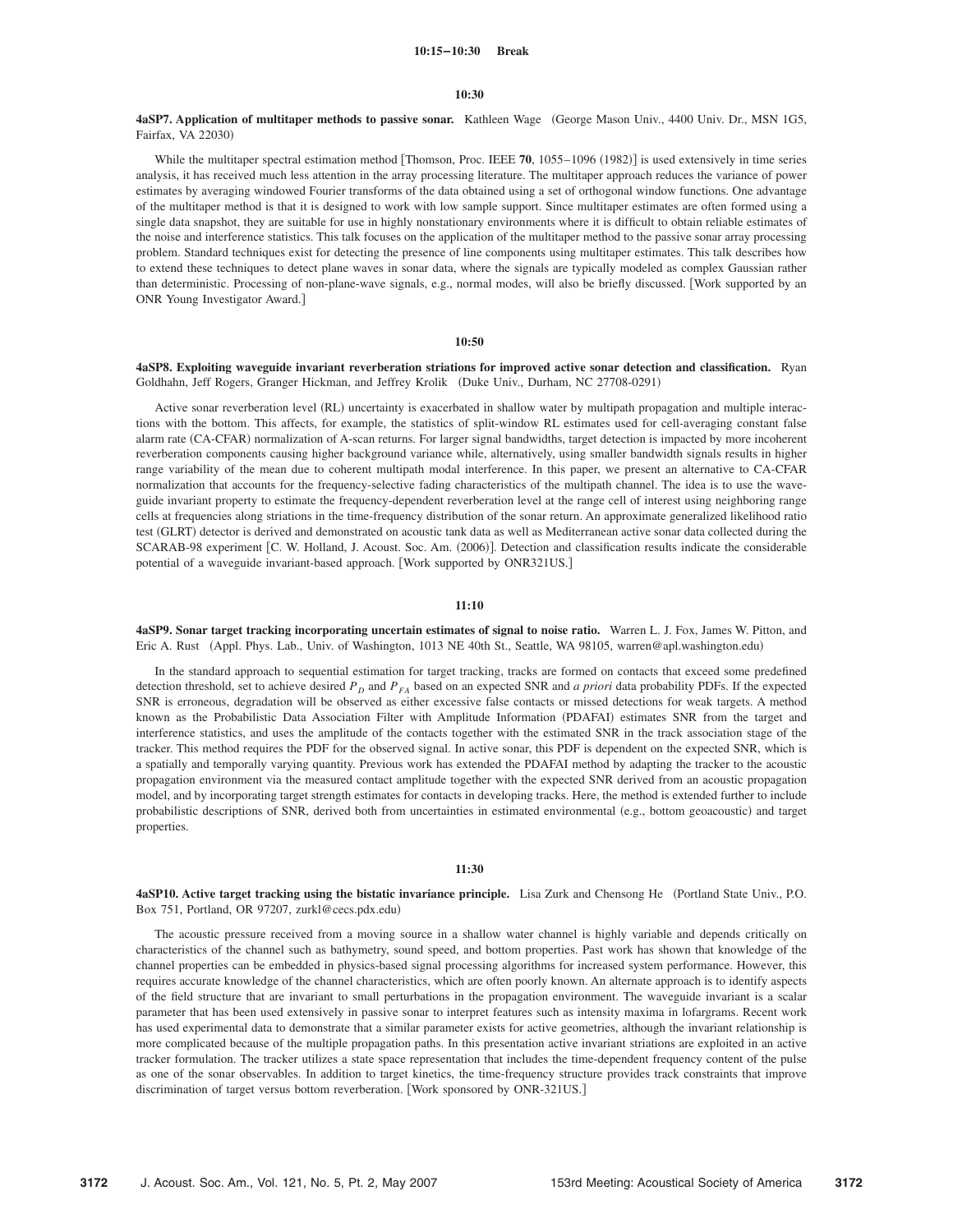# **Session 4pAAa**

# **Architectural Acoustics: Workshop for American Institute of Architects Continuing Education Units Presentation**

Bennett M. Brooks, Chair

*Brooks Acoustics Corporation, 27 Hartford Turnpike, Vernon, CT 06066*

## *Invited Papers*

## **1:30**

**4pAAa1. Introduction to workshop goals.** Anthony K. Hoover Cavanaugh Tocci Assoc., 327 F Boston Post Rd., Sudbury, MA 01776) and Bennett M. Brooks (Brooks Acoust. Corp., Vernon, CT 06066)

Many states require that architects obtain continuing education unit (CEU) credits annually, in order to maintain their registration or licensure. The American Institute of Architects (AIA) Continuing Education System (CES) offers continuing education courses, which may be given by third party providers. The Technical Committee on Architectural Acoustics (TCAA) is an AIA/CES Registered Provider. The goal of this workshop is to prepare members of the TCAA so that they may be authorized to present a short course that can earn attendees CEU credit. In order for TCAA members to qualify to meet the AIA requirements, they must attend this workshop, which is given in two parts. The first part will be devoted to the short course presentation material, which is in a standardized format. The second part of the workshop will focus on the AIA CEU Program registration and reporting requirements. Of course, anyone is free to register with the AIA to provide their own CEU program. However, the advantages of participating in this program are that the TCAA short course is already prepared, is preapproved by the AIA, and the registration fees are paid by the Acoustical Society of America.

#### **1:45**

**4pAAa2. Technical Committee on Architectural Acoustics short course presentation material.** Anthony K. Hoover Cavanaugh Tocci Assoc., 327 F Boston Post Rd., Sudbury, MA 01776-

The Technical Committee on Architectural Acoustics (TCAA) is a Registered Provider in the American Institute of Architects (AIA) Continuing Education System (CES). The TCAA has developed a standardized introductory short course for architects, called Architectural Acoustics. An architect can earn one continuing education unit by attending this short course, if it is presented by a qualified member of TCAA. The course covers topics in sound isolation, mechanical system noise control, and finish treatments. This paper will cover the course material in order to prepare and qualify potential presenters. There will be time at the end of the paper for questions and answers on the course material. In order to qualify as an authorized presenter for this AIA/CES short course, attendance at this workshop and membership in TCAA are required.

**2:45–3:00 Break**

#### **3:00**

**4pAAa3. American Institute of ArchitectsÕContinuing Education System** "**AIAÕCES**… **provider registration and reporting** requirements. Bennett M. Brooks (Brooks Acoust. Corp., 27 Hartford Tpke., Vernon, CT 06066)

The Technical Committee on Architectural Acoustics (TCAA) is a Registered Provider in the American Institute of Architects (AIA) Continuing Education System (CES). The TCAA has developed a standardized introductory short course for architects. The TCAA short course is called Architectural Acoustics and attendance at this one-hour long course can earn an architect one continuing education unit (CEU). This paper will cover the administrative requirements of the AIA/CES, to prepare potential presenters. These requirements include the proper handling of paperwork, so that AIA members may receive credit for the course. Also, the manner in which the course is given is dictated by AIA requirements. TCAA membership and attendance at this workshop are required to qualify as an authorized presenter for this AIA/CES short course.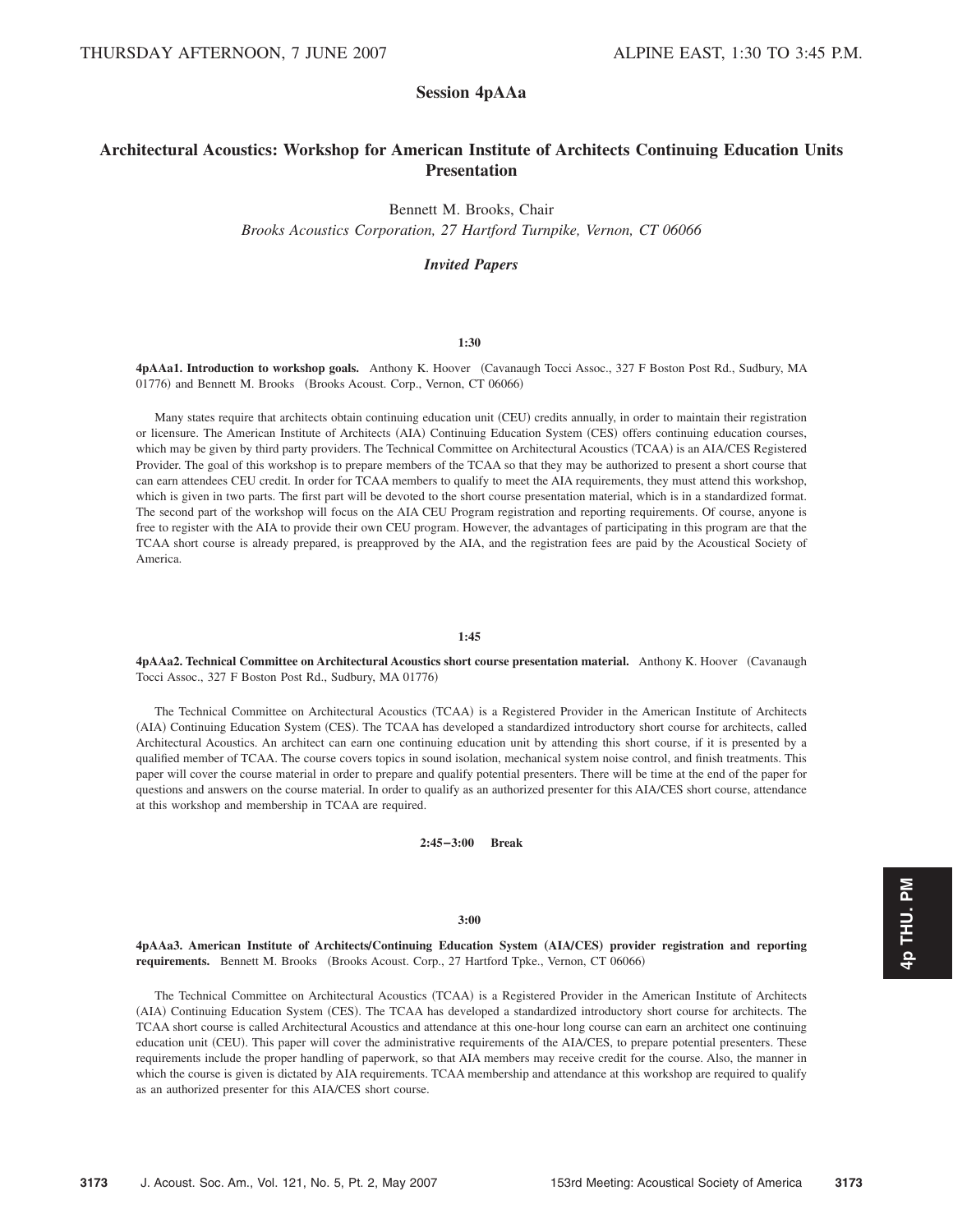## **Session 4pAAb**

# **Architectural Acoustics: Predictions and Simulation**

Paul T. Calamia, Chair

*Rensselaer Polytechnic Inst., School of Architecture, 110 8th St., Troy, NY 12180*

**Chair's Introduction—3:45**

## *Contributed Papers*

## **3:50**

**4pAAb1. Modifications to the diffusion model for room-acoustic** prediction. Yun Jing and Ning Xiang (School of Architecture, Rensselaer Polytechnic Inst., 110 8th St., Troy, NY 12180-3590-

Recently, a diffusion model has drawn attention in room-acoustic predictions. This paper proposes possible modifications to the diffusion model to predict the reverberation times and sound pressure distributions in enclosures. While the original diffusion model Ollendorff, Acustica **21**, 236-245 (1969); J. Piacut *et al.*, Acustica 83, 614-621 (1997); Valeau *et al.*, JASA 119, 1504-1513 (2006)] usually has a good performance for low absorption surfaces, the modified diffusion model, including a new boundary condition and a higher order approximation of a transport equation, yields more satisfactory results for both low and high absorption surfaces. Examples of cubic rooms, flat rooms, and long rooms with various absorption coefficients are presented for comparisons between the modified model, the original model, a geometrical-acoustics model, and several well-established theories in terms of reverberation times and sound pressure level distributions. This paper will discuss improved prediction accuracies by the modified diffusion model.

#### **4:05**

**4pAAb2. Investigation of voice stage support: A subjective preference test using an auralization system of self-voice.** Cheuk Wa Yuen and Paul T. Calamia Grad. Program in Architectural Acoust., School of Architecture, Rensselaer Polytechnic Inst., 110 8th St., Troy, NY 12180, wa@amusical.org)

The human voice plays an integral role in dramatic art. The performance of singers and actors, who perceive their voice through their ears as well as bone conduction, is highly related to the acoustic condition they are in. Due to the proximity of the sound source and the spectral difference in the transmission through the skull as compared to air, a support condition different from that for musical instrumentalists is needed. This paper aims at initiating a standardization of methodology in subjective preference testing for voice stage support in order to collect more data for statistical analysis. A proposal of an acquisition/auralization system for self-voice and a set of subjective test procedures are presented. The subjective evaluation of the system is compared to previous designs reported in the literature, and the implementation is validated. A small playhouse has been measured and auralized using the system described, and subjective-preference tests have been conducted with 13 professionally trained actors. Their preferred stage-acoustic conditions (in relation to locations on stage and head orientations) are reported. The results show potential directions for further investigations and identify the necessary concerns in developing an objective parameter for voice stage support.

**4pAAb3. Validation study of computer modeling of source directivity.** Michelle C. Vigeant and Lily M. Wang (Architectural Eng. Prog., Univ. of Nebraska–Lincoln, Peter Kiewit Inst., 1110 S. 67th St., Omaha, NE 68182-0681, mvigeant@mail.unomaha.edu-

**4:20**

Previous research has focused on the changes in objective and subjective results when changing source directivity in a computer model, but little work has been done to validate these simulated changes experimentally. An investigation was carried out to compare the measured and simulated room acoustics parameters which result from using a directional sound source, a JBL Eon-10 G2 loudspeaker. Measurements were made in a 100-seat lecture-style classroom, using the sine sweep method, with (a) an omni-directional and (b) the directional loudspeaker oriented in four directions. The measured differences in reverberation time (T30) were minimal across the two source types and four orientations, while significant differences resulted for early decay time (EDT) and clarity index (C80). An ODEON v6.5 model of the classroom was calibrated against the omni-directional results to within two just-noticeable-differences (JNDs) across the three parameters of interest: T30, EDT, and C80. Simulations with the directivity of the JBL loudspeaker were then performed and the results differed by less than two JNDs from the measurements for all source-orientation/receiver combinations. In conclusion, ODEON v6.5 does accurately model the changes in room acoustic parameters which result from using different source directivities. Work supported by the National Science Foundation.

#### **4:35**

**4pAAb4. Modeling room impulse response by incorporating speaker polar response into image source method.** Zhixin Chen and Robert Maher (Dept. of Elec. and Computer Eng., Montana State Univ., Bozeman, MT 59717-3780-

Simple computer modeling of impulse responses for small rectangular rooms is typically based on the image source method, which results in an impulse response with very high time resolution. The image source method is easy to implement, but the simulated impulse responses are often a poor match to measured impulse responses because the description of the source is often too idealized to match the real measurement conditions. For example, the basic image source method has often assumed the sound source to be an omni-directional point source for ease of implementation, but a real loudspeaker may include multiple drivers and exhibit an irregular polar response in both the horizontal and vertical directions. In this paper, an improved room impulse response computer modeling technique is developed by incorporating the measured horizontal and vertical polar responses of the speaker into the basic image source method. Results show that compared with the basic image source method, the modeled room impulse response using this method is a better match to the measured room impulse response.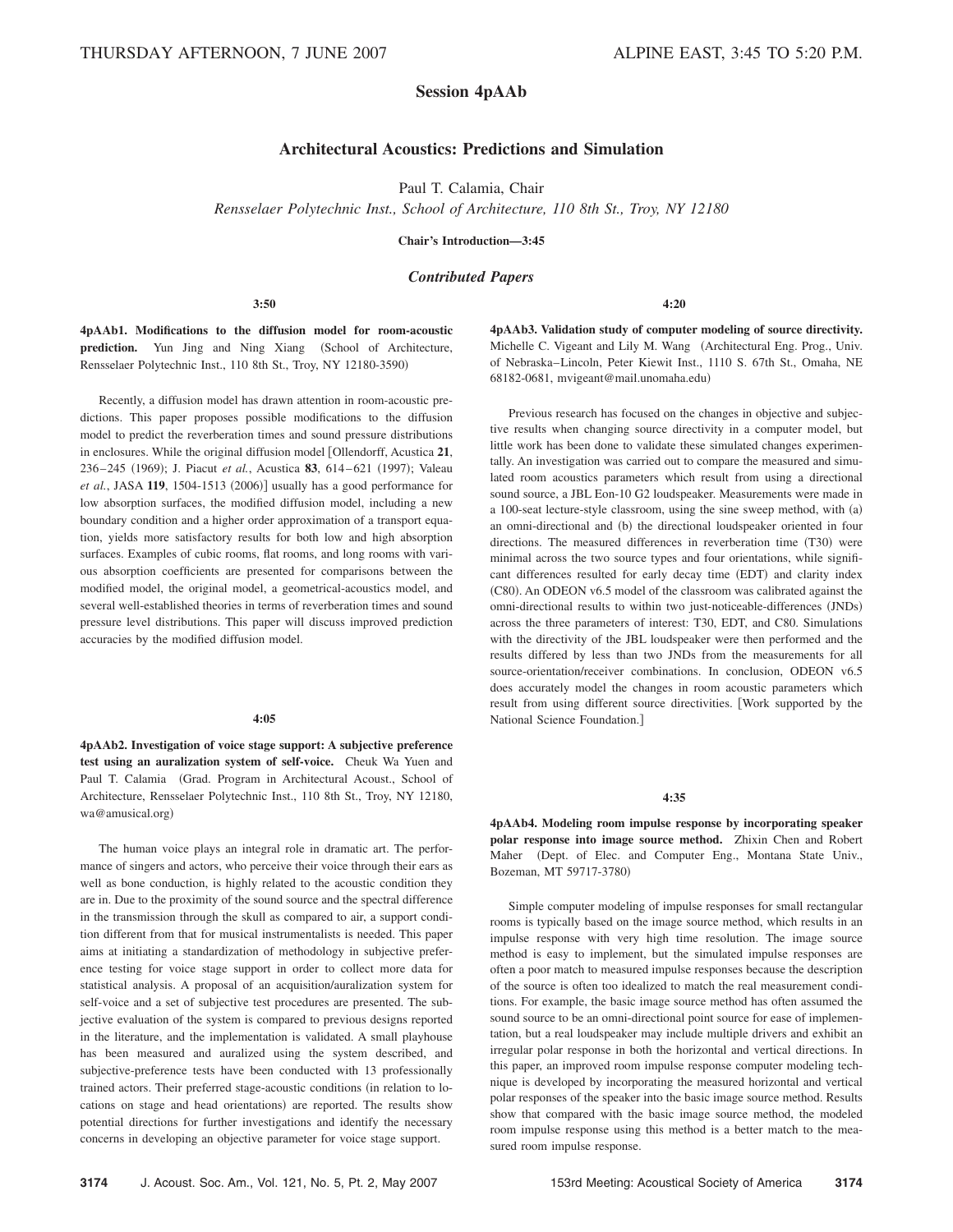**4pAAb5. Increasing the direct-to-reverberant ratio in rooms with a constant-beamwidth, wide-bandwidth loudspeaker array.** Douglas F. Winker (Acoust. Systems—A Div. of ETS-Lindgren, 415 E. St. Elmo Rd., Austin, TX 78745) and Elmer L. Hixson (Univ. of Texas, Austin, TX 78712-

A constant-beamwidth, wide-bandwidth (CBWB) loudspeaker array was used to improve speech intelligibility in two rooms. The CBWB loudspeaker array maintained a constant beamwidth between 500 Hz to 4 kHz. The array had a narrow vertical beam pattern and a wide horizontal beam pattern. During the study, an increase in the direct-to-reverberant ratio was observed that correlated with an increase in speech intelligibility measured with the STI method). The correlation between improved speech intelligibly and an increased direct-to-reverberant ratio will be discussed, and the relation between each source's beam pattern and the direct-toreverberant ratio will be presented. The array was compared to a typical PA source and showed increases in the direct-to-reverberant ratio. Room simulations were conducted with CATT-Acoustic and compared to realworld measurements. The study showed an increase in the direct-toreverberant ratio in each room, which corresponded to improved speech intelligibility.

**4pAAb6. Qualitative analysis of concert hall acoustics with multiple directional sources.** Youngmin Kwon, Gary W. Siebein, and Martin A. Gold Architecture Technol. Res. Ctr., Univ. of Florida, 134 ARCH, P.O. Box 115702, Gainesville, FL 32611, ykwon@acousticdimensions.com)

Following the previous work on quantitative analysis of concert hall acoustics with multiple directional sources (16 directional loudspeakers) [Kwon and Siebein, J. Acoust. Soc. Am. 120, 3263(A) (2006)], this paper discusses qualitative assessments of concert hall acoustics by means of psycho-acoustical listening tests of room acoustical qualities such as loudness, reverberance, clarity, warmth, spaciousness, envelopment, etc. The music signals binaurally recorded in a performance hall with the same multiple directional source array were evaluated in comparison to those recorded with the single omni-directional source. Results showed that some of the room acoustical qualities of the music signals recorded with multiple directional sources were perceived noticeably different from those recorded with a single omni-directional source. In the main orchestra area at 95% significance level, the music recording with multiple directional sources was perceived more in reverberance and clarity but less in warmth. Some results from these qualitative assessments were, however, found to contradict their quantitative measures.

# THURSDAY AFTERNOON, 7 JUNE 2007 SALON A, 1:30 TO 3:20 P.M.

## **Session 4pEA**

## **Engineering Acoustics: Acoustical Measurements and Methods II**

Daniel M. Warren, Chair

*Knowles Electronics, 1151 Maplewood Dr., Itasca, IL 60143*

**Chair's Introduction—1:30**

*Contributed Papers*

**1:50**

**4pEA1. 60 MHz multidomain ultrasonic transducer.** Igor V. Ostrovskii and Andriy B. Nadtochiy (Dept. of Phys., Univ. of Mississippi, University, MS 38677)

**1:35**

Multidomain periodically poled structure of 80 inversely poled domains of 50-micron-width each was fabricated in a 350-micron-thick 42 degrees-Y-rotated cut of LiTaO3 wafer. A multidomain structure in a ferroelectric plate is characterized by its own domain resonance where acoustic wavelength is equal to the domain period, and ultrasound speed is  $\sim$  6 km/s for LiTaO3 [I. V. Ostrovskii and A. B. Nadtochiy, Appl. Phys. Lett. **86**, 222902 (2005)]. The rf impedance of the transducer as a function of frequency demonstrates a sharp resonance-antiresonance behavior at 57.6-60 MHz band (sample LTYR42B5a). The resonance observed is a pure multidomain resonance because crystal length is much longer than domain width. Overall dimensions of this transducer are  $4 \times 4 \times 0.35$  mm <sup>3</sup>, and irradiating surface area is  $4 \times 0.35$  mm<sup>2</sup>. Two such transducers were used to model a delay line with water as a medium of propagation. A  $1-\mu s$ burst with 59 MHz central frequency was delayed for 4.3  $\mu$ s in the water. In conclusion, we present a new high frequency transducer for various applications in non-destructive testing, medicine, and biology Patent Pending]. Experimental measurements and theoretical calculations are in good agreement.

**4pEA2. Head and torso simulators.** Gunnar Rasmussen (Skovlytoften 33, 2840 Holte, Denmark, gr@gras.dk-

The KEMAR was developed by Knowles Electronics and introduced in 1972, thoroughly described by Mahlon D. Burkhard, and standardized in ANSI S3.361ASA58-1985. The KEMAR was provided with ears typical of American and European females as well as Japanese males and females. Larger ears more typical of American and European males have been developed with well-defined hardness of 0055 and 0035 shore. The ears are readily exchanged with the ITU P57 Type 3.3 ear. The KEMAR is designed to offer lifelike reproducible test conditions and is therefore based on average anthropometric dimensions of an adult human, while other HATS are designed using simplified or average geometric convenient dimensions. The KEMAR may be provided with an artificial mouth system with well-defined characteristics. The KEMAR also offers welldefined positioning of microphones for linearization as well as positioning systems for handheld communication systems. Measurements show good agreement with early data published by M. D. Burkhard and R. M. Sachs ''Anthropometric Manikin for Acoustic Research,'' JASA **58**, 214 –222 (1975)]. Conclusion: Acoustical measurements carried out since 1972 can still be compared and carried out on a system, which has not changed acoustically except for increased versatility and improved acoustic documentation.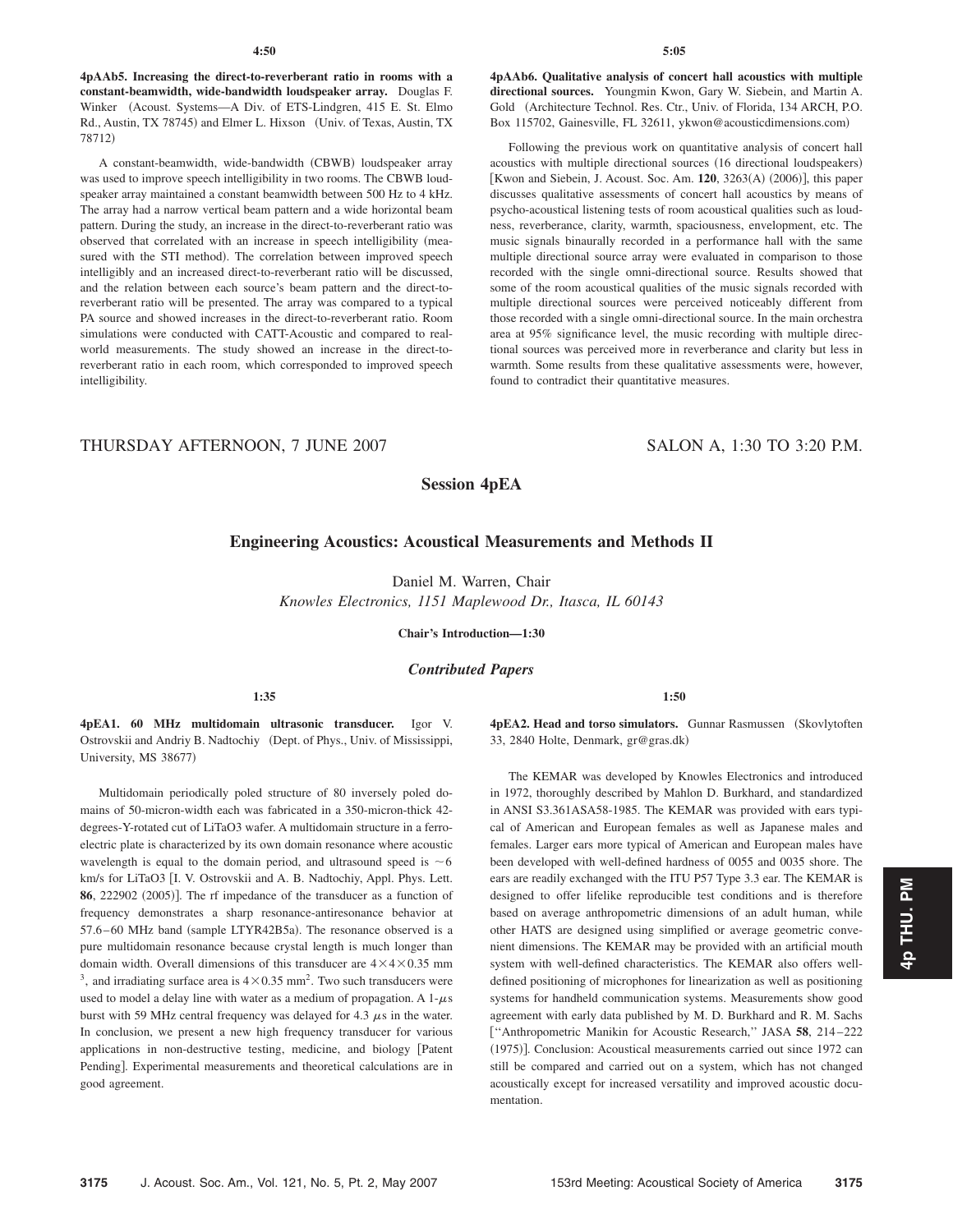**4pEA3. An etude in hearing-aid directivity measurement and benchmarking.** Matthew J. Green and Thomas Burns (Starkey Labs, 6600 Washington Ave. S., Eden Prairie, MN 55344)

In this study, a three-dimensional, automated scanning system is used to measure the directional performance of hearing aids mounted on a test manikin. A diffuse field is simulated in an anechoic environment by sequentially positioning a loudspeaker along the surface of a 1-m-radius sphere circumscribing the manikin and device under test. Particular attention is given to the type of stimulus, the spatial resolution of loudspeaker positions, and postprocessing of the impulse responses; each affects the measurement precision of the Directivity Index and the 3D polar responses. The purpose of this research is to describe the recipe that yielded minimal measurement bias and variance for ITEs, BTEs, and OTEs of varying directivity.

#### **2:20**

**4pEA4. Methodology of planar unsteady flow measurements in an excised larynx.** Shanmugam Murugappan, Sid Khosla, Ephraim Gutmark, and Raghava LakhamRaju (Dept. of Otolaryngol.-HNS, Univ. of Cincinnati, 231 Albert Sabin Way, #MSB 6308, Cincinnati, OH 45267-

A methodology to obtain phase locked planar unsteady flow of the near field of supraglottal flow in an excised larynx using particle image velocimetry (PIV) is presented. Different steps involved in obtaining 2D flow field at different instances of the EGG or microphone signal and the structural motion of the vocal fold are discussed. Real time signal processing of the sensor signal coupled with the synchronization of the PIV flow field and high speed imaging of the vocal fold is used to evaluate the relationship between acoustics-structure and flow. Issues that can affect the accuracy of the flow field measurements and the reconstruction of the flow patterns at different instances during the EGG/microphone cycle were identified and suitable measures taken to resolve them are discussed. Some of these include simulating a symmetric vocal fold motion, maintaining a constant phonation frequency over the entire experimental run, preventing any spurious vectors that could arise due to reflection from the moist tissue surface or poor spatial or temporal resolution. Examples are also shown where the effect of these factors impact both the raw seeded image and correlation PIV algorithm used to extract the flow field vectors.

#### **2:35**

**4pEA5. Flow induced aeroacoustic oscillations in a tube with a region of abrupt cross-sectional area increase.** Donald Bliss and Noah Sakimura (Mech. Eng., Duke Univ., Durham, NC 27708)

The phenomenon of aeroacoustic oscillations induced by flow through a circular tube with an annular cavity region formed by an abrupt area increase is studied. At the beginning of the area increase, the flow separates and produces a shear layer that subsequently impinges on the downstream end of this region. The shear layer is a medium for propagation of convective vorticity waves. In the surrounding cavity, axial acoustic wave propagation can occur. The central flow region is governed by the convective wave equation, and the simple wave equation applies in the cavity. Coupled axial modes are identifiable as being primarily convective or primarily acoustic. The oscillation mechanism involves the interaction of upstream acoustic modes and downstream convective modes, coupled together by boundary conditions, and driven by mass addition and removal at the rear of the annular cavity caused by shear layer impingement on downstream edge. The oscillation process is analyzed using a crosssectional averaging method for quasi one-dimensional waves to determine system wavenumbers and eigenmodes. Oscillation frequencies are determined by the condition of maximum energy extraction from the mean flow, arising from unstable convective waves, and by a compatible shear layer phase condition. A comparison with simple experiments is presented.

#### **2:50**

**4pEA6. Chaotic state in an electrodynamic loudspeaker controlled by** gas pressure. Ivan Djurek, Antonio Petosic (Faculty of Elec. Eng. and Computing, Dept. of Electroacoustics, Unska 3, HR-10000, Zagreb, Croatia), and Danijel Djurek (AVAC, Kesten brijeg 5, Remete, HR-10000 Zagreb, Croatia)

An electrodynamic loudspeaker with resonant frequency  $f_0 = 47.1$  Hz has been driven in the far nonlinear regime, and  $f_0$  increases with increasing driving ac current  $I_0$ . Landau cutoff of the vibration amplitude appears at frequency  $f_c$   $>f_0$ , which is followed by the doubling of driving period 1/*f* and appearance of harmonic sequences at  $\frac{1}{2}nf$ ,  $\frac{1}{4}nf$ ,  $\frac{3}{4}nf$ , .... By further increase of current the white noise spectrum appears, which is characteristic of the chaotic state. Electrodynamic loudspeaker is represented by an ordinary differential equation of motion describing an anharmonic forced oscillator, and it is possible to achieve an independent control of chaotic state by the gas pressure, since real  $R<sub>S</sub>$  and imaginary part  $X<sub>S</sub>$  of the gas acoustic impedance affect, respectively, friction and inertial terms in the equation. The used gas atmospheres  $(0.01 \le p \le 1$  bar) were H  $_2$ ,  $D_2$ , He<sub>4</sub>, Ne, Ar, CO<sub>2</sub>, SF<sub>6</sub>, and air. The cutoff frequency  $f_c$  depends on the gas pressure and it was plotted against  $(p, I_0)$ , which in turn defines the surface in three-dimensional diagram. Values of parameters  $(p, I_0)$ triggering chaotic state were chosen above this surface, and universality of some laws describing such state was tested against the gas density.

## **3:05**

**4pEA7. Ultrasonic resonance spectroscopy for cryogenic materials.** Petre Petculescu, Remus Zagan (Ovidius Univ., 124 Mamaia Blvd., Constanta 900572, Romania), and Andi Petculescu (Univ. of Louisiana-Lafayette, Lafayette, LA 70504)

Cryogenic steels are needed in the construction of industrial installations able to withstand low temperatures. This poster presents results on the use of an ultrasonic resonant technique to determine the composition of the cryogenic stainless steel 10TiNiCr180 with an austenitic structure. The investigations were done both in the base material and in the weld, with and without thermal treatment. Upon exposing the sample to two thermal treatments (welding-hardening and welding-hardening-annealing), metallographic analysis showed the presence of chromium carbide in the base material and the weld. The ultrasonic power spectrum shows a prevalent austenitic structure in the base material and a compound austeniteferrite-chromium carbide structure in the weld. The grain size determined from the spectral peak ratio is compared with the one obtained by metallographic analysis. The measurements presented here were obtained in direct contact with the pulse-echo technique, with excitation centered at 5 MHz.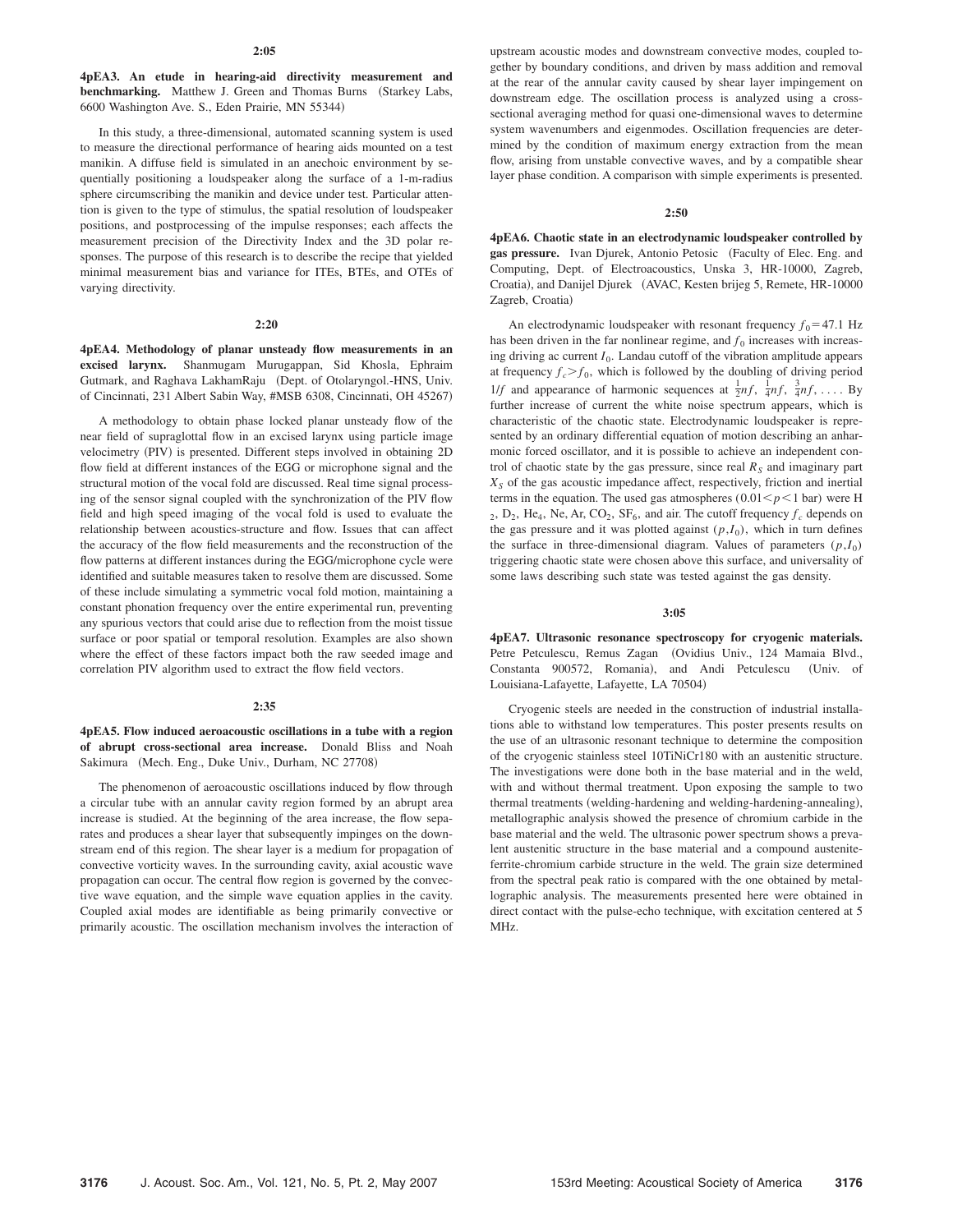# **Session 4pMU**

# **Musical Acoustics: ''Myths and Mysteries'' in Musical Acoustics**

Evan B. Davis, Cochair *Boeing Commercial Airplanes, 8556 Burke Ave., N., Seattle, WA 98103*

Thomas R. Moore, Cochair *Rollins College, Dept. of Physics, Winter Park, FL 32789*

## **Chair's Introduction—2:00**

## *Invited Papers*

#### **2:05**

4pMU1. Myth-busting brass instrument design. Richard A. Smith (Smith-Watkins Brass, Richard Smith (MI) Ltd., Cornbrough, Sheriff Hutton, York, YO60 6RU, UK-

Richard Smith has designed and made instruments for professional brass players for over 35 years. With a background as scientist and musician, he has a unique view of the subject in which his myth-busting has been a dominant feature. The challenge now is to transfer this knowledge to music educators and players. It can be shown that any instrument is a compromise of musical qualities, making the quest for the perfect instrument pointless and a distraction from the real business of making music. Resistance is probably the most difficult of these musical qualities to interpret from player responses. It will be demonstrated how the language of fluid dynamics has been wrongly adopted by players, educators, and manufacturers to give pseudo-scientific authority to their teaching and product promotion. The development of a blindfold testing technique by Smith was crucial to (a) the study of materials used in instrument construction and (b) a breakthrough in efficient instrument design. Current work with Thomas Moore (Rollins College, USA) and David Howard (University of York, UK) investigates the mystery of hi-note playing on the trumpet where the most skilled players find distinct slots above 2 kHz in, according to acoustical textbooks, a resonance free zone.

## **2:25**

**4pMU2. It's all in the bore!a**… **–Is that true? Aren't there other influences on wind instrument sound and response?** Wilfried Kausel (Inst. of Musical Acoust., Univ. of Music and Performing Arts, Anton von Webernplatz 1, A-1030 Vienna, Austria, kausel@mdw.ac.at)

A review of the current state of knowledge concerning the influence of wall vibrations on the sound of brass wind instruments, flue pipes, and woodwind instruments is given. The question of whether this influence is strong enough to be objectively observable is still a controversial issue. While instrument makers and musicians make a strong claim that wall thickness, material, and conditioning are crucial factors for sound quality and response of wind instruments, acousticians tended—at least in the past—to attribute all acoustical characteristics to the actual bore profile. Recently this seems to be changing. First, there is growing experimental evidence favoring the hypothesis that wall vibrations do matter; second, theoretical models are starting to be developed which deal with the interaction between the air column sound field and its oscillating boundary conditions. Another suggested theory is that wall vibrations are propagated back to the mouthpiece interacting with the player's lips affecting the delicate and strongly nonlinear mechanism of sound generation. Even the question of whether vibrating bells can radiate a significant amount of sound does not seem to have reached a final answer. New experiments have been conducted to help answer these open questions. <sup>a)</sup>R. A. Smith, "It's all in the bore!," International Trumpet Guild Journal, 12(4) (1988).

## **2:45**

**4pMU3. Vibroacoustics of musical wind instrument: Analysis of some pathological and nonpathological behaviors.** Francois Gautier, Guillaume Nief, Joel Gilbert, and Jean-Pierre Dalmont Laboratoire d'Acoustique de l'Universite du Maine, UMR CNRS 6613, Av. O. Messiaen, 72085 Le Mans cedex 9, France)

Wall vibration of a musical wind instrument can be clearly noticed and measured in playing configuration. However, the problem of quantifying its effect on the emitted sound remains a subject of debate. Wall vibrations are generated by two mechanisms: (1) a mechanical source corresponding to the impacts of a reed (or musicians lips) on the mouthpiece and (2) an acoustical source due to the internal sound field. In this paper, we present an investigation of mechanism (2) using an experimental approach and a theoretical model of a generic simplified instrument (cylindrical vibrating shell, with a slightly distorted circular cross section). Analysis leads to the conclusion that, overall, vibroacoustic couplings are very small and do not induce any audible contribution. However, the wall vibration can play a significant role for some particular choices of material and geometry, which lead to coincidences between structural and acoustical modes. In these configurations, model and experiments show that the input acoustic impedance is clearly perturbed by wall vibrations. Using a blowing machine, it is shown that these perturbations can induce some timbre changes or some unstable oscillations regimes. Analysis of such pathological behaviors will be presented.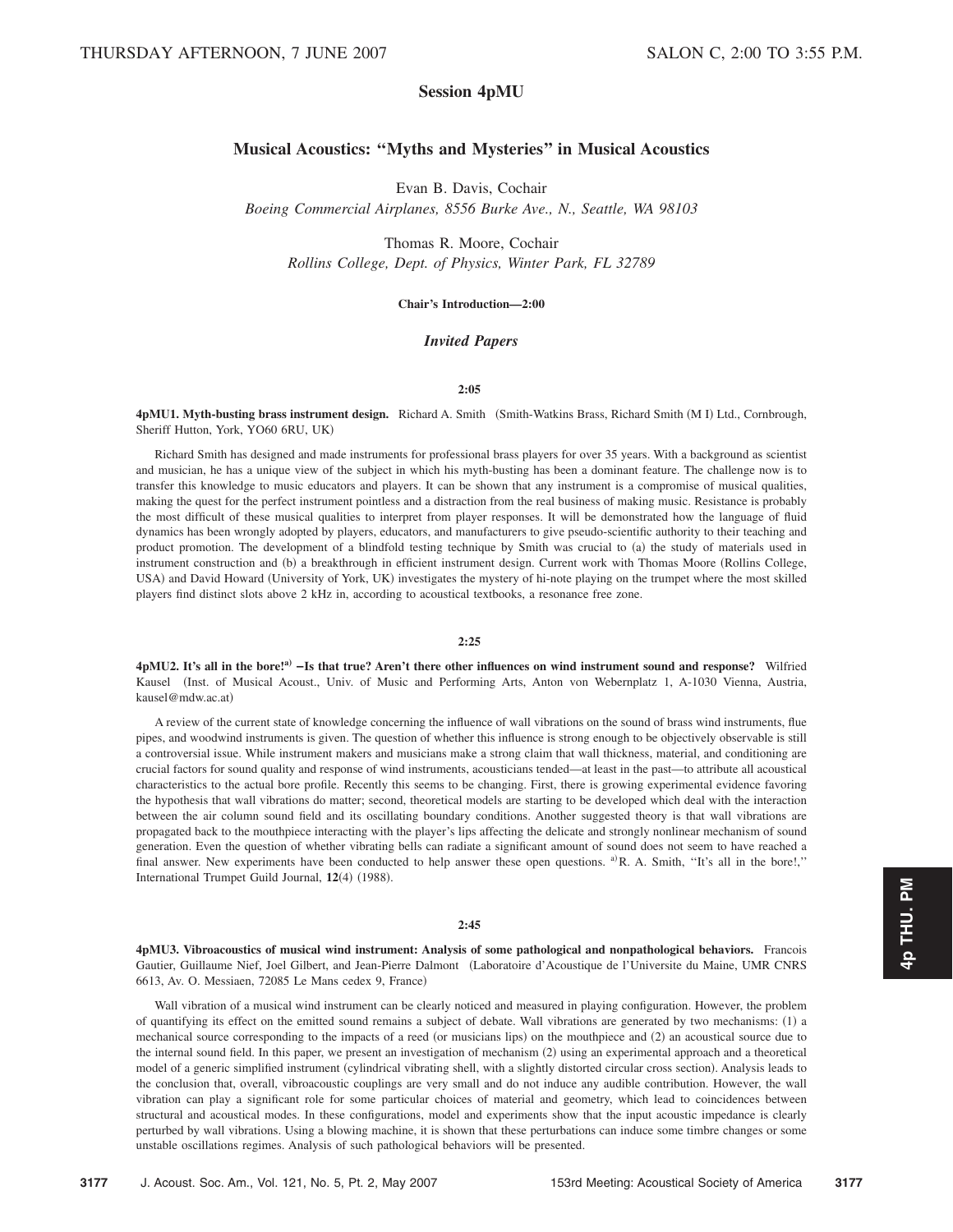4pMU4. On the need for musical instrument strings to dynamically stretch. Evan B. Davis (Boeing Commercial Airplanes, 8556 Burke Ave N., Seattle WA 98103)

Given clamped or fixed boundary conditions a string must stretch or elongate to vibrate. Many have analyzed the effect of string stretch under the fixed boundary condition assumption and the related nonlinear motion of the string. However, if the boundary of the string at the soundboard was fixed the soundboard would not move. A rigid soundboard is not a very useful design for the production of music. It will be shown that there are geometries which allow soundboard motion without string stretch well as geometries that require string stretch for soundboard motion.

## *Contributed Papers*

**3:40**

**4pMU5. To play it is to improve it: An analysis of the ''playing-in'' phenomenon of stringed instruments.** Andrew A. Piacsek (Dept. of Phys., Central Washington Univ., Ellensburg, WA 98926-7422)

**3:25**

There is a growing interest in resolving the question of whether, and how, the act of playing a stringed instrument (in the violin and guitar families) improves its sound and playability over time. Although generally accepted by musicians, the causal connection is difficult to test due to the very large number of potentially relevant parameters, both physical and psychological. This presentation describes various historical references, interviews with musicians, and recent research on the subject of the ''playing-in'' phenomenon. Results will be presented from new experiments on the response of spruce panels subject to mechanical stimulus.

**4pMU6. How can bell vibrations affect the sound of brass instruments?** Thomas Moore, Vishal Jiawon, and Daniel Zietlow (Rollins College, Winter Park, FL 32789, tmoore@rollins.edu)

It has recently been shown that the vibrations of the bell of a trumpet affect the spectra of the sound produced during play. The manner in which these vibrations produce this effect is still under investigation, but two possibilities have been proposed: (1) the vibrations of the bell feedback to the lips and change their motion, and (2) the bell vibrations change the radiation impedance of the instrument. The former explanation appears to be the most plausible; however, we will present results of recent experiments that indicate at least some of the effect is due to a change in radiation impedance.

## THURSDAY AFTERNOON, 7 JUNE 2007 CANYON ROOM A, 1:50 TO 5:00 P.M.

**Session 4pNS**

# **Noise, Engineering Acoustics, and Signal Processing in Acoustics: Recent Advances in Active Noise Control II**

Scott D. Sommerfeldt, Cochair

*Brigham Young Univ., Dept. of Physics and Astronomy, Provo, UT 84602-4673*

Kenneth A. Cunefare, Cochair

*Georgia Inst. of Technology, School of Mechanical Engineering, 113 MRDC II, Love Building Atlanta, GA 30332-0405*

## *Invited Papers*

## **1:50**

**4pNS1. Advanced digitally adjustable analog feedback control system and its usage in active noise insulation.** Marko Antila, Hannu Nykanen, Jari Kataja, and Velipekka Mellin VTT Tech. Res. Ctr. of Finland, POB 1300, FIN-33101 Tampere, Finland-

Feedback control for the active noise cancellation can be done with analog or digital circuitry. Although digital approach is steadily gaining ground, analog control still has its uses. Short control latency is the feature of an analog controller—it has the shortest possible delay. Its drawback is the limited flexibility for adjustable or adaptive solutions. To overcome this, digitally adjustable analog controllers can be used. A potential implementation for such controller uses field programmable analog array (FPAA) technology. With FPAAs both the filter parameters and structure are digitally adjustable, even during the operation. A development environment around the FPAA controller has been devised. It consists of the measurement system, an optimizer that calculates the optimum controller response, programming software, and actual FPAA hardware with its embedded software. The complete system is packaged tightly to a compact form. It can be used for evaluation purposes in acoustics laboratory conditions. Such a system has been evaluated in active noise insulation application. It has proven to operate as simulated and optimized also in real-world tests. The future development of the system includes further miniaturization, controller networking, and possible integration inside the sound insulation system.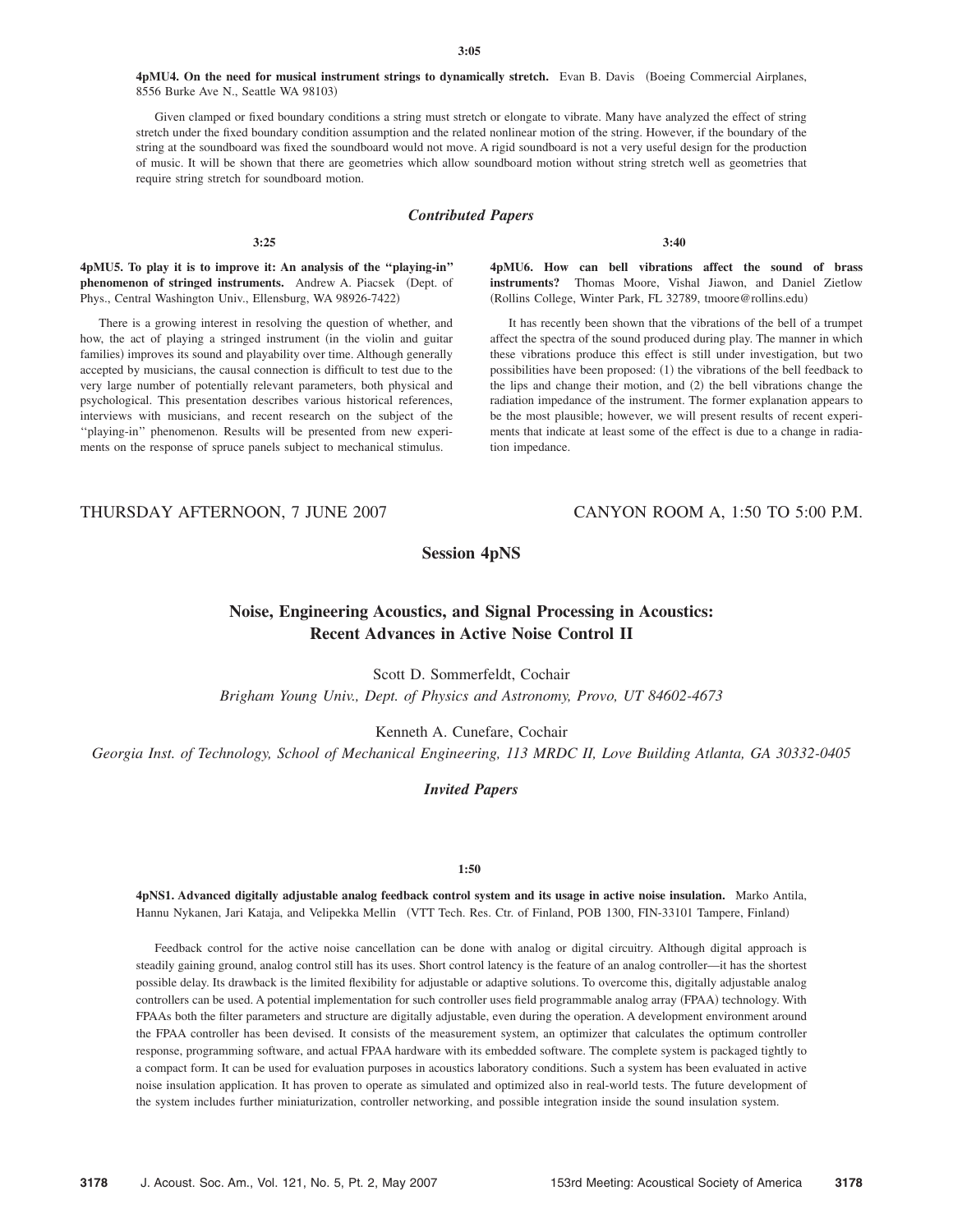**4pNS2. Rapidly converging adaptive state-space-based multichannel active noise control algorithm for reduction of broadband noise.** Arthur P. Berkhoff TNO Sci. and Industry, P.O. Box 155, 2600AD Delft, The Netherlands, arthur.berkhoff@tno.nl) and Johan M. Wesselink (Univ. of Twente, 7500AE Enschede, The Netherlands)

Rapidly changing spectra may lead to performance limitations in adaptive systems for broadband active noise control, especially in multichannel systems. This paper presents techniques to address the negative consequences of two main causes. First, the dynamics of the transfer paths between the noise control sources and the error microphones is compensated for by using a regularized state-space based adaptive filtered-error scheme. Second, for the reference signals a modified adaptive scheme is used, taking into account the nonwhiteness of these signals as well as the correlation between the individual signals. Examples are given for simulated data and for real-time implementations. [This work was partly supported by EC Contract 501084 (InMAR).]

#### **2:30**

**4pNS3. Optimization of control source locations in an active noise control application of axial cooling fans using genetic algorithms.** Connor R. Duke, Scott D. Sommerfeldt, and Kent L. Gee (Brigham Young Univ., N-281A ESE Provo, UT 84602, crd26@byu.edu)

By placing control sources in the near field, global attenuation of an axial cooling fan's blade passage frequency and harmonics can be achieved using active noise control. The optimal position of control sources when modeling a fan, whose characteristics differ significantly from a single monopole source or when modeling more than one fan, will be discussed. The number of control sources, as well as position of control sources, are optimized for specific primary source configurations using genetic algorithms. Source strength of control sources are calculated analytically to minimize radiated sound power. The results of optimization using different forms of genetic algorithms will be presented and compared. The results obtained from the genetic algorithms will be compared to experimental results using multiple sources.

#### **2:50**

**4pNS4. Noise annoyance reduction using active control.** Gerard Mangiante and Georges Canevet Laboratoire de Mecanique et d'Acoustique, CNRS, 31 Chemin Joseph Aiguier, 13402 Marseille Cedex 20, France, mangiante@lma.cnrs-mrs.fr-

In two former studies [G. Canevet and G. Mangiante "Psychoacoustic Assessment of Active Noise Control," Active 2004 (2004), and G. Mangiante and G. Canevet "Active Reduction of Environmental Noise: A Sound Quality Evaluation," Internoise 2006 (2006)], the psychoacoustical effects of active noise control were described. One of these effects is the reduction of noise annoyance. This contribution aims at describing this annoyance reduction using the following indicators: loudness, sharpness, unbiased annoyance, and acoustic comfort. These indicators were calculated with a psychoacoustic-analysis software in which the following models were implemented: Moore and co-workers (1997), Zwicker and Fastl (1999), and Glasberg and Moore (2002). Using this software, various noises, selected from our everyday environment, were tested to investigate the effects of the following parameters: the width and the center frequency of the controlled band, the maximum attenuation in this band, and the sound pressure level of the noise before active control. The results showed that, in all cases, acoustic comfort is positively affected by active control. The annoyance reduction is greatly dependent of the shape of the power spectrum of the noise to be reduced. The best results are obtained for broadband noises with an energy contribution concentrated at low frequencies.

## **3:10**

**4pNS5. Eigenvalue equalization applied to the active minimization of energy density in a mock helicopter cabin.** Stephan P. Lovstedt (Dept. of Phys. and Astron., Brigham Young Univ., N283 ESC Provo, UT 84602, s\_lovstedt@yahoo.com), Jared Thomas, Scott D. Sommerfeldt, and Jonathan Blotter (Brigham Young Univ., Provo, UT 84602)

A number of applications in active noise control require the ability to control and track multiple frequencies. If a standard filtered-x algorithm is used, the system must be designed to be stable for the slowest converging frequency anticipated, thereby leading to reduced overall performance of the system. Previous work has focused on overcoming this through development of a method that equalizes the eigenvalues of the system over the operating frequency range, leading to more uniform performance. The current work has built on the previous work to extend the method for implementation in systems that control the acoustic energy density. Minimizing energy density has been shown to have favorable performance characteristics when used for controlling enclosed acoustic fields. Thus, combining the approach of equalizing the system eigenvalues with energy density control leads to a system that incorporates the advantages of both methods. The control approach is demonstrated through implementation in a mock helicopter cabin, to demonstrate the favorable convergence characteristics, along with the global control of the field.

**3:30–3:45 Break**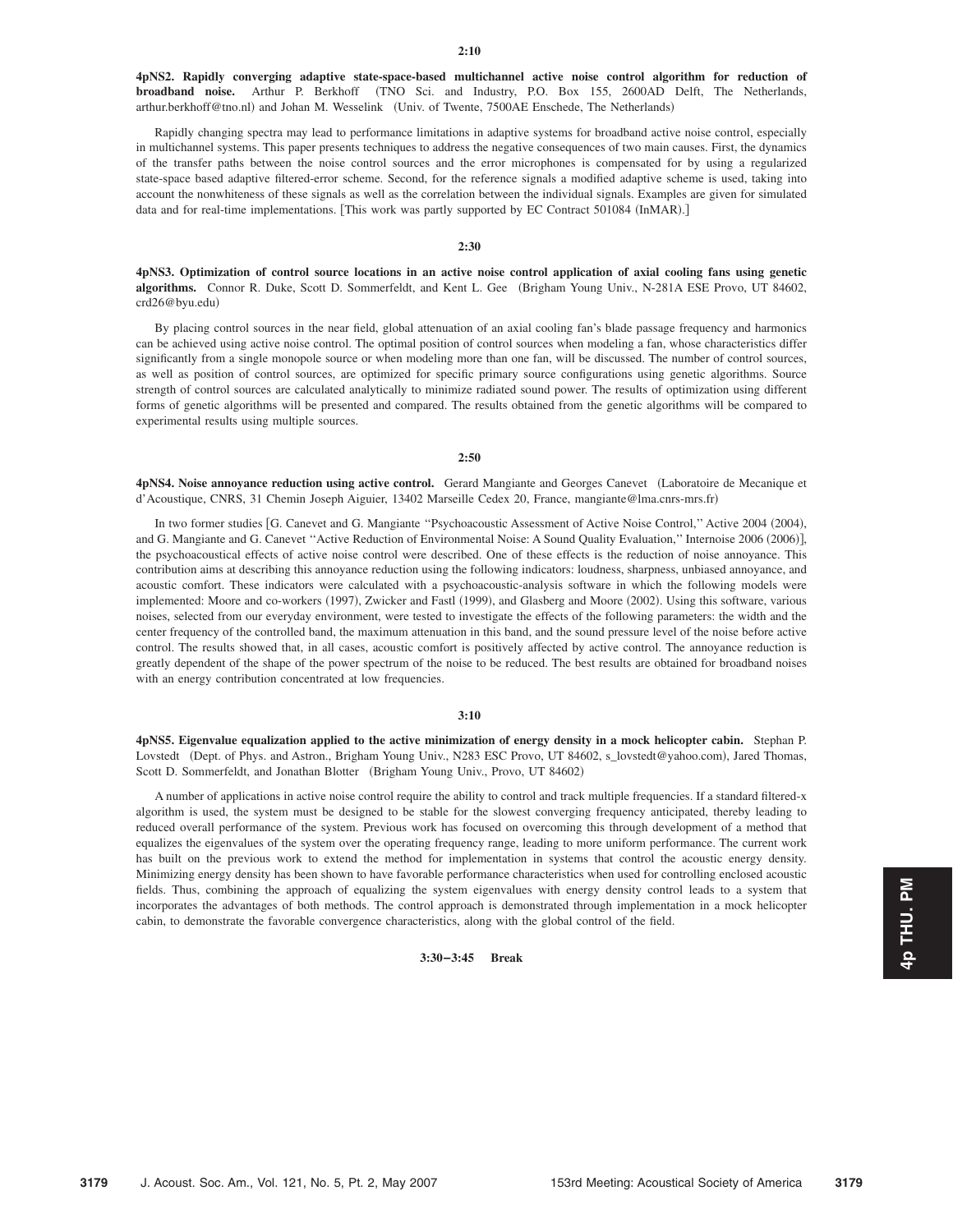#### **3:45**

**4pNS6. Active noise reduction communication earplug for helicopter** crew. Jason A. Solbeck, Matthew Maher, Toby Deitrich (Sound Innovations, Inc., 55 Railroad Row, White River Junction, VT 05001), Laura R. Ray, and Robert D. Collier (Dartmouth College, Hanover, NH 03766)

A custom designed shallow insert communication earplug for helicopter crews consists of a system based on a patented hybrid ANR feedbackfeedforward algorithm [Ray et al., J. Acoust. Soc. Am. 120(4), 2026-2038 (2006)]. The hybrid system provides the benefits of feedback ANR while extending the bandwidth and magnitude of total ANR performance with feedforward ANR, which improves attenuation of tonals. The development includes optimized algorithms, a custom earplug, and a miniaturized battery powered ANR module, weighing approximately 250 g. The hybrid ANR earplug requires two miniature microphones, one inside and one external to the earplug and an internal speaker to deliver the cancellation signal. The software automatically adapts the ANR algorithm to the transfer function characteristics of the system to both improve performance and accommodate individual human fitting differences. The testing protocol and results are based primarily on measurements with a HEAD Acoustics manikin in the Sound Innovations sound room [Duncan et al., Proceedings of Internoise 2006, December 2006]. MIRE testing is planned for the Spring of 2007. Results to-date demonstrate comparable passive attenuation to a commercially available communication earplug and an added average active attenuation of approximately 6 dB for UH-60 helicopter noise. Work supported by U.S. Army.

#### **4:00**

**4pNS7. NASA-sponsored active fan noise control research.** Joe Posey and Michael Jones (NASA Langley Res. Ctr., Hampton, VA 23681, joe.w.posey@nasa.gov)

The National Aeronautics and Space Administration (NASA) has espoused the vision of developing technology capable of keeping all objectionable aircraft noise within airport boundaries. In order to achieve such an aggressive goal, new aircraft will have to be designed employing quiet propulsion, quiet lift, and quiet drag. Research activities are continuing on all these fronts. Dominant sources of propulsion noise to date on jetpowered transports have been jet noise and fan noise. As bypass ratios of aircraft turbofan engines have increased to improve fuel efficiency, jet velocities (and therefore jet noise) have decreased, making fan noise the larger contributor in many instances. In NASAs Advanced Subsonic Technology (AST) Program, which ran from 1994 until 2001, several active control strategies for tonal fan noise were investigated. These included rings of wall-mounted actuators, active impedance control, stator-mounted actuators, and hybrid active/passive concepts. The most promising approach seems to be stator-mounted actuators to provide control sources effectively co-located with the rotor/stator interaction source. The major remaining issue for active control of fan tones is the availability of highpowered, compact, efficient actuators for stator mounting. Control of broadband fan noise has been addressed, but much work remains to be done.

#### **4:15**

**4pNS8. Determination of optimal near-field error sensor locations for active control of cooling fan noise using spherical harmonic expansions.** Benjamin M. Shafer, Kent L. Gee, Scott D. Sommerfeldt, and J. Isaac Fjeldsted (Dept. of Phys. and Astron., N283 ESC, Provo, UT 84602, otishobbes@gmail.com)

Recent developments in the active control of cooling fan noise have used near-field error sensors to drive the pressure to zero  $\kappa$ . L. Gee and S. D. Sommerfeldt, J. Acoust. Soc. Am. **115**, 228–236 (2004)]. Theoretical mapping of near-field pressure during minimization of sound power reveals the location of pressure nulls that can be used to optimize the location of the error sensors. To this point, the locations of error sensors have been determined by modeling both the fan and the control loudspeakers as point monopoles. However, noise from an axial fan has monopole as well as multipole characteristics. The multipole characteristics of the fan can be obtained using a procedure based on the work of Martin and Roure T. Martin and A. Roure, J. Sound Vib. 201, 577–593 (1997)]. Pressure values are obtained over a hemisphere in the far field of a primary source and the contributions from multipoles up to the second order, centered at the primary source, may be calculated using spherical harmonic expansions. The source information is then used in the aforementioned theoretical nearfield calculation of pressure. Error sensors are positioned using this calculation and the global attenuation is compared to that of previous experiments.

## **4:30**

**4pNS9. Near field placement of error sensors in an active noise control application of axial cooling fans using flow visualization techniques.** Connor R. Duke, Scott L. Thomson, Scott D. Sommerfeldt, Kent L. Gee Gee (Brigham Young Univ., N-281A ESE Provo, UT 84602, crd26@byu.edu), Cole L. Duke, and David W. Krueger (Brigham Young Univ., Provo, UT 84602)

The use of error sensors in the near field of an axial fan can be used to achieve global attenuation of the blade passage frequency and its harmonics. The pressure field produced by the minimized sound power radiation of the fan and control source configuration dictates possible locations of the error sensors by creating pressure nulls in the near field. By minimizing pressure at these locations, the minimized sound power field can be reproduced. Near field locations can be further investigated using qualitative flow visualization techniques including smoke visualization and quantitative particle image velocimetry (PIV). Analysis of the flow field will help to understand the presence of turbulent flow at the error sensors which can be a cause of a decreased signal to noise ratio. Optimal locations as well as mounting techniques for the error sensors will be discussed based on the flow field analysis. The effects of active noise control on the flow field produced by the fan will also be discussed.

#### **4:45**

**4pNS10. Further developments in the active control of free-field sound using near-field energy-based error signals.** Ryan T. Chester and Timothy W. Leishman (Phys. Dept., Brigham Young Univ., N283 ESC, Provo UT 84602)

Practical efforts to actively control sound often require error sensors located in the acoustic or geometric near field of sound sources. Unfortunately, when using conventional acoustic pressure sensors, control performance often becomes very sensitive to sensor location. Optimal sensor positions are difficult to ascertain or maintain with changing system conditions. Alternate types of error sensors often lead to fewer positiondependent complications, producing global sound field control with greater ease and consistency. The distinct spatial and spectral uniformities of potential, kinetic, and total energy density for near-field error signal measurements will be discussed for the sound control of sources located in a free field. Numerical results will be compared to experimentally measured results.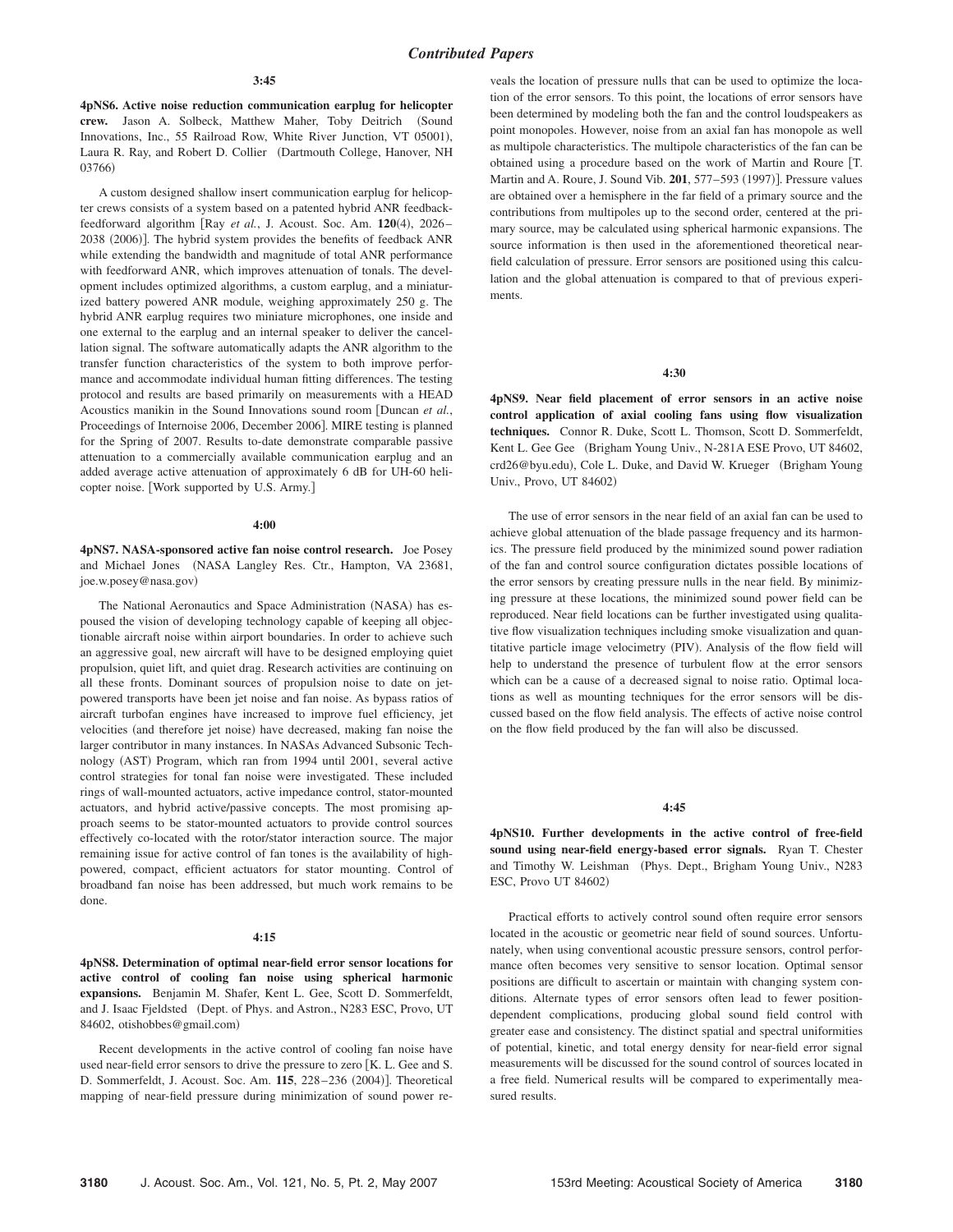# **Session 4pPA**

## **Physical Acoustics: Bubbles, Modes, and Scattering**

Mark S. Wochner, Chair

*Univ. of Texas, Applied Research Lab., 10000 Burnet Rd., Austin, TX 78758*

**Chair's Introduction—1:40**

## *Contributed Papers*

## **1:45**

## **4pPA1. Sonoluminescence from transient cavitation at high pressures** in water and acetone. D. Felipe Gaitan and Ross A. Tessien (Impulse Devices, Inc. 13366 Grass Valley Ave., Grass Valley, CA 95945)

In highly degassed, clean liquids, transient acoustic cavitation can be triggered by fast neutrons, a phenomenon that has been known since  $\sim$  1960's. The kinetic energy acquired by the nuclei allows it to ionize a small volume ( $\sim$ 100 nm dia.) in the liquid, creating a vapor cavity that would normally last a couple of microseconds. If the acoustic amplitude and phase are right, this cavity expands by several orders of magnitude  $(\sim 500$  to 1500 microns dia.) and then collapses, emitting a short flash of light (1 to 40 nsec). The bubble continues to expand and collapse for several hundred cycles, eventually evolving into a larger (2 to 6 mm dia.) bubble cloud which lasts several milliseconds, depending on the conditions. The time duration of the light pulses is longer and their amplitude larger than those of single bubble sonoluminescense in water  $($   $\sim$  100 to 300 psec,  $10^5$  photons/flash). The amplitude and time evolution of the light flashes has been analyzed as a function of the driving conditions and compared with computer simulations in an effort to infer the maximum plasma temperatures and densities, and perhaps the presence of shock waves, in the cavities.

### **2:00**

**4pPA2. Sonoluminescence: Theoretical explanation and comparison to experiment pertaining to the transduction of sound into radiated** light. Harvey Woodsum (Sonetech Corp., 10 Commerce Park North, Unit 1, Bedford, NH 03110-

The subject of sonoluminescence, i.e., the transduction of sound into light via the intermediate step of cavitation bubble collapse, is of general interest and has sparked a great deal of published research. The present work considers the integration of bubble dynamics with the nonlinear generation of light via the Euler-Heisenberg theory [W. Heisenberg and H. Euler, Z. Phys. 98, 714 (1936)], in relation to Schwingers' conjecture that bubble cavitation is ''squeezing light from the quantum vacuum'' via the Casimir effect [Schwinger, Proc. Natl. Acad. Sci., USA 90, 4505-4507, (1993)]. Preliminary results of applying this model appear to show good agreement with both radiated spectral shape and efficiency of sonoluminescent light production, as presented by the relevant literature.

## **2:15**

## **4pPA3. Effects of liquid compressibility on coupled radial and translational motion of a bubble.** Todd A. Hay, Mark F. Hamilton, Yurii A. Ilinskii, and Evgenia A. Zabolotskaya (Appl. Res. Labs., Univ. of Texas, Austin, TX 78713-8029-

In shock wave lithotripsy, explosive bubble growth is followed by a collapse phase during which bubble wall velocities can approach the speed of sound in the liquid. If the bubble is simultaneously in translation, the velocity of translation can also exhibit a very large spike during rebound. The velocity spike corresponds to conservation of translational momentum as the bubble radius, and thus entrained mass, become very small. It can

**3181** J. Acoust. Soc. Am., Vol. 121, No. 5, Pt. 2, May 2007 153rd Meeting: Acoustical Society of America **3181**

then be important to include effects of compressibility on both the radial and translational motion. This presentation discusses corrections to the coupled equations for radial and translational motion when compressibility, and therefore acoustic radiation, are taken into account. For pure radial motion, compressibility introduces a radiation term proportional to the third time derivative of bubble volume, and inversely proportional to sound speed. For pure dipole motion, linear theory predicts a radiation force proportional to the second time derivative of the translational velocity, also inversely proportional to sound speed Morse and Ingard, *Theo*retical Acoustics (1968)]. Numerical simulations will be presented that illustrate the magnitudes of compressibility effects on solutions of the coupled equations for radial and translational motion. [Work supported by the NSF Graduate Research Fellowship.

#### **2:30**

**4pPA4.** Excitation of shape oscillation of bubble(s) in water under **ultrasonic vibration.** Ichiro Ueno, Tatsunori Kojo, and Shuhei Katase Tokyo Univ. of Sci., 2641 Yamazaki, Noda, Chiba 278-8510, Japan-

Behavior of a single or multiple bubbles of  $O(1 \text{ mm})$  in diameter under ultrasonic vibration was investigated experimentally. Excitations of surface wave and shape oscillation with distinct mode number were especially focused. Interaction between/among oscillating bubbles in a row rising in water was also introduced by considering bubbles volume variation during the oscillation. Through a series of the present experiment, variation of distinct mode number for shape oscillation as a function of the bubble radius is indicated.

## **2:45**

**4pPA5. Excitation of a vertical liquid capillary jet waveguide by modulated ultrasonic radiation pressure.** J. B. Lonzaga, D. B. Thiessen, and P. L. Marston (Phys. and Astron. Dept., Washington State Univ., Pullman, WA 99164-2814)

The excitation of a liquid capillary jet issuing from a nozzle is investigated using internally applied modulated ultrasonic radiation pressure. The transducer used here is more efficient than one used in prior studies [J. B. Lonzaga et. al., J. Acoust. Soc. Am. **116**, 2598 (2004)] and is suitable for nozzle velocities as low as 25 cm/s. At low velocities, the liquid jet is significantly tapered. As a consequence of the taper, the acoustic cutoff frequency increases with increasing distance from the nozzle. For ultrasound propagation down the jet from the nozzle, finite-element calculations of the radiation pressure show that the radial stress at the cutoff location is significantly larger than at any other region of the jet. Two distinct capillary modes exist and are conjectured to be excited near the cutoff location by modulated radiation pressure: one traveling upward and the other traveling downward. In a certain range of modulation frequencies, the latter is an exponentially growing mode and leads to the forced disintegration of the jet into liquid drops. Excitation of the growing mode at the nozzle is achieved for low-speed jets by using carrier frequencies close to or below the nozzle cutoff frequency. Work supported by NASA.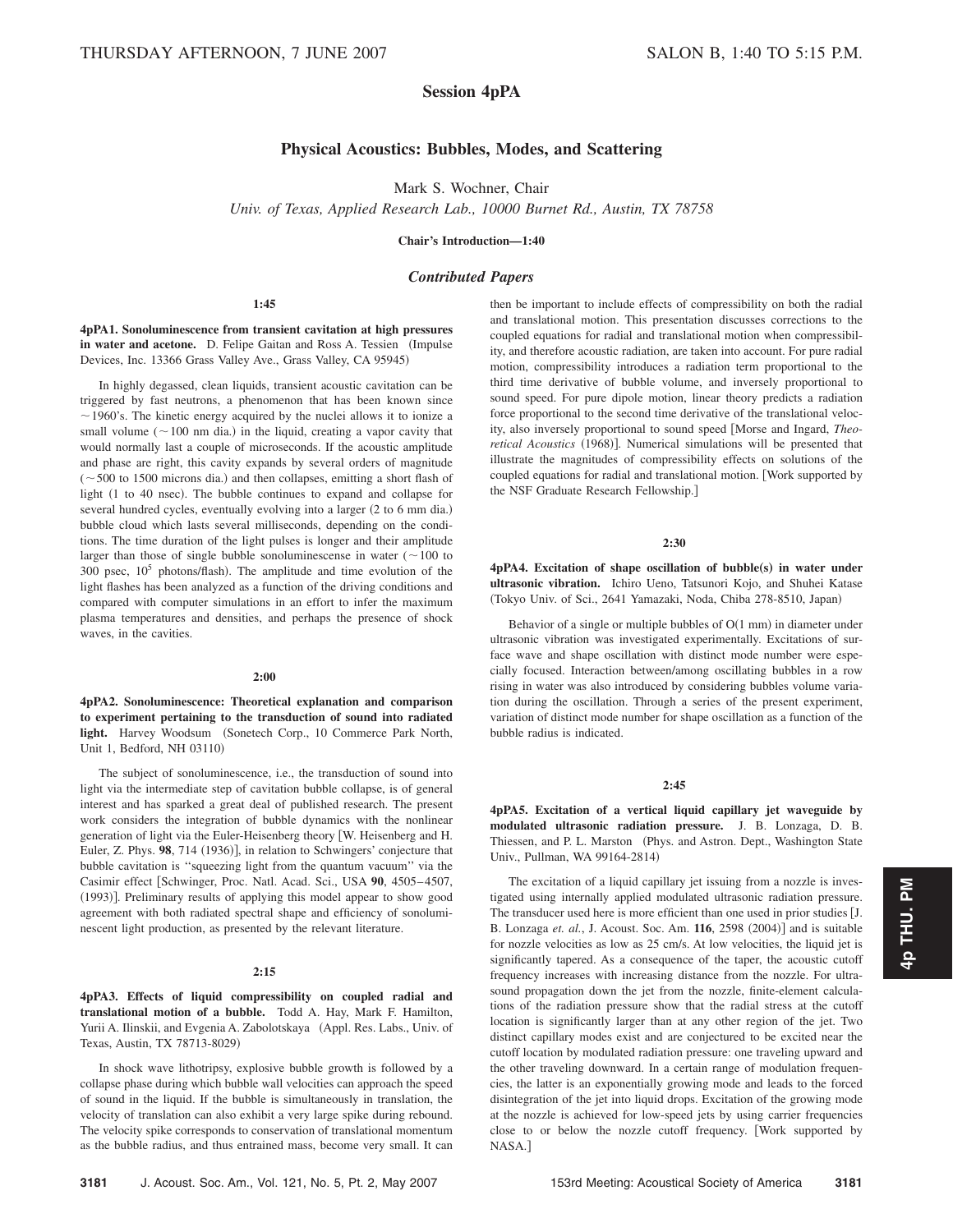**4pPA6. Scholte-Stoneley wave generation by means of diffraction on a corrugated surface: Influence of corrugation shape.** Nico F. Declercq Woodruff School of Mech. Eng., GATech, 801 Ferst Dr., Atlanta, GA 30332-0405, nico.declercq@me.gatech.edu and GT-Lorraine, 2 r. Marconi, 57070 Metz, France) and Bart Sarens (Katholieke Universiteit Leuven, Celestijnenlaan 200D, B-3001 Leuven, Belgium)

Because of the growing number of applications of phononic crystals and other periodic structures, there is a renewed and growing interest in understanding the interaction of ultrasound with periodically corrugated surfaces. A theoretical investigation is presented of the transformation of ultrasound incident from the solid side onto a solid-liquid periodically corrugated interface. It is shown that it is possible to tailor the shape of a corrugated surface with given periodicity such that there is a more significant amount of energy transformed into Scholte-Stoneley waves than if pure saw-tooth or sine-shaped surfaces were used. This permits the fabrication of periodic structures that can be patched on or engraved in body parts of a construction and enables efficient generation of Scholte-Stoneley waves. The study is performed for incident homogeneous plane waves as well as for bounded beams. Incident longitudinal waves are studied and also incident shear waves.

### **3:15–3:30 Break**

#### **3:30**

**4pPA7. Nonlinear shear wave beams.** Mark S. Wochner, Mark F. Hamilton, and Evgenia A. Zabolotskaya (Appl. Res. Labs., Univ. of Texas, P.O. Box 8029, Austin, TX 78713-8029, mwochner@arlut.utexas.edu-

The theoretical framework developed previously for plane nonlinear shear waves [Zabolotskaya et al., J. Acoust. Soc. Am. 116, 2807-2813 (2004)] has been extended to include diffracting beams. Two coupled KZK-type equations with cubic nonlinearity are obtained for the two transverse components of the particle velocity vector. The coupled nonlinear equations are solved numerically in the time domain using a nonoscillatory numerical scheme. Both linearly and elliptically polarized beams are considered. For circular polarization the equations decouple and become linear. Waveforms along the beam axis are presented that illustrate shock formation and coupling of the two velocity components for different polarizations. Beam patterns are presented showing the angular dependence of the nonlinearly generated harmonics. Because the evolution equations are derived using the parabolic approximation for narrow beams, the predicted beam patterns are axially symmetric for all polarizations whenever the amplitude and phase of the source are axially symmetric. Comparisons are made with the corresponding results obtained from the quadratically nonlinear KZK equation for sound beams in fluids. [Work supported by NIH and ARL IR&D.]

#### **3:45**

**4pPA8. Leaky Rayleigh waves propagating around the corner of a thick solid plate: Finite element analysis.** Ebrahim Lamkanfi, Nico F. Declercq Woodruff School of Mech. Eng., GATech, 801 Ferst Dr., Atlanta, GA 30332-0405, nico.declercq@me.gatech.edu and GT-Lorraine, 2 r. Marconi, 57070 Metz, France), Wim Van Paepegem, and Joris Degrieck (Ghent Univ., Sint-Pietersnieuwstraat 41, 9000 Ghent, Belgium)

Finite element simulations reveal the experimentally indicated fact [Declercq *et al*, J. Appl. Phys. 96(10), 5836–5840 (2004)] that leaky Rayleigh waves propagating along the horizontal surface of a thick fluidloaded solid plate are transmitted around the corner of the solid plate. The experiments indicate that leaky Rayleigh waves are generated around the corner of the plate, but the experimental evidence is not fully conclusive whether the effect is caused merely by incident Rayleigh waves on the upper surface or by scattering effects when the incident beam interacts with the corner. The current study first investigates the reported experiments by means of the finite element method. Then the model is applied to study leaky Rayleigh waves separately from the incident and reflected

bounded beams. It is shown that the Rayleigh waves themselves are the physical origin of the transmission of Rayleigh waves and not the scattering effects caused by the incident bounded beam interacting with the edge of the plate.

#### **4:00**

**4pPA9. Non-contact and local characterization of thin plates and** cylindrical shells using the zero-group velocities (ZGV) Lamb modes. Dominique Clorennec, Claire Prada, Daniel Royer Lab. Ondes et Acoustique, ESPCI, Université Paris 7 Denis Diderot, UMR CNRS 7587, 10 rue Vauquelin, 75231 Paris cedex 05, France), and Todd Murray (Boston Univ., Boston, MA 02215)

The group velocity of the symmetrical  $S_1$  Lamb mode vanishes if the Poisson's ratio  $v$  is smaller than 0.45. At this ZGV point, the frequency  $\times$  thickness product undergoes a minimum and two modes  $(S_1$  and  $S_{2b})$ propagate with opposite phase velocities. In our experiments, this ZGV mode is generated by a 10-ns laser pulse and detected at the same point using an optical interferometer. The spectrum of the signal reveals an intense narrow peak corresponding to the  $S_1$ -ZGV Lamb mode resonance. A similar phenomena occurs for the  $A_2$  Lamb mode if  $v < 0.31$ . The minima of the frequency  $\times$  thickness product of the  $S_1$  and  $A_2$  modes only depend on  $v$ . The ratio of the resonance frequencies of these two modes is independent of the thickness. Thus, this experimental configuration allows a local and absolute measurement of *v*. Knowing *h*, the measurement of these resonance frequencies provides the bulk waves velocities with a high accuracy. This non-contact method was tested on different plates and shells. The same behaviour is observed in a cubic silicon crystal. Moreover in such anisotropic plates, we show that the resonance frequencies can be selected using a line laser source. These frequencies are well predicted by the theoretical dispersion curves.

## **4:15**

**4pPA10. Periodic orbit techniques for mode shape approximation.** Christopher J. Ham and M. C. M. Wright (Inst. of Sound and Vib. Res., Univ. of Southampton, University Rd., Southampton, UK SO17 1BJ, ch@isvr.soton.ac.uk-

At high frequency, numerical methods for calculating mode shape functions in a waveguide are expensive. The effect of modifying the shape of a waveguide in an industrial design context may only be calculated on a case-by-case basis if numerical methods are used. Periodic orbits are closed, repeating ray paths. A significant body of research in quantum physics indicates that periodic orbits provide fundamental insight into mode theory, which can be applied to acoustics. A method to approximate mode shape functions around short periodic orbits proposed by Vergini J. Phys. A: Math. Gen. 33, 4709-4716, (2000)] and Babic and Buldryrev ["Short-Wavelength Diffraction Theory" (Springer, Berlin) (1991)] is implemented in this paper. In particular, mode shape functions in nonintegrable waveguides are approximated. This method links the geometry of the waveguide to the mode shape functions. The technique is extended to waveguides that have partly chaotic ray dynamics and is applied to the oval and eccentric annulus waveguides. The approximate mode shape functions from these two cases are compared with numerical results.

#### **4:30**

**4pPA11. Wigner distribution of an ultrasonic transducer beam pattern through a liquid-solid interface.** Goutam Ghoshal and Jospeh A. Turner (Dept. of Eng. Mech., Univ. of Nebraska-Lincoln, W317.4 Nebraska Hall, Lincoln, NE 68588-0526-

Diffuse ultrasonic backscatter techniques are useful for probing heterogeneous materials to extract microstructural parameters and detect flaws that cannot be detected by conventional ultrasonic techniques. Such experiments, usually done using a modified pulse-echo technique, utilize the spatial variance of the signals as a primary measure of microstructure. Quantitative ultrasonic scattering models include components of both transducer beams as well as microstructural scattering information. Of particular interest for interpretation of many experiments is the propaga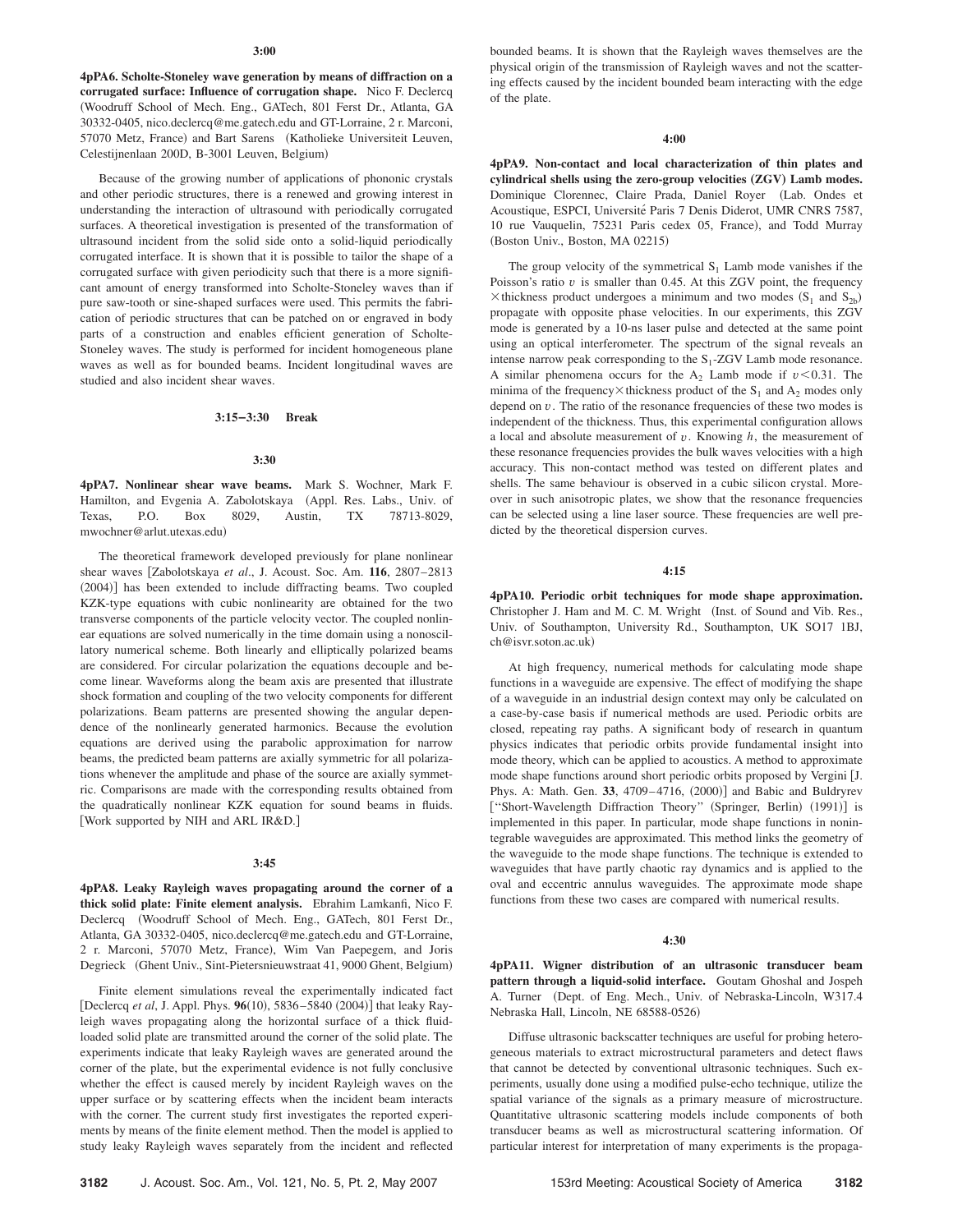tion through a liquid-solid interface. Here, the Wigner distribution of the beam pattern of an ultrasonic transducer through a liquid-solid interface is used in conjunction with the Bethe-Salpeter equation to model this scattering problem. The Wigner distribution represents a distribution in space and time of the spectral energy density as a function of wave vector and frequency. The general scattering model to be discussed encompasses the full multiple scattering behavior that occurs within the solid, while a simple Gaussian beam is used to model the transducer beam pattern. A simplified model restricted to the single-scattering regime is then compared with experimental results for materials of common interest. These results are anticipated to impact ultrasonic nondestructive evaluation and characterization of heterogeneous media.

#### **4:45**

**4pPA12. Multiple scattering by a random configuration of cylinders in a poro-elastic medium: Properties of the coherent waves.** Francine Luppé, Jean-Marc Conoir, and Sébastien Robert (LAUE, UMR CNRS 6068, Université du Havre, place R. Schuman, 76610 Le Havre, France)

An extension of Twersky's formalism is developed in order to obtain the dispersion equation of the coherent waves in a poro-elastic medium in which cylindrical scatterers are randomly placed. The high frequency regime only, where no dispersion effects occur in the absence of scatterers, is investigated. The scatterers lay within a slab-like region of the host medium, and an incident harmonic plane wave gives rise to coherent plane waves in the slab. At normal incidence, the coherent waves are damped, while they are inhomogeneous at other incidence angles. The dispersion equation obtained shows that the longitudinal (fast and slow) coherent waves are coupled, while the shear one obeys the Waterman and Truell's well-known dispersion equation.

## **5:00**

**4pPA13. Fresnel approximations for acoustic fields of rectangularly** symmetric sources. T. Douglas Mast (Dept. of Biomed. Eng., Univ. of Cincinnati, 231 Albert Sabin Way, Cincinnati, OH 45267-0586-

A general approach is presented for determining the acoustic fields of rectangularly symmetric, baffled, time-harmonic sources under the Fresnel approximation. This approach is applicable to a variety of separable source configurations, including uniform, exponential, Gaussian, sinusoidal, and error function surface velocity distributions, with and without focusing in either surface dimension. In each case, the radiated field is given by a formula similar to that for a uniform rectangular source, except for additional scaling of wave number and azimuthal distance parameters. The expressions presented are generalized to three different Fresnel approximations that correspond respectively to diffracted plane waves, diffracted spherical waves, or diffracted cylindrical waves. Numerical results, for several source geometries relevant to ultrasonic applications, show that these expressions accurately depict the radiated pressure fields, except for points very near the radiating aperture. Highest accuracy near the source is obtained by choice of the Fresnel approximation most suited to the source geometry, while the highest accuracy far from the source is obtained by the approximation corresponding to diffracted spherical waves. The methods are suitable for volumetric computations of acoustic fields including focusing, apodization, and attenuation effects.

# THURSDAY AFTERNOON, 7 JUNE 2007 GRAND BALLROOM B, 1:30 TO 4:30 P.M.

## **Session 4pPP**

# **Psychological and Physiological Acoustics: Environmental Sound Research, Spectral Integration, Cochlear Implants, and More (Poster Session)**

## Marjorie R. Leek, Chair

*Portland VA Medical Center, 3710 SW U.S. Veterans Hospital, Portland, OR 97207*

## *Contributed Papers*

All posters will be on display from 1:30 p.m. to 4:30 p.m.. To allow contributors an opportunity to see other posters, contributors of odd-numbered papers will be at their posters from 1:30 p.m. to 3:00 p.m. and contributors of even-numbered papers will be at their posters from 3:00 p.m. to 4:30 p.m.

**4pPP1. Naturalistic auditory scene analysis in children and adults.** Robert Leech, Fred Dick, Jennifer Aydelott (School of Psych., Birkbeck, Univ. of London, London, UK, WC1E 7HX), and Brian Gygi (East Bay Inst. for Res. and Education, Martinez, CA)

In order to make sense of natural auditory environments, the developing child must learn to ''navigate'' through complex auditory scenes in order to segment out relevant auditory information from irrelevant sounds. This study investigated some of the informational and attentional factors that constrain environmental sound detection in auditory scenes, and how these factors change over development. Thirty-two children (aged  $9-12$ years) and 16 adults were asked to detect short target environmental sounds (e.g., a dog barking) within longer environmental background

sounds (e.g., a barn) presented dichotically. The target environmental sounds were either congruent (i.e., normally associated with the background) or incongruent. Subjects heard either a single background presented to both the ipsilateral and contralateral ears or else different background sounds presented to the different ears. Results indicate that children's, but not adults' target detection is substantially less accurate when listening to two auditory scenes than to a single scene presented in both ears, suggesting a developmental shift in listeners' abilities to process multiple information streams. Interestingly, both children and adults find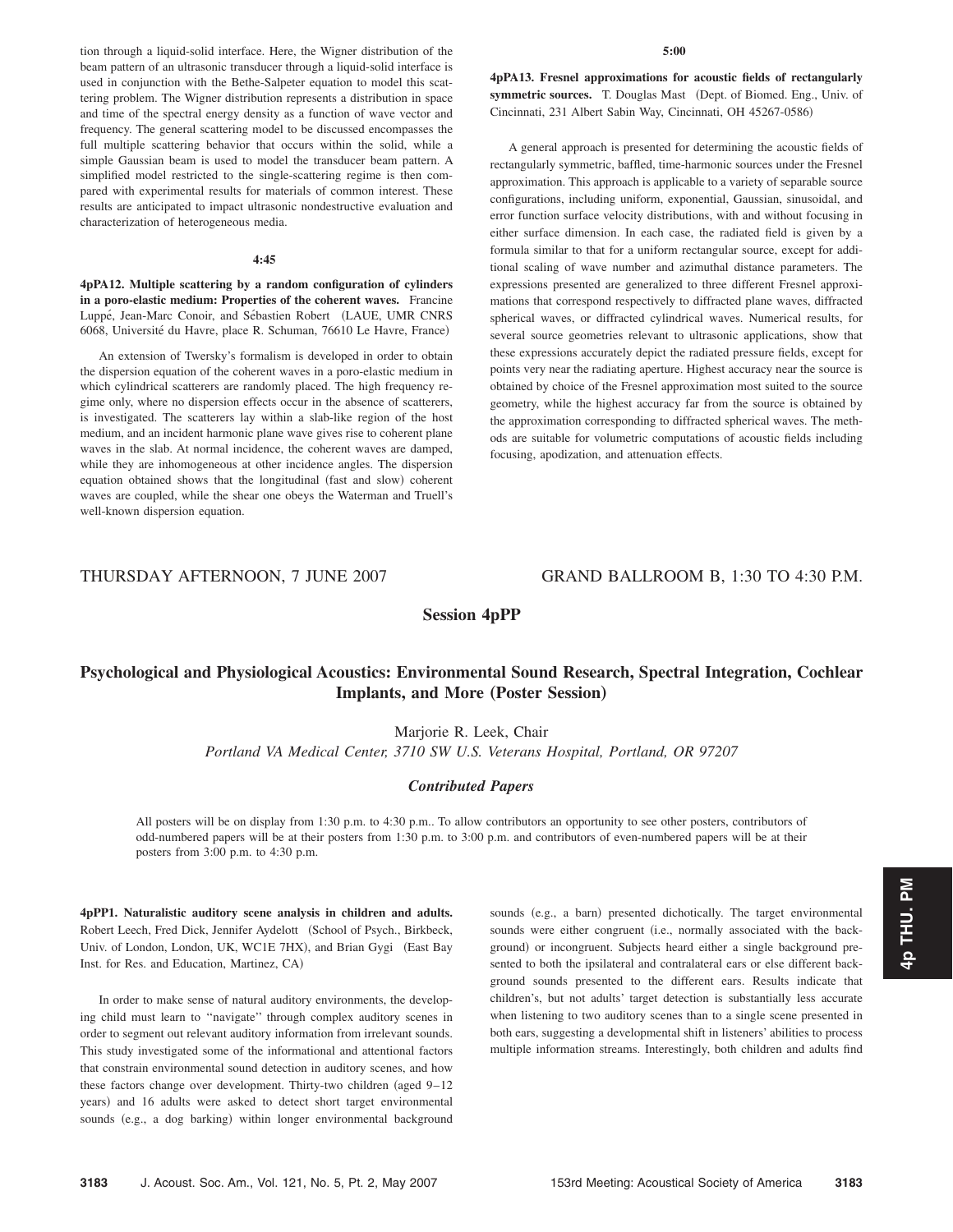incongruent sounds more salient than congruent sounds. Furthermore, this incongruence ''pop-out'' effect is greatly reduced in the presence of the dual background (informational masking) condition.

**4pPP2. Noise quality of traffic noise.** Klaus Genuit, Sandro Guidati, Sebastian Rossberg, and Andre Fiebig (HEAD acoustics GmbH, Ebertstrasse 30a, 52134 Herzogenrath/Germany, klaus.genuit@head-acoustics.de-

Traffic noise is considered as one major source of noise annoyance in urban context indicated by the increasing number of complaints. The neglect of quality parameters regarding pass-by noise appears as a basic cause for the unreduced annoyance. Several parameters besides the SPL have an important influence on noise evaluation, such as low frequency contributions, temporal aspects or noise patterns. The European research project Quiet City Transport (6FP PL516420) was motivated by the EU Noise Directive 2002/49/EC and is dealing with vehicle pass-by noise and its evaluation in order to identify promising noise mitigation measures. In this framework a quantitative description of noise annoyance using psychoacoustic descriptors was achieved. By means of the detected metric certain perceptual-relevant aspects, such as the difference between diesel and gas, can be reconstructed. Furthermore, the development of a synthesis tool makes the simulation and binaural auralization of pass-by noise, traffic noise as well as specific vehicle noise sources possible. Based on the presented technique the detailed investigation of causes for noise annoyance is carried out. The results will be presented.

**4pPP3. Sound source identification by compressive sensing.** Raman Arora (Dept. Elec. and Computer Eng., Univ. of Wisconsin, Madison, WI 53705, ramanarora@wisc.edu) and Robert A. Lutfi (Univ. of Wisconsin, Madison, WI 53705, ralutfi@wisc.edu)

Compressive sensing (CS) is an emergent technology that has found increasing application in the areas of broadband signal monitoring and image reconstruction [D. Donoho, IEEE Trans. Info. Theory 52, 1289– 1306 (2006)]. It involves a novel approach to sampling in which the salient information in signals is recovered from the projection of observations onto a small set of randomly-selected basis functions. The major attraction of CS is its capacity for accurate reconstruction based on sparse sampling and little or no prior knowledge of signals. This feature makes it attractive, as well, for application to the problem of sound source identification; an allied task in which sound waveforms as signals are to be classified according to their generating source. In the present paper CS is applied to examples of sound source identification tasks taken from the human psychoacoustics literature. The examples are used to demonstrate in these cases potential advantages of CS classification over traditional decision algorithms that sample at the Nyquist rate. Parallels to the human data are also noted, entertaining speculation as to the role CS classification might play in theoretical thinking about human sound source identification. [Research supported by NIDCD grant 5R01DC006875-02.]

**4pPP4. Cochlear implant-mediated perception of non-linguistic sounds.** Yell Inverso, Corinne Bickley Gallaudet Univ., Dept. of Hearing and Speech Lang. Sci., Washington, DC), and Charles Limb Johns Hopkins Hospital, Baltimore, MD-

Cochlear implants (CI) have provided sound perception to profoundly deaf individuals, revolutionizing the treatment of sensorineural hearing loss. Thus far, the overwhelming majority of test measures to assess implant candidacy, efficacy, and progress are based on speech perception. Non-linguistic speech (NLS) stimuli, by comparison, have received comparatively little attention, despite the importance of NLS sounds for environmental sound awareness. For the prelingually deafened population, in whom speech perception may never be fully realized, NLS perception is an especially critical area deserving further study. The specific aims of this study were to determine the accuracy with which postlingually deafened CI users perceive NLS, and to determine if there is an association between acoustic characteristics of the NLS and ability to identify these sounds using a CI. We used five main categories of NLS: human vocal nonlinguistic, animal/insect, nature/ambient, mechanical/alerting, and musical to comprise a test battery that was given to 10 postlingually deafened CI users. Results of the pilot study showed overall poor ability of CI users to recognize NLS. Furthermore, an association between speech perception and accuracy of NLS was identified. Our results suggest that NLS is a difficult category of complex sound for CI users to perceive.

**4pPP5. Spacial cognitive timbre dimensions of physical modeling** sounds using multi-dimensional scaling (MDS) techniques. Rolf Bader (Inst. of Musicology, Univ. of Hamburg, 20354 Hamburg, Germany)

The cognitive spacial dimensionality of timbre in the minds of listeners is investigated. Physical models of strings, rods, plates, and membranes and couplings of these obtaining simple musical instruments are used. Here, for each model, eight sounds have been produced by linear change of only one parameter of the physical model. So, i.e., the change of inharmonicity in a string sound modeled as coupling of the string differential equation with a bending stiffness equation by linearly increasing the bending stiffness is investigated. After the judgment procedure, the mean judged similarities of all subjects are fit into an *n*-dimensional space. The spacial dimensions then have to be interpreted in terms of the physical changes of the sounds distributed over those dimensions. It could be shown that linear changes in inharmonicity of strings do have both, a linear perception as well as sudden phase changes, a finding relevant to psychoacoustic noise perception or room acoustics. Also, the problem of changing plate thickness, different striking points of membranes, or coupling of snare membranes to their vessels with changing cutoff angle of the vessel is investigated. Furthermore, just noticeable differences with timbre changes as well as judgments of very different sounds are discussed.

**4pPP6. Practical kurtosis-based blind recovery of a speech source in real-world noise.** Matthew D. Kleffner and Douglas L. Jones Coordinated Sci. Lab., Univ. of Illinois, 1308 West Main St., Urbana, IL 61801, kleffner@uiuc.edu-

In many multi-sensor, single-source applications noise interferes with cleanly recovering the source. Various approaches have been designed to recover sources in interference, but most of them require prior knowledge or assumptions that limit their applicability to real-world environments. We present a novel and practical frequency-domain method for blindly recovering a single, nonstationary, high-kurtosis source in arbitrary lowkurtosis interference using a narrowband kurtosis objective. This method handles convolutional mixing, does not impose a theoretical limit on the number of interferers, and relies only on the kurtosis properties of the source and interference. A kurtosis-based objective is used to compute instantaneous filter weights in each frequency bin, since linear combinations of speech with low-kurtosis interference tend to have lower kurtosis than speech alone. The set of bin-by-bin scale factors needed for the total spatio-temporal recovery filter are computed by using estimated steering vectors to recover the signal as it would sound at a particular sensor. Speech signal-to-interference ratio gains of 5 to 10 dB are demonstrated at low input SIRs in a variety of real-world situations in both a car and a reverberant room.

**4pPP7. Amplification and training effects in resolution and crossspectral integration of redundant cues.** Blas Espinoza-Varas (Commun. Sci. & Disord., OUHSC, Oklahoma City, OK 73190), Mohamed Bingabr (UCO, Oklahoma City, OK 73034), and Philip Loizou (Univ. of Texas, Dallas, TX 75083)

Speech recognition of hearing-aid and cochlear-implant users is constrained partly by inefficient integration of information conveyed by multiple frequency channels: owing to cross-channel interference, multichannel recognition accuracy is often lower than the sum of single-channel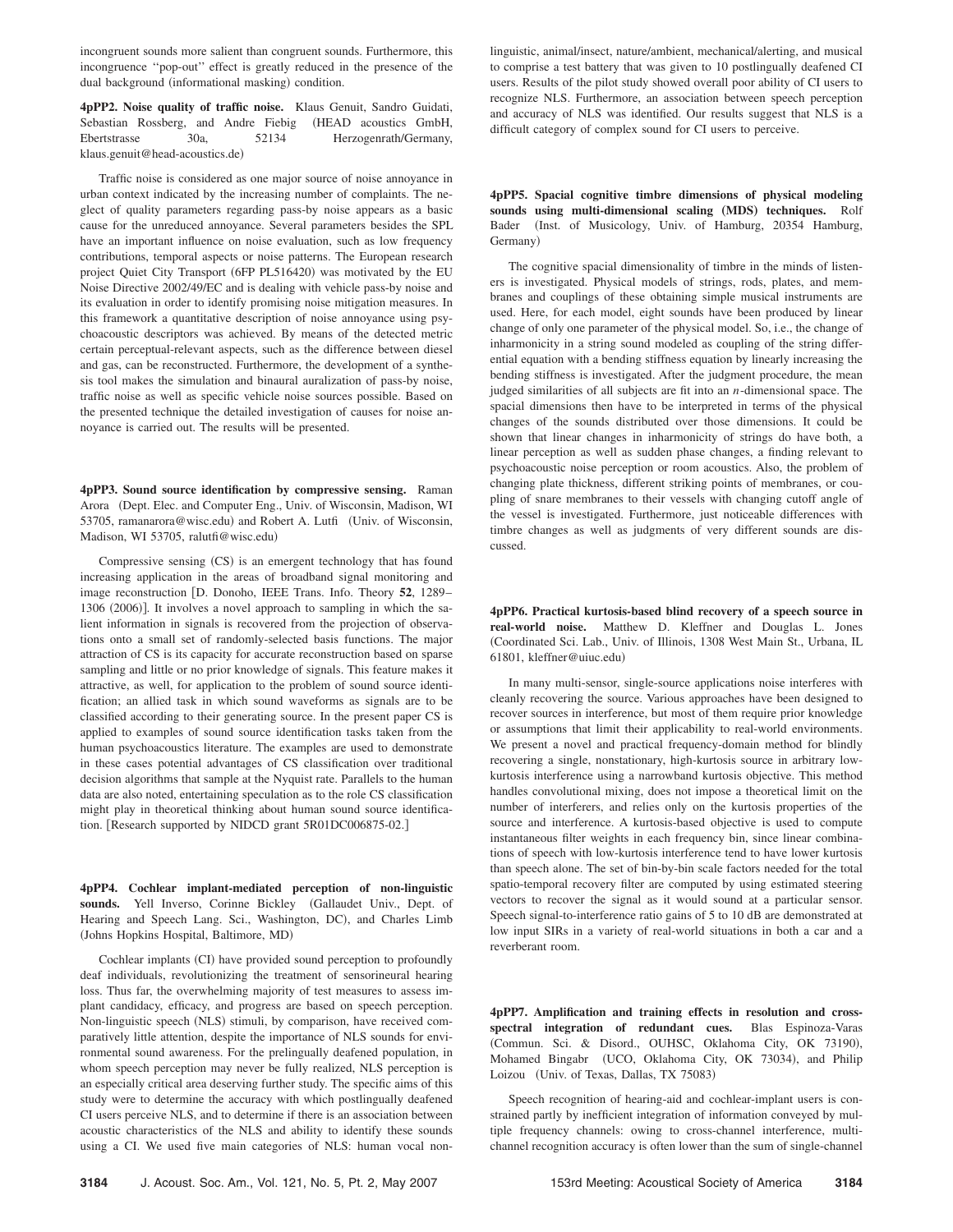accuracies, especially if one channel has impaired sensitivity. With complex tones consisting of a mid- (M) and a high-frequency (H) component (1000 and 3127 Hz), the resolution and cross-spectral integration (CSI) of simultaneous increments in M frequency (IFM) and H duration (ITH) were studied as a function of H amplification and training; M and H impinged, respectively, on normal- and impaired-sensitivity regions of listeners with sensorineural losses. Without amplification, ITH resolution was negligible, the IFM discrimination threshold did not decrease with ITH, and CSI was nil. With H amplification, resolution improved moderately for ITH but decreased for IFM; that is, increasing H audibility interfered with IFM resolution. As a result, the IFM discrimination threshold decreased with ITH but CSI was inefficient and remained so after extensive training. However, ITH resolution and CSI efficiency improved significantly by training listeners to attend to H and respond only on the bases of ITH. The improvement associated with H amplification increased significantly with high-frequency listening training. Work supported by PHF.

**4pPP8. A correlation feedback model of audio-visual integration.** Sheena Luu and Willy Wong (IBBME, Rosebrugh Bldg., 164 College St., Rm. 407, Univ. of Toronto, Toronto, ON, M5S 3G9, Canada)

To date, a lot of empirical research has been done by many laboratories to investigate how information from different senses interacts to affect perceptual experience. Given the quantity and variety of observations published, it is necessary to begin to organize and integrate the information into a coherent framework. Here a framework is presented in the form of a systems-level model of auditory-visual interaction in the brain. The temporal correlation feedback model is a computational model to illustrate the change in human experience and perception of auditory and visual information as a result of the interaction of the two senses. The model is able to explain many of the effects of audiovisual integration and the characteristics of audiovisual synchrony detection observed in other studies.

**4pPP9. Spectral coherence predicts perceptual resilience of speech to temporal distortion.** Christian E. Stilp, Joshua M. Alexander, and Keith R. Kluender (Dept. of Psych., Univ. of Wisconsin—Madison, 1202 W. Johnson St., Madison, WI 53706)

Speech perception is remarkably resilient to signal perturbation. For example, Saberi and Perrott [Nature, 398, 760 (1999)] found that sentences in which successive segments as long as 130 ms have been temporally reversed are relatively intelligible. They suggested that ultra-lowfrequency modulation envelopes (3–8 Hz) are critical to intelligibility. We tested whether information transmitted, not physical units (e.g., ms, Hz), better explains performance. Listeners heard a large cohort of synthesized, seven-syllable sentences at three different speaking rates (2.5, 5.0, 10 syllables/second) with time-reversed segments of multiple durations (20, 40, 80, 160 ms). Intelligibility decreased as duration of time-reversed segments increased, decreasing more slowly for slower (longer) sentences. When intelligibility is plotted to reflect proportion of message (not time) that was time reversed, data for all three rates collapse onto a single curve. To estimate potential information across time, we used spectral coherence to quantify the degree to which successive portions of the signal are similar to, or can be predicted from, a given spectral slice with no prior expectations such as knowledge of speech or language. Spectral coherence alone accounts substantially for performance. Information transmission, not physical measures of time or frequency, is more useful for understanding perception of speech. Work supported by NIDCD.

**4pPP10. Modulation interference in speech recognition by cochlear** implant users. Bom Jun Kwon (Dept. of Commun. Sci. and Disord., Univ. of Utah, Salt Lake City, UT 84112) and Peggy B. Nelson (Univ. of Minnesota, Minneapolis, MN 55455)

When listening to speech in a background masker, normal-hearing listeners take advantage of envelope fluctuations or dips in the masker (or the moments that the SNR is instantaneously favorable). Cochlear implant listeners, however, do not exhibit such ability. In a previous study [Nelson et al., J. Acoust. Soc. Am. 113, 961-968 (2003)], speech recognition performance with modulated maskers was similar or slightly worse than with a steady noise. Clinical observation indicates that implant listeners usually have more difficulty understanding speech in modulated backgrounds. In the present study, the recognition of IEEE sentences by Nucleus recipients was measured in a variety of backgrounds. In tightly controlled conditions via direct stimulation, performance is often substantially poorer with modulated backgrounds (the differences in score are as large as 20–30%), strongly indicating that they are subject to modulation interference [B. J. Kwon and C. W. Turner, J. Acoust. Soc. Am. 110, 1130-1140 (2001)]. A mixture of speech and modulated backgrounds might be perceived as one distorted signal, rather than two signals, compromising the identity of the speech, as perceptual segregation of signals is very challenging. A future implant system should incorporate a strategy to provide multiple input sounds without sacrificing the sound identity.

**4pPP11. Simulating bipolar and monopolar cochlear-implant stimulation in speech recognition by normal-hearing listeners.** Mohamed Bingabr (Dept. of Phys. & Elec. Eng., UCO, Oklahoma City, OK 73034), Blas Espinoza-Varas (OUHSC, Oklahoma City, OK 73190), Philip C. Loizou (Univ. of Texas, Dallas, TX 75083), and Kenneth Hawkins (UCO, Oklahoma City, OK 73034)

An algorithm was developed to simulate cochlear-implant (CI) bipolar and monopolar stimulation (BS and MS) in speech recognition by normalhearing listeners. In MS, the active electrode is inside and the return is outside the cochlea, and electrical current decays at 0.5 dB/mm. In BS, both electrodes are adjacent inside the cochlea and current decays at 4.0 dB/mm to either side of the active electrode Bruce *et al.*, IEEE Trans. Biomed. Eng. 46, 617 (1999)]. Owing to the faster decay rate, spatial (spectral) resolution is higher with BS than with MS. In recognition of CNC sentences, decay rate was simulated as spectral smearing. Speech was processed through 6, 11, or 22 pass bands, rectified, and low-pass filtered (200 Hz). The passbands amplitude envelopes modulated the amplitude of noise bands equal in center frequency to the passbands. The spectral envelope of each noise band decayed to either side of the center frequency at a rate matching the MS or BS current decay (i.e., noise-band bandwidth was proportional to decay rate). With the summed noise bands, recognition was studied as a function of number of pass bands. Work supported by NIH.]

**4pPP12. Speech intelligibility in noise with single-microphone noise reduction implemented in 9-, 16-, and 24-channel compressors.** Michael J. Nilsson, Michelle L. Hicks, Robert M. Ghent, Jr., and Victor H. Bray, Jr (Sonic Innovations, Auditory Res. Lab, 2795 East Cottonwood Pkwy., Ste. 660, Salt Lake City, UT 84121)

Reception Threshold for Sentences as measured by a modified version of the HINT test [M. J. Nilsson *et al.*, J. Acoust. Soc. Am. 95(2), 1085– 1099 (1984)] were collected on hearing-impaired listeners fit binaurally with digital hearing aids incorporating a 9-channel, 16-channel, and 24 channel spectral subtraction-like technique of single-microphone noise reduction. Thresholds were measured in noise presented in a twodimensionally diffuse soundfield with the subjects listening unaided, aided without noise reduction, and aided with noise reduction. The ability of noise reduction to reduce the level of steady state noise was quantified using 2 cm3 coupler measures with flat linear fittings (to measure the maximum attenuation possible) as well as using each of the listeners' prescribed fittings (to better relate to the changes in performance measured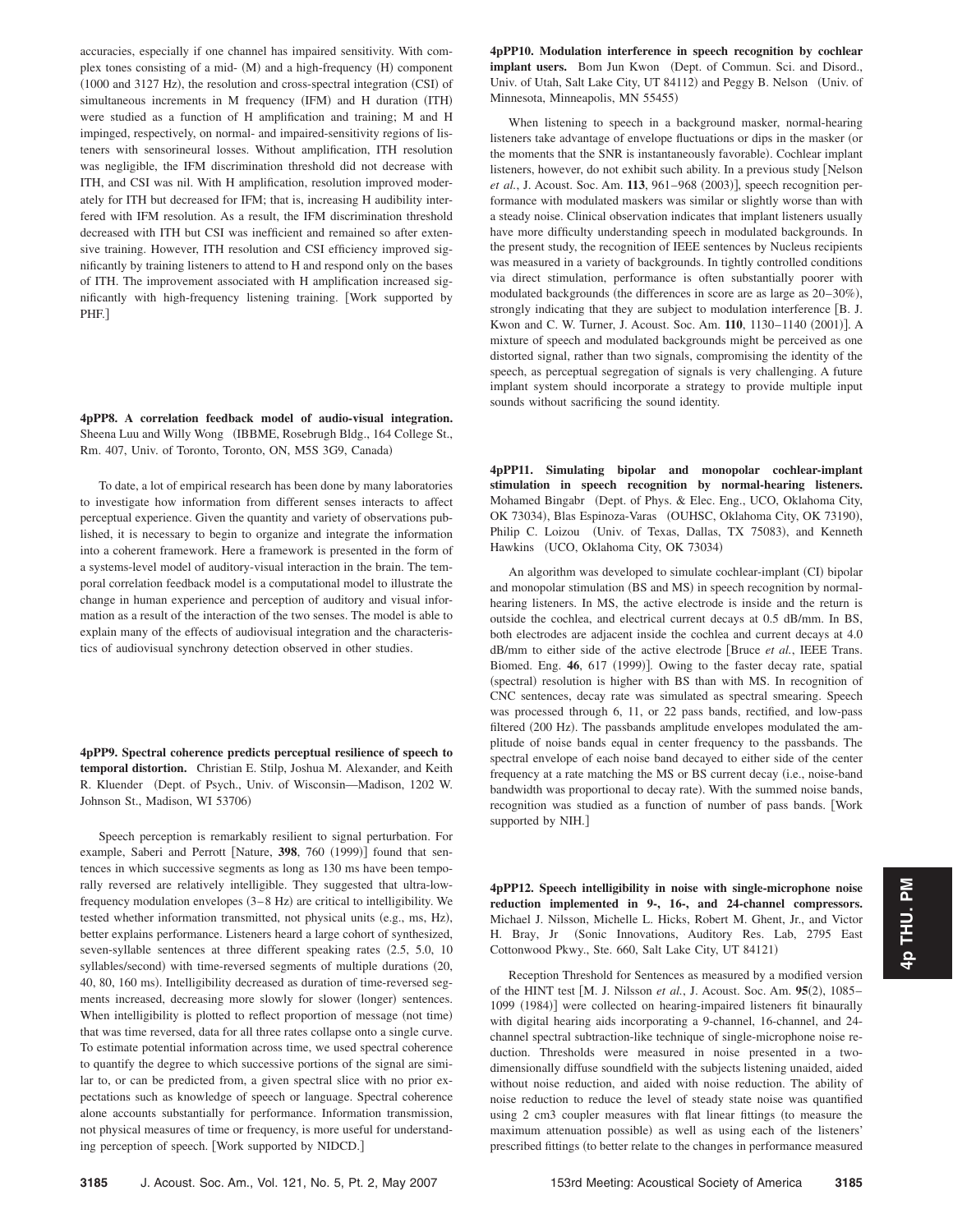in the sound field). Previously measured benefit from noise reduction [(M. J. Nilsson et al., J. Acoust. Soc. Am. (2000)] is hypothesized to occur from frequency-specific gain manipulations that increases gain in frequencies where speech is the dominant signal and decreases gain in frequencies where noise is the dominant signal. Additional benefits from smaller, independent channel structures are therefore expected from the 16 and 24 channel systems.

**4pPP13.** Validation of the noise reduction index (NRI) as an estimate **of the signal-to-noise ratio change of a mixed signal by a hearing aid.** Robert M. Ghent, Michael J. Nilsson, and Victor H. Bray (Sonic Innovations, Inc., Auditory Res. Dept., 2795 E. Cottonwood Pkwy., Ste. 660, Salt Lake City, UT 84121-

The NRI is an extension of an idea discussed by Licklider [J. Acoust. Soc. Am. 20, 150-159 (1948)] and implemented in practice by Hagerman and Olofssen [Acta Acoustica 90, 356–361 (2004)] to investigate the conventional wisdom that asserts that a hearing aid cannot fundamentally alter (improve) the input SNR using a single-microphone signal processing algorithm such as digital noise reduction. The present research explores the validity of the NRI by using it to estimate the change in input SNR through a variety of audio devices, including linear hearing aids (with and without directional microphones), a directional microphone designed for noise rejection on a concert stage, an ear trumpet, and a multi-channel hearing aid with a digital noise reduction algorithm both engaged and disengaged. Results indicate that the change in SNR through an audio device can be negative as well as positive, that the NRI is a robust and valid method for estimating this change, and that single-microphone noise reduction algorithms can improve the input SNR when properly designed. The test setup and methodology, along with some pitfalls to avoid when performing these measurements, will be discussed.

**4pPP14. Speech perception from a crudely quantized spectrogram: A figure-ground analogy.** Douglas Brungart, Nandini Iyer, and Brian Simpson (Air Force Res. Lab., 2610 Seventh St., WPAFB, OH 45433, douglas.brungart@wpafb.af.mil-

Recent research into auditory chimeras has shown that comprehensible speech can be generated by superimposing the frequency-dependent modulation envelope of a target speech signal onto the fine structure of music, speech, or almost any other broadband waveform. In this experiment, we show that, in certain cases, intelligibility can be achieved with an even simpler stimulus that preserves only the rough outline of the energy distribution of the target speech waveform. This stimulus was generated by 1) dividing the target speech spectrogram into discrete tiles that were  $1/3$ rd octave band wide and 7.8 ms long; 2) identifying the minimum number of tiles necessary to capture 90% of the energy in the target waveform; and 3) filtering a uniform, broadband noise to activate only those tiles that met the threshold energy criterion in the original stimulus. The resulting stimulus captures the overall outline of the distribution of energy in the target speech, but contains no information about the relative distribution of energy within the spectrogram. In this paper, we discuss the use of this stimulus in a series of auditory figure-ground experiments where the target speech signal differs from the background by only a single parameter (relative level, ITD, ILD, etc.).

**4pPP15. Transformation of live versus recorded speech from the mouth to the open or occluded ear.** Dragana Barac-Cikoja, Linda Kozma-Spytek, and Stephanie Adamovich Gallaudet Univ., 800 Florida Ave. NE, Washington, DC 20002, dragana.barac-cikoja@gallaudet.edu-

Auditory self-monitoring studies require the participants' speech feedback to be manipulated experimentally and then presented to the ear. The acoustic levels of the altered speech must be the same as those under normal speech feedback conditions when speech is transmitted to the ear live, directly from the mouth. Therefore, it is critical to understand the transfer function between the mouth and the eardrum. To further this understanding, live and played-back self-generated speech for two female and two male individuals were recorded using a probe tube microphone inserted into the ear canal at a fixed distance from the tragus. The playedback speech samples were delivered via a B&K artificial mouth, at the sound pressure level calibrated to match the level at the lips. The artificial mouth was placed offset to the participants right side and in line with the *x* and *z* axes of his/her mouth position. Recordings were conducted with the ears either open or sealed with ER-3A insert earphones. In addition, the level and content of speech were systematically varied. The equivalent sound level and long-term average spectra of the corresponding pairs of speech samples were analyzed as a function of the experimental manipulations.

**4pPP16. An active noise cancellation system to reduce the intense noise caused by magnetic resonance imaging.** Deborah Hall, John Chambers (MRC Inst. of Hearing Res., University Park, Nottingham, NG7 2RD, UK), Kimberly Quinn (Nottingham Trent Univ., Nottingham, NG11 8NS, UK), and Michael Akeroyd (MRC Inst. of Hearing Res., Glasgow, G31 2ER, UK-

Magnetic resonance imaging (MRI) has become the dominant technique for noninvasive measurements of central auditory function in humans, but its operation generates intense acoustic noise (some 115 decibels). Although this can typically be attenuated by about 30 decibels with ear defenders, there is considerable scope for additional benefit. We took advantage of two features of the sound: (i) its predictable temporal onset, and (ii) its fixed power spectrum (which is dominated by intense harmonic components at low frequencies) to engineer an active noise cancellation (ANC) system to achieve further noise reduction. We measured its perceptual effectiveness by collecting detection thresholds for a tonal signal, masked by the image acquisition noise of the scanner (Philips 3 Tesla Intera) with and without the ANC operating. We presented signal frequencies centered at the peaks of the objective cancellation (150, 300, and 600 Hz), plus 450 Hz (a control frequency achieving no significant acoustic cancellation). Across four listeners, the ANC system gave average benefits of 4, 11, 15 dB, respectively, at the peaks and 10 dB at 450 Hz. These results confirm that the system offers substantial benefits for audibility in MR research. Moreover, the ANC equipment does not interfere with image quality.

**4pPP17. Effect of level variation on intensity resolution in intensitydiscrimination and increment-detection paradigms.** Walt Jesteadt and Donna L. Neff (Boys Town Natl. Res. Hospital, 555 N. 30th St., Omaha, NE 68131)

In studies of profile analysis, the level of the pedestal and increment have been varied together from interval to interval by up to 40 dB to reduce the likelihood that subjects could perform the task by comparing the overall level in the two observation intervals. This range of rove was chosen based on a calculation by Green *Profile Analysis* Oxford, New York, 1988)]. In the present study, adaptive thresholds for intensity resolution were obtained in intensity discrimination (pedestal and increment 100 ms) and increment detection (pedestal 100 ms, increment 300 ms) paradigms as a function of the range of interval-to-interval level variation (0 to 50 dB in 10-dB steps). In roving conditions, the levels of pedestal and increment varied in parallel. In jittered conditions, only pedestal level varied from interval to interval. Increments were 2-kHz sinusoids. Pedestals were 2-kHz sinusoids or narrow-band noises centered on 2 kHz. Effects of level variation were greater in roving than in jittered conditions. Increment detection was unaffected by roving level, whereas thresholds for intensity discrimination were poorer than Green's best-case prediction by a relatively constant amount for all rove ranges. Work supported by NIH-NIDCD.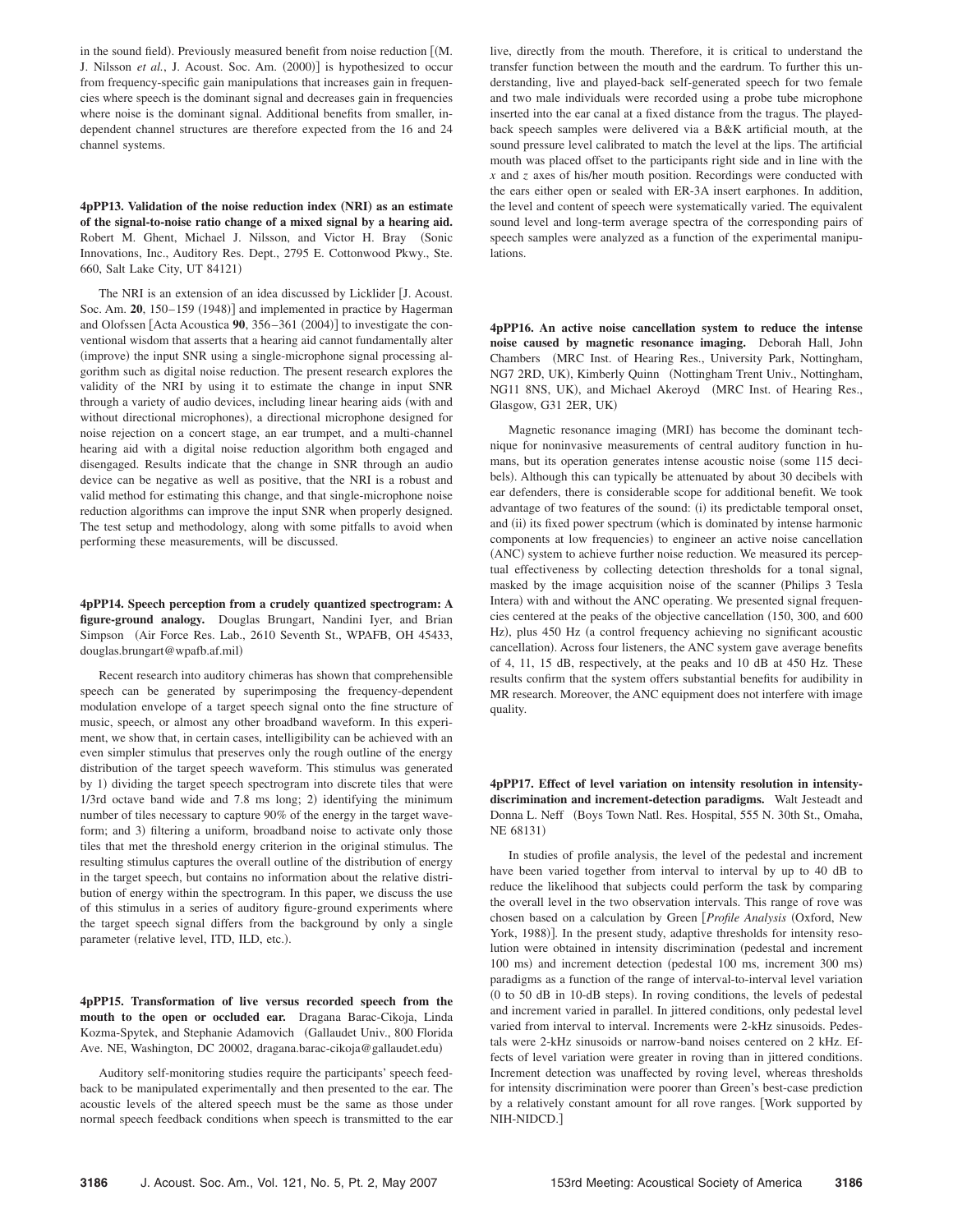## **Session 4pSC**

## **Speech Communication: Vowel Production and Perception (Poster Session)**

Stephen M. Tasko, Chair

*Western Michigan Univ., Speech Pathology and Audiology, 1903 W Michigan Ave., Kalamazoo, MI 49008-5355*

## *Contributed Papers*

All posters will be on display from 1:30 p.m. to 4:30 p.m. To allow contributors an opportunity to see other posters, contributors of odd-numbered papers will be at their posters from 1:30 p.m. to 3:00 p.m. and contributors of even-numbered papers will be at their posters from 3:00 p.m. to 4:30 p.m.

**4pSC1. Spatial-temporal patterns of vowel articulation: A cross**speaker study. Stephen Tasko (Dept. of Speech Pathol. and Audiol., Western Michigan Univ., 1903 W. Michigan Ave., Kalamazoo, MI 49008-5355, stephen.tasko@wmich.edu-

An important goal in speech production research is to establish a quantitative description of normal or typical articulatory behavior. This description should be expressed in a compact but meaningful way and be robust enough to generalize across a large number of speakers who differ in physical size, gender, age, etc. This is a significant challenge given the numerous degrees of freedom within the articulatory system and the range of speaker variability. However, Hashi *et al.* J. Acoust. Soc. Am. **104**, 2426–2437 (1998)] used x-ray microbeam data to develop a procedure for normalizing vocal tract size and shape. This procedure reduced crossspeaker variation in the articulatory postures of vowels. The authors limited their analysis to a single time slice at the acoustic steady state. There is little available information regarding speaker-general time-varying articulatory patterns associated with vowel production. This study will address this issue. Fifty-three healthy speakers from the University of Wisconsin x-ray microbeam database served as subjects. The speech task consisted of productions of American English vowels in a /sVd/ context. Analysis focused on the movement of a number of vocal tract markers over the duration of each vowel. Vowel-specific spatial temporal patterns common to the speaker group will be described.

**4pSC2. Predicting pharyngeal diameter from anterior tongue pellet positions in Swedish.** Michel T-T. Jackson and Richard S. McGowan (CReSS LLC, 1 Seaborn Pl., Lexington, MA 02420)

One goal of phonetics is to quantitatively understand articulation in human speech production. As part of this goal, we are interested in the extent to which some vocal tract dimensions, specifically midsagittal pharyngeal diameters, are predictable from flesh points of the anterior tongue. In a reanalysis of x rays of speakers producing Swedish vowels, we modified previous procedures Whalen *et al.*, J. Speech, Lang. Hear. Res. **42**, 592–603 (1999); Nix *et al.*, J. Acoust. Soc. Am. **99**, 3707–3717 (1996)] to predict pharyngeal diameters from pseudo-pellet positions. We used principal component analysis to reduce the number of pellet degrees of freedom from eight to three prior to applying linear regression from these three independent variables to each of several dependent pharyngeal diameters. Except for the regions around the laryngopharynx and uvula, the pharynx dimensions predictable from linear regressions were significant at the  $p<0.05$  level. Numerical experiments show that it is crucial to reduce the number of independent variables in tests of statistical significance. Work supported by Grant No. NIDCD-001247 to CReSS LLC.

**4pSC3. Vowel identification and vowel space characteristics.** Amy Neel (Dept. of Speech & Hearing Sci., MSC01 1195, 1 Univ. of New Mexico, Albuquerque, NM 87131) and Jean Andruski (Wayne State Univ., Detroit, MI 48202)

Acoustic characteristics of ten vowels produced by 45 men and 48 women from the Hillenbrand *et al.* (1995) study were correlated with identification accuracy. Global (mean f0, F1 and F2, duration, and amount of formant movement) and distinctive measures (vowel space area, mean distance among vowels, f0, F1 and F2 ranges, duration ratio between long and short vowels, and dynamic ratio between dynamic and static vowels) were used to predict identification scores. Global and distinctive measures accounted for less than one-fourth of variance in identification scores: vowel space area alone accounted for 9% to 12% of variance. Differences in vowel identification across talkers were largely due to poor identification of two spectrally similar vowel pairs /ae/-/eh/ and /uh/-/ah/. Results of acoustic analysis and goodness ratings for well-identified and poorly identified versions of these vowels will be presented. Preliminary analysis revealed that well-identified vowels differed from poorly identified tokens not only in static formant frequencies but also in duration and amount of formant movement over time. A talker's ability to create distinctions among neighboring vowels is more important in determining vowel intelligibility than overall measures such as vowel space area.

**4pSC4. Exploring the natural referent vowel hypothesis in infant** perception experiments. Ocke-Schwen Bohn (English Dept., Arhus Univ., DK-8000 Arhus C, Denmark-

Directional asymmetries in infant vowel perception studies have led Polka and Bohn  $[Spech$  Commun.  $41$ ,  $221-231$   $(2003)$ ] to posit the Natural Referent Vowel hypothesis (NRV) according to which vowels that are relatively more peripheral in the F1/F2 space are perceptually privileged *vis-a-vis* less peripheral vowels. This bias has been observed in preference and in change/no change experiments with infants and with adult nonnative listeners. NRV was further tested in headturn (change/no change) experiments with Danish-learning infants. With one important exception, results support the NRV by showing that the predicted asymmetries exist in areas of the vowel space that have not been previously explored. The exception was observed for the Danish front vowel pair /e/-/ø/, where NRV incorrectly predicts that a change from the more peripheral /e/ to the less peripheral /ø/ is harder to discriminate than a change in the opposite direction. Interestingly, the unexpected asymmetry was observed only with infants up to the age of 7.5 months. Older infants showed a nonsignificant trend for an asymmetry in the opposite direction, as predicted by NRV. A modification of NRV to incorporate this finding will be proposed. Research supported by Grant 25-01-0557 from the Danish Research Council for the Humanities (FKK).]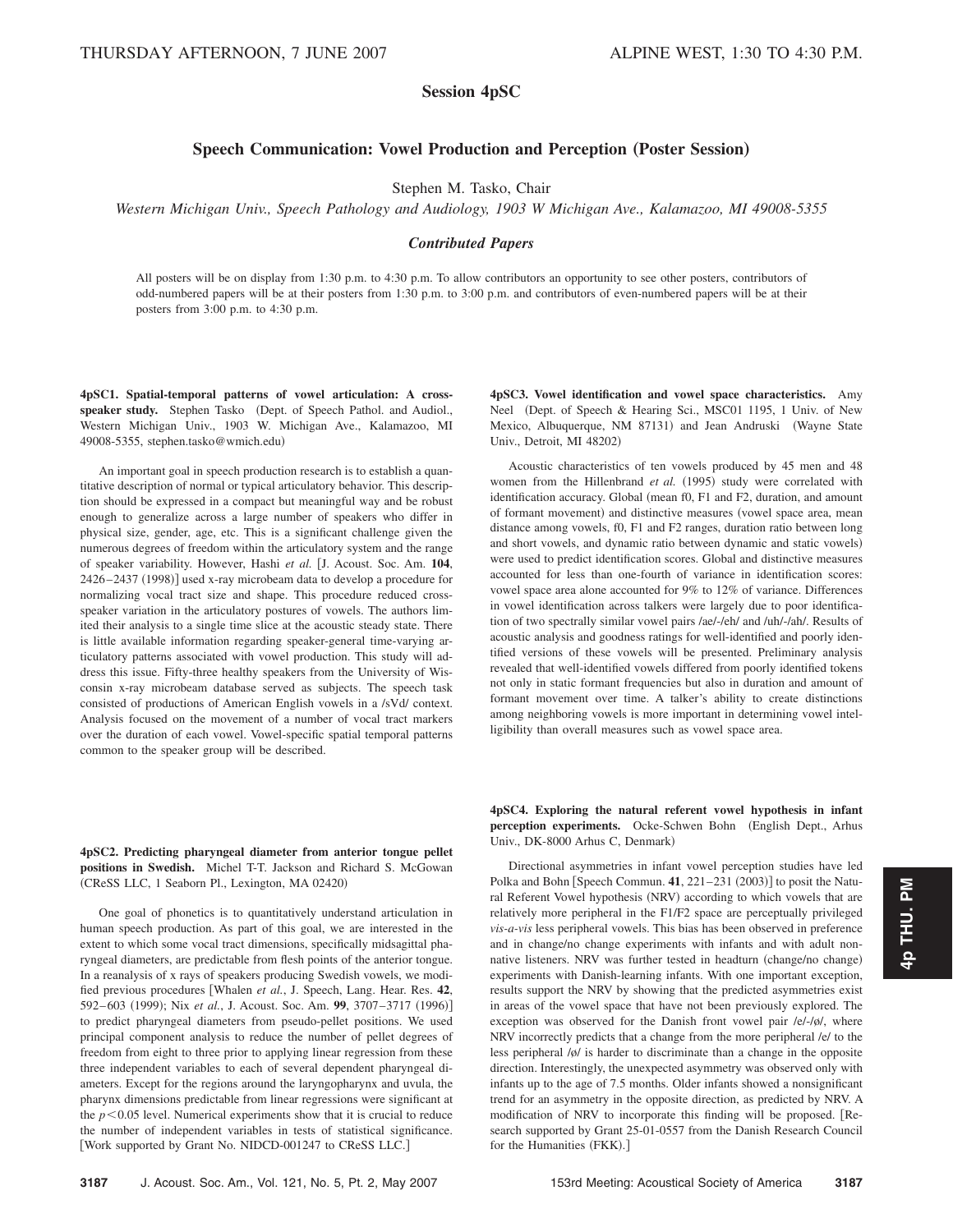**4pSC5. Identification of brief vowel sequences by young and elderly** listeners. Diane Kewley-Port, Larry Humes, and Daniel Fogerty (Dept. of Speech and Hearing Sci., Indiana Univ., Bloomington, IN 47405, kewley@indiana.edu-

Aging generally has a negative impact on temporal processing. Four experiments using vowel sequences are presented from a large series of temporal processing studies of age-related changes across three sensory modalities. These four experiments used adaptive tracking to determine the smallest temporal difference between the onsets of vowels (SOA) that preserved identification of either the vowel sequences or ear presented. Vowels in the four words (pit, pet, pot, put) from a male speaker were processed using STRAIGHT to have the same length (70 ms) and F0 (100 Hz) and equated for rms level. Young  $(N=40)$  and elderly  $(N=40)$ ;  $60-79$  years) adults identified the vowels in isolation with better than  $90\%$ accuracy. Preliminary analyses based on 40% of the data are summarized here. Baseline performance by young listeners in the monaural, two-vowel sequence task was  $SOA = 20$  ms. For the other three conditions (monaural four-vowel sequences, dichotic two-vowel sequences, and dichotic twovowel sequences for ear presented), SOA values increased by three to four times. This pattern of SOA values was similar for the elderly listeners. However, as expected, SOA values were significantly longer for the elderly group, but only by a small percentage  $(< 30\%)$ . [Work supported by NIA R01 AG022334-02.

**4pSC6. The development of relative amplitude changes across acoustic discontinuities in nasal¿vowel syllables.** Meredith A. Oakey and Ralph N. Ohde (Vanderbilt Univ., Vanderbilt Bill Wilkerson Ctr., 1215 21st Ave. South, Rm. 8310, Nashville, TN 37232-8242-

In adult productions of  $nasal+vowel$  syllables, relative amplitude changes occur in various frequency regions across acoustic discontinuities and provide important cues as to the place of articulation of nasal consonants. The purpose of this study was to investigate the development of relative amplitude changes in children as potential acoustic correlates to place of articulation. Four age groups of eight participants each  $(3, 5, 7, 7)$ adult) served as speakers. Participants produced five productions each of CV syllables comprised of  $[m]$  and  $[n]$  in the context of four vowels ( $[i \; \alpha]$ u a]). These syllables were segmented into approximately 25 ms segments of the murmur and 25 ms segments of the vowel bordering the period of discontinuity. The relative amplitude changes in low- and high-frequency ranges from the murmur to the vowel were determined using summed amplitude information from fast Fourier transform (FFT) analyses. Previous research showed systematic differences in relative amplitude between [m] and [n] in adult syllable productions, but only marginal differences were observed in very young children's speech. The relative amplitude property, a landmark cue representing place of articulation of nasal consonants, is predicted to develop with age based on these preliminary analyses. [Work supported by NIH and an ASHA SPARC Award.]

4pSC7. An acoustical study of English constant-vowel (CV) syllables. Byunggon Yang (English Education Dept., Pusan Natl. Univ., 30 Changjundong Keumjunggu, Pusan 609-735, South Korea, bgyang@pusan.ac.kr-

This study examined acoustic characteristics of 900 CV syllables produced by five English native speakers downloaded from http:// www.nsi.edu/users/patel/download.html. Those target syllables were produced quite synchronously between the syllable /ba/ twenty times. The syllables were segmented and normalized by the maximum intensity value of each syllable and were divided into consonant or vowel sections by a few visible acoustic criteria. Intensity values were collected at 100 relative time points per syllable. Also, cumulative intensity values and consonant and vowel durations along with the ratio of the onset consonant to each syllable were measured using Praat scripts. Results showed as follows: First, the consonantal section amounted to a quarter of the syllable in terms of both the cumulative intensity and duration. Second, the consonantal ratio by the cumulative intensity was similar to that by the duration.

Finally, the sum of the cumulative intensity values in each syllable partially coincided with the order of consonant groups on the current sonority scale while the vowel section of each syllable showed almost comparable intensity curve. Further studies would be desirable on more reliable acoustical measurements and sophisticated perceptual experiments on the English syllables.

**4pSC8. Modeling vowel normalization and sound perception as sequential processes.** Ricardo A. Hoffmann Bion and Paola Escudero (Inst. of Phonetic Sci., Univ. of Amsterdam, The Netherlands, escudero@uva.nl)

This study constitutes the first attempt at combining vowel normalization procedures with the linguistic perception framework of stochastic Optimality Theory and the Gradual Learning Algorithm (Boersma, 1998). Towards this end, virtual learners possessing different normalization procedures, and a control learner with no normalization procedure, were trained to perceive Brazilian Portuguese and American English vowels. The only parameters fed into the model were the first two formants of the vowels. The simulations assume that: (i) vowel normalization occurs prior to vowel categorization, (ii) each learner has acquired a different normalization algorithm at the time of the simulations, and (iii) perceptual learning takes place when mismatches between the word intended by the speaker and the word perceived by the virtual listener occur (Escudero & Boersma 2004). Our results show that learners equipped with normalization algorithms outperformed the control learner, obtaining accuracy scores from 20 to 30% higher. When equipped with vowel-extrinsic procedures, learners managed to reach more than 90% of correct responses. Thus, a formal model in which normalization and sound perception are implemented as two sequential processes delivers the expected results, as it accurately models vowel perception even when the training and testing sets have speakers with different ages and gender.

**4pSC9. The value of F0, F3, and F4 in identifying disguised voices.** Jean E. Andruski, Nikki Brugnone, and Aaron Meyers (Dept. of Commun. Sci. & Disord., 207 Rackham Bldg., 60 Farnsworth Ave., Detroit, MI 48202, ag0611@wayne.edu)

This study examines the value of F0, F3, and F4 for identifying speakers from a group of ten male and female speakers when the speakers deliberately changed their F0 and/or their articulatory patterns. The speakers were recorded producing a short passage in their normal speaking voice, a lower than normal speaking voice, and using a vocal disguise of their choice. Although F1 and F2 are strongly affected by articulation, the higher formants show relatively little effect of articulation. This relative stability may make them more useful than F1 and F2 for examining speaker identity. While formants reflect vocal tract cavity dimensions, F0 reflects a different aspect of speaker identity, namely the mass and stiffness of the speaker's vocal folds. Like F3 and F4, F0 shows relatively little effect from articulation. However, speakers can voluntarily shift F0 into a range that is different from what they normally use. Measurements of F0, F3, and F4 were taken on selected stressed vowels from each recording condition. Measurements from the normal voice condition were used to train a discriminant analysis, which then classified vowels from the low F0 and vocal disguise conditions by speaker. Accuracy of the classification results will be presented and discussed.

**4pSC10. Tongue action in silence: Japanese voiceless vowels.** Diana Archangeli, Adam Baker, Alina Twist, and Yuko Watanabe Univ. of Arizona, Douglass Bldg., Rm. 200E, Tucson, AZ 85721, yukow@email.arizona.edu)

The study presents acoustic and articulatory analyses of the Japanese voiceless vowels  $[(i)]$  and  $[(u)]$  arguing Japanese listeners have internal representations for the vowels and perceive them from articulatory information while physical properties of vowels are absent. Ogasawara (2006)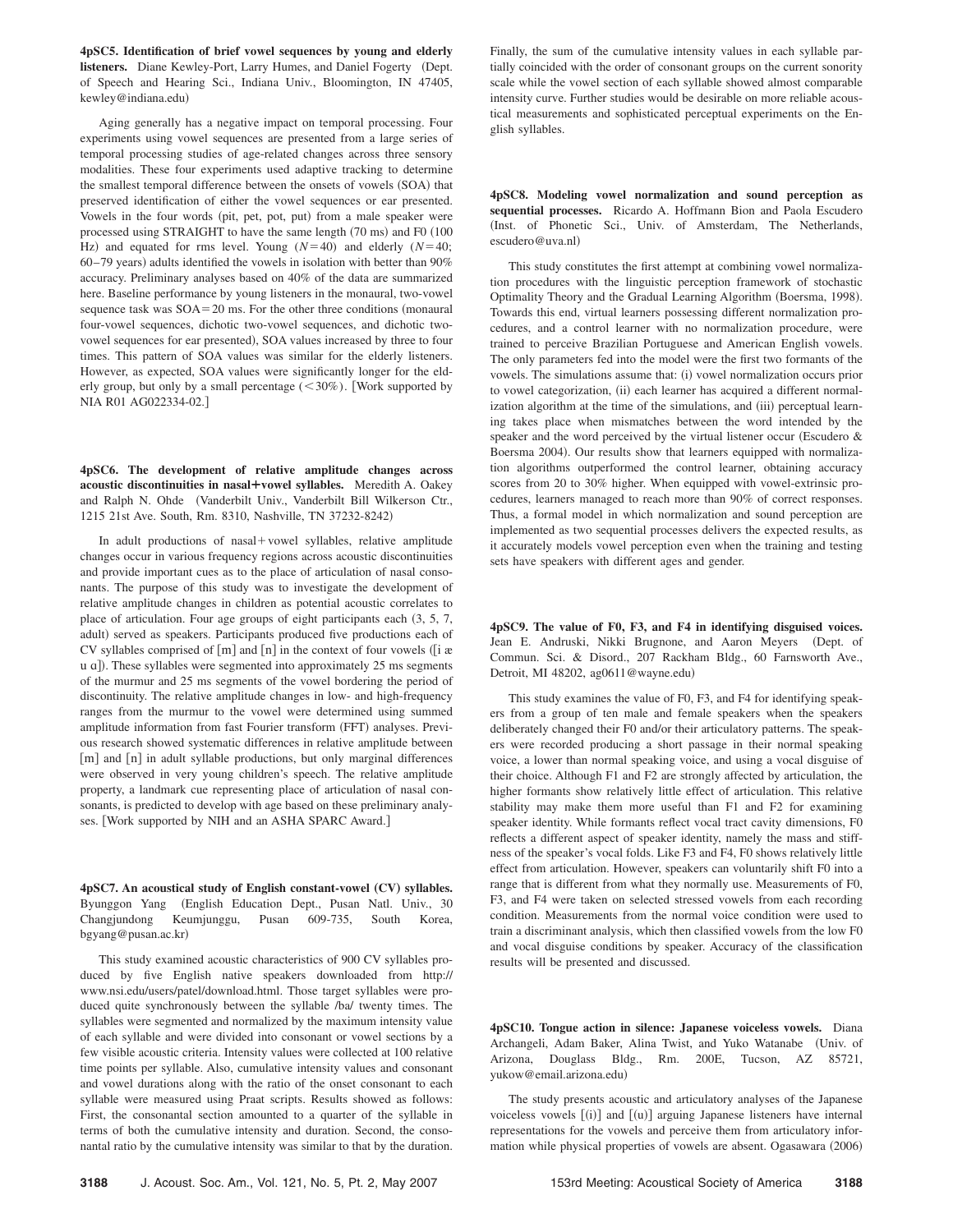reports that there is no formant band in Japanese voiceless vowels. It is an open question as to whether there is an articulatory gesture associated with the voiceless vowels, and whether this gesture is the same or different as that of voiced vowels. To answer the question, we investigated production of voiceless vowels by a native Japanese speaker. We created 11 pairs of nonsense words such as [hogito] vs [hok(i)to] and [hoguto] vs [hok(u)to]. We recorded the speakers production of the stimuli with the voiceless vowels and their voiced counterparts using the ultrasound device to capture tongue images. The same recording was examined for acoustic analysis. An investigation of the ultrasound images reveals there are tongue gestures for the voiceless vowels, movements differ depending on which voiceless vowel it is, and the movements parallel those of the voiced counterparts. These results argue in favor of the view that Japanese speakers internal representations of words include a representation of distinct voiceless vowels.

**4pSC11. Are vowels in African American English affected by Southern vowel shift?** Yolanda F. Holt, Ewa Jacewicz, and Robert A. Fox (Speech Percept. and Acoust. Labs., Speech and Hearing Sci., Ohio State, 1070 Carmack Rd., Columbus, OH 43210-1002, holt.174@osu.edu-

There is a debate regarding whether the variety of speech called African American Vernacular English (AAVE) participates in any of the vowel shifts identified in today's American English. Because pronunciation of vowels in AAVE has never been studied with sufficient experimental rigor, it is unknown whether the vowel system of AAVE differs from those of closely-related regional variants of American English. The present experiment examines the apparent resistance of AAVE to assimilation into Southern American English (SAE) and seeks to determine the presence or absence of Southern Vowel Shift in the speech of speakers of AAVE. Acoustic measures of AAVE vowels produced by male speakers born and raised in Statesville, NC (Piedmont region) are compared with the same measures of SAE vowels spoken by European-American male speakers living in western North Carolina. Acoustic measures (obtained from fourteen monophthongs and diphthongs in /h\_d/ context) included dynamic formant pattern, extended vowel space area for each speaker, the amount of frequency change for F1 and F2 at two temporal points located close to vowel onset and offset (vector length), and vowel duration. These measures will establish both systemic and vowel inherent characteristics within these two varieties of English. Dialectal differences will be discussed. [Work supported by NIH NIDCD R01 DC006871.]

**4pSC12. Vocal tract normalization for vowel recognition.** Robert A. Houde (Ctr. for Commun. Res., 125 Tech Park Dr., Rochester, NY 14623, rahoude@gmail.com) and James M. Hillenbrand (Western Michigan Univ., Kalamazoo, MI 49008-

The vocal tract normalization problem arises from the fact that the spectrum envelopes of like vowels spoken by talkers with different vocal tract lengths appear as the same spectral pattern shifted along a log frequency scale. A narrow-band model of vowel perception was developed in which vowels are identified by comparing input narrow-band vowel spectra with broad-band pitch-independent vowel templates [J. M. Hillenbrand and R. A. Houde, J. Acoust. Soc. Am. 113, 1044–1055 (2003)]. An earlier evaluation of this model was carried out on a large database of vowels spoken by men, women, and children. In this evaluation the vocal tract normalization problem was bypassed by constructing separate templates for men, women, and children. The present study extended this work by examining two approaches to the vocal tract normalization problem: (1) An explicit normalization approach in which the spectral pattern of each input token was normalized by a factor based on the pitch of the token and (2) an approach in which templates were assembled by summing together spectral patterns that were sufficiently similar, thus creating multiple tem-

plates for each vowel. Performance of the model with these two approaches to vocal tract normalization was compared to listening tests on a large database of vowels spoken by men, women, and children.

**4pSC13. Salience of dynamic virtual formants in diphthongs.** Robert Allen Fox, Ewa Jacewicz, and Chiung-Yun Chang (Speech Percept. and Acoust. Labs., Speech and Hearing Sci., Ohio State, 1070 Carmack Rd., Columbus, OH 43210-1002, fox.2@osu.edu-

Variations in the quality of a synthesized vowel can be produced by changing the frequency of its steady-state formants or the amplitude of closely-spaced static spectral components—the latter effect a function of auditory spectral integration. Recent studies have demonstrated that dynamic modification of the amplitude ratios of these spectral components can give rise to the perception of virtual diphthongs. This study examines the extent to which spectral integration of these dynamic components is uniform across a range of frequency separations of these spectral components (previous work [Fox et al., "Title," J. Acoust. Soc. Am. 120, 3252 (2006)] demonstrated the integration of static components beyond 3.5 bark). Two synthetic vowel series were created by modifying the rise or fall of F2 producing [ai]-[a:]-[au] and [ia]-[a:]-[ua] series. Next, several different series were created in which this dynamic F2 was replaced by two static spectral components whose amplitude ratios were varied over time (virtual F2 glides). The spectral separation of these two components varied from 2.0 to 4.0 bark. A single-interval 2AFC identification task was used to obtain estimates of vowel quality. Results will be discussed in terms of whether the spectral integration effects decline as the frequency separation between components increases. Work supported by NIDCD R01DC00679-01A1.

**4pSC14. Formant amplitude in the perception of**  $\hat{N}$  **and**  $\hat{N}$ **.** Michael Kiefte, Teresa Enright, and Lacey Marshall (School of Human Commun. Disord., Dalhousie Univ., Halifax, NS B3H 1R2, Canada)

Although recent evidence reconfirmed the importance of spectral peaks in vowel identification [M. Kiefte and K.R. Kluender, J. Acoust. Soc. Am. 117, 1395–1404 (2005)], the roles of formant bandwidth and amplitude in perception have not been firmly established. Although several studies have shown changes in vowel categorization with changes in bandwidth and amplitude, such manipulations often result in peaks that have very little local spectral contrast or which may be perceptually masked by other spectral prominences. This study compares local contrast and masking of spectral peaks in vowel perception. A stimulus continuum ranging from /i/ to /u/ in both the amplitude of the second formant as well as that of higher formants was presented to listeners for identification. Both fullspectrum and incomplete-spectrum stimuli were used to demonstrate the effects of local spectral contrast and simultaneous masking. A second experiment was used to determine if listeners were able to detect the presence of the second spectral peak in the same stimuli. Results from both experiments indicated that both masking and spectral contrast play a role in vowel perception.

**4pSC15. Effects of dialect variation on speeded word classification.** Cynthia G. Clopper (Dept. of Linguist., Ohio State Univ., 1712 Neil Ave., Columbus, OH 43210, clopper.1@osu.edu-

Dialect variation has been found to significantly affect speech intelligibility in noise. The current experiment was designed to examine the effects of dialect variation on the processing of a single phonemic contrast. Participants were presented with tokens of the words ''bad'' and ''bed'' produced by talkers from Chicago and Indianapolis. The vowels in the Chicago tokens were shifted according to the Northern Cities shift (raised and fronted "bad," lowered and backed "bed"). The Indianapolis tokens were unshifted. The participants were asked to classify each token as "bad" or "bed" as quickly as possible in three conditions: Chicago tokens only, Indianapolis tokens only, or mixed Chicago and Indianapolis tokens.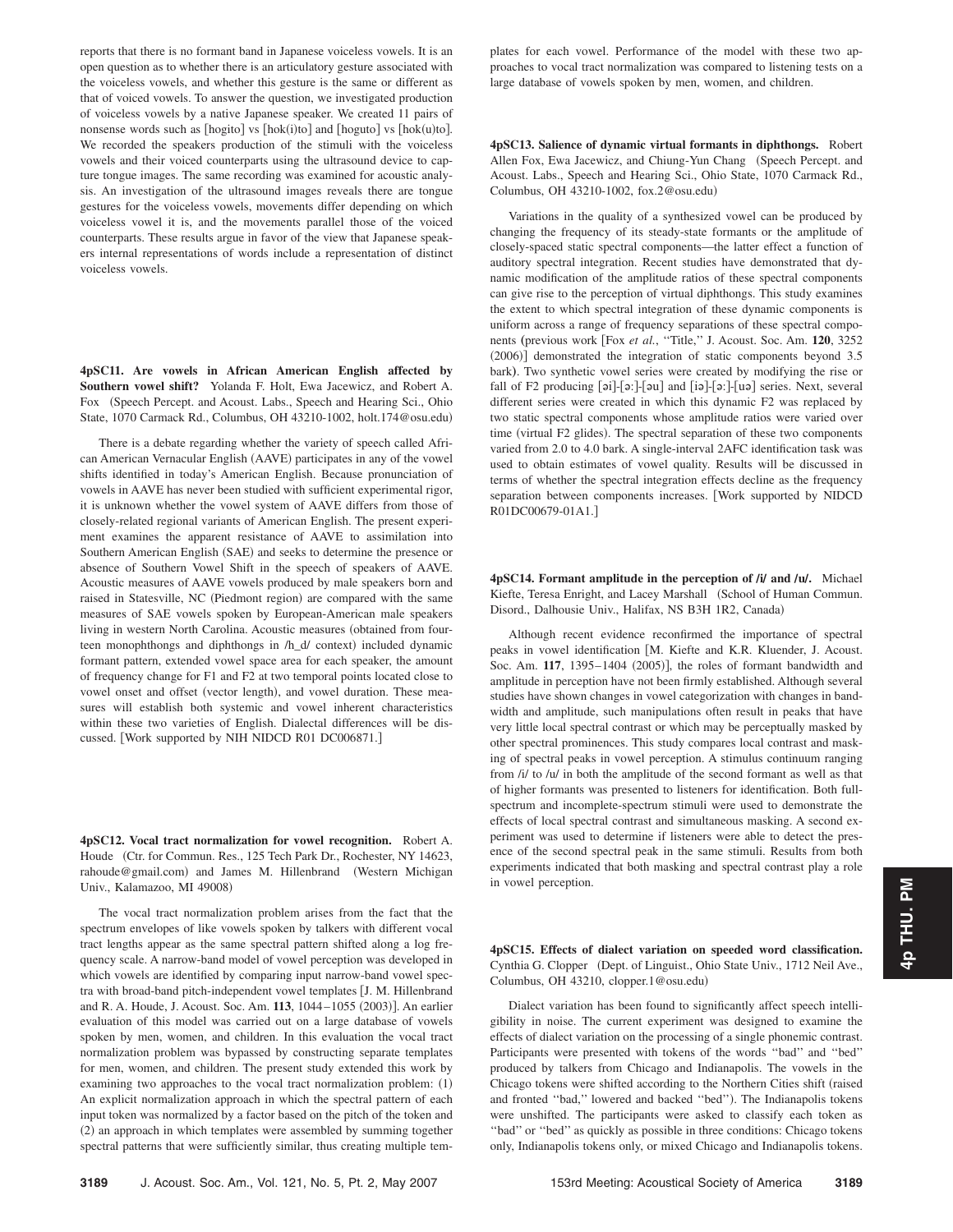While overall accuracy was high in all three conditions, participants were slower in the Chicago-only and mixed conditions than in the Indianapolisonly condition. In addition, participants responded more slowly to the Indianapolis tokens in the mixed condition than in the Indianapolis-only condition, but response times to the Chicago tokens did not differ across the two conditions. These results suggest that acoustic-phonetic dialect differences interfere with lexical processing and that global effects of dialect variation on speech intelligibility may reflect confusions between specific pairs of phonemes as a result of subphonemic vowel shifts.

**4pSC16. Cross-linguistics differences in non-speech perception.** Molly Babel and Keith Johnson Univ. of California, Berkeley, Berkeley, CA 94709-2650, mbabel@berkeley.edu)

This research explores listeners perception of non-speech stimuli across languages. We will report on two experiments conducted with the same stimuli. The stimuli were synthesized from naturally produced vowel-fricative-vowel sequences consisting the fricatives  $[f, th, s, sh, x, h]$ , and the vowel environments  $[i_i, a_a, u_u]$ . The vowels were synthesized using sine wave synthesis and appended onto the natural fricative. Tokens will be presented to two groups of Dutch and English listeners over headphones with a 100 ms interval. Listeners will be told that the stimuli is non-speech. The first experiment is a simple AX discrimination task where the listener decides whether the tokens were same or different. The second experiment is a rating task where the listener is asked to rate the similarity of the two tokens on a five-point equal interval scale. It is predicted that results of both experiments will be the same for both groups of listeners. These results will be compared to the results of the same experiment with non-synthesized speech [K. Johnson and M. Babel, J. Acoust. Soc. Am. 120, 3292 (2006)]. [Work supported by the NIH.]

THURSDAY AFTERNOON, 7 JUNE 2007 GRAND BALLROOM C, 1:30 TO 4:35 P.M.

**Session 4pSP**

# **Signal Processing in Acoustics, Acoustical Oceanography, and Underwater Acoustics: Signal Processing and Uncertainty II**

Lee Culver, Cochair

*Pennsylvania State Univ., Applied Research Lab., P. O. Box 30, State College, PA 16804-0030*

Ning Xiang, Cochair

*Rensselaer Polytechnic Inst., Architecture, 110 8th St., Greene Bldg., Troy, NY 12180*

*Invited Papers*

**1:30**

## 4pSP1. Some speculations on source localization in uncertain ocean environments. Steven Finette (Acoust. Div. Naval Res. Lab, Washington, DC 20375)

Incomplete environmental knowledge is a factor that can adversely affect the prediction capability of physics-based signal processors to localize acoustic sources in ocean waveguides. Environmental uncertainty effectively introduces unwanted additional degrees of freedom into the signal processing scheme. Including a quantitative measure of this incomplete information into the processor can be accomplished by considering the influence of alternative environments, each weighted by their probability of occurrence. An approach is outlined to account for environmental uncertainty in matched field processing by the use of polynomial chaos basis expansions to represent the replica vectors in terms of stochastic Green's functions. These bases are interpreted as representing the effect of introducing additional degrees of freedom due to environmental uncertainty, because the pressure field replicas are specified as random processes. In this manner, a processor correlates the measured pressure field with a set of statistically weighted propagators between a replica source location and a sensor array. Work sponsored by ONR through NRL base funding.

#### **1:50**

**4pSP2. Wigner approximation for filtered random functions and wave propagation.** Patrick J. Loughlin Dept. of Elec. and Computer Eng., Univ. of Pittsburgh, 348 Benedum Hall, Pittsburgh, PA 15261, loughlin@engr.pitt.edu-

We consider the time-varying (Wigner) spectrum of a filtered signal and derive an approximation that shows the effects of the magnitude and phase of the filter on the time-varying spectrum of the original signal. Both the deterministic and random cases are considered. Application to wave propagation with dispersion and damping is discussed.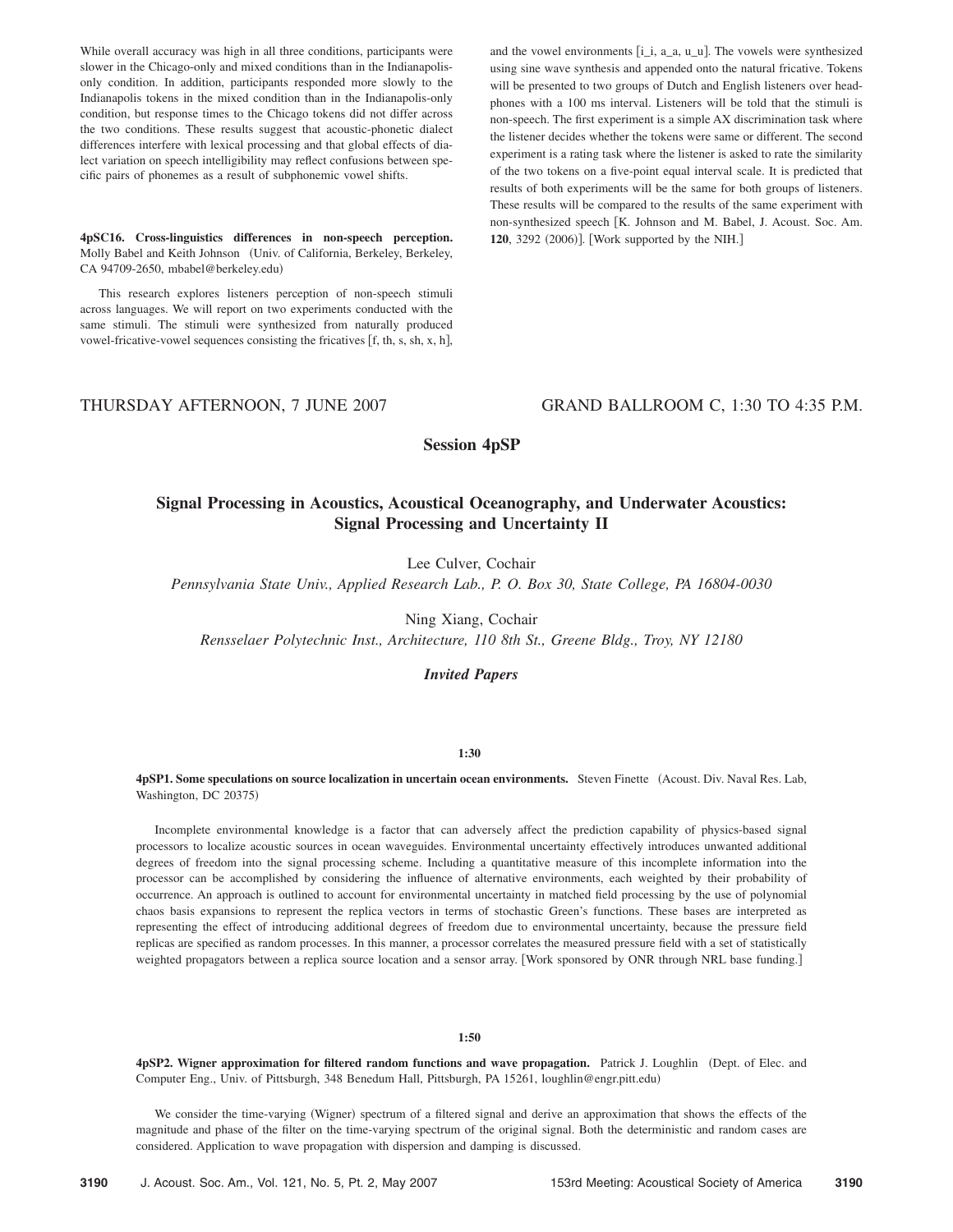4pSP3. Ensemble-based Bayesian detection and tracking. Brian La Cour (Appl. Res. Labs., Univ. of Texas, P.O. Box 8029, Austin, TX 78713-8029)

This paper introduces a novel approach to Bayesian tracking in which the posterior distribution is represented by a random sample or ensemble of possible target states. Such a representation may be viewed as a special case of the traditional particle filter approach wherein all particles maintain strictly uniform weights. Measurement updates are performed using a Markov chain Monte Carlo technique, which has been adapted to use multiple chains and a variable pseudo temperature akin to that used in simulated annealing. The general formalism is illustrated in an example of sonar-based target tracking for antisubmarine warfare. For this example, specific motion models and likelihood functions are developed for both target and clutter hypotheses. The technique is examined in the context of results from a recent multistatic seatrial using an echo repeater target and compared against those of a traditional particle filter. This work was supported by ONR Contract No. N00014-00-G-0450-21.

## **2:30**

**4pSP4. Use of polynomial chaos expansions in the design of uncertainty-robust matched field processing algorithms.** Kevin D. LePage (Naval Res. Lab., Code 7144, 4555 Overlook Ave. SW, Washington, DC 20375)

The polynomial chaos (PC) expansion method has been recently applied to estimating the statistical properties of underwater acoustic propagation in the presence of environmental uncertainty. Here we use PC estimates of the field covariance structure to design uncertainty robust match field processing (MFP) weights using Krolik's minimum variance beamformer with sound-speed perturbation constraints (MV-SPC) [J. Acoust. Soc. Am. 92 (3), 1408–1419 (1992)]. The idea behind the MV-SPC beamformer is to realize much of the high sidelobe rejection of MV processors in environments with environmental variability by opening up the signal model to include uncertainty effects. Here we compare the performance of MV-SPC designed with an adiabatic signal uncertainty model to the same beamformer designed with the PC signal model for realizations of the signal vector obtained with fully coupled propagation models, with results showing the superiority of the PC approach. Work supported by ONR.

## *Contributed Papers*

#### **2:50**

**4pSP5. A ray-based blind channel estimation method in ocean sound channels. Application to high-frequency underwater** telecommunications. Karim G. Sabra (Marine Physical Lab., Scripps Inst. of Oceanogr., UC San Diego, San Diego, CA 92093-0238, ksabra@mpl.ucsd.edu), David R. Dowling (Univ. of Michigan, Ann Arbor, MI), H. C. Song, W. A. Kuperman, W. S. Hodgkiss, T. Akal (UC San Diego, San Diego, CA 92093-0238), J. M. Stevenson, and Piero Guerrini (NATO Undersea Res. Ctr., La Spezia, Italy)

A signal that travels through a sound channel is typically distorted when recorded by a remote listener because of interference arising from multiple propagation paths. We developed a ray-based blind channel estimation technique in ocean sound channels, i.e., using only records of the distorted signal along a transducer array. The technique yields broadband estimates of the source-to-array impulse response (or Green's functions) synthesized directly from the recorded distorted signals. The technique relies on separating out the contribution of a propagating ray path having a phase that depends linearly on frequency. This technique was used to decode high-frequency underwater telecommunications sequences collected in 2005 off the West Coast of Italy, without any *a priori* knowledge of the channel impulse response. Work supported by ONR.

#### **3:05–3:20 Break**

### **3:20**

**4pSP6. Probabilistic descriptions of low-frequency passive sonar signals.** Colin W. Jemmott, Jeffrey A. Ballard, R. Lee Culver, and Leon H. Sibul (Appl. Res. Lab. and Grad. Program in Acoust., The Penn State Univ., P.O. Box 30, State College, PA 16804)

The overall goal of our research is to develop a method whereby knowledge of environmental variability is incorporated into a passive sonar detector. The Estimated Ocean Detector (EOD) is a maximum likelihood receiver that incorporates statistical knowledge of signal uncertainty in the form of signal parameter probability density functions (pdf's). The structure and performance of the EOD depends fundamentally on accurate probabilistic models of received signal and noise parameters, the so-called prior distributions. Previous work has concentrated on Monte Carlo to make use of deterministic and statistical knowledge of the uncertain and variable ocean environment to predict signal parameter pdf's. This talk

presents a statistical analysis of signals recorded during the SWellEX-96 measurement that took place in shallow water off the coast of California. The data consist of CW signals transmitted simultaneously from moving sources at two different depths and received at a horizontal array. The statistical analysis includes estimates of time-varying moments of signal parameters and coherence of signal amplitude, frequency, and phase. Work supported by ONR Undersea Signal Processing Code 321US.

## **3:35**

**4pSP7. Environmental and signal models for acoustic models for acoustic propagation through a variable ocean.** Richard Lee Culver and H. John Camin (Appl. Res. Lab. and Grad. Program in Acoust., Penn State Univ., P.O. Box 30, State College, PA 16804, rlc5@psu.edu)

Acoustic signals propagating through the ocean are refracted, scattered, and attenuated by the ocean volume and boundaries. Although much about the ocean environment and its effect on acoustic propagation is understood, there is always variability associated with both environment parameters and the received signal, and uncertainty in our knowledge of both. Environment and signal models (e.g., sound speed, bottom loss, and received level) often include only mean values, but they can include the higher order moments that parametrize variability. Interest in relating environmental and signal models and variability is motivated by recent efforts to capture ocean environmental uncertainty that have enhanced understanding and models of environmental parameters, and by advances in ocean acoustic signal processing that indicate how to exploit knowledge of signal variability in order to improve sonar performance. These two developments can be connected if the relationship between environmental and signal parameters (or models) is understood. We show that when a signal prediction must reflect realistic, environment-driven variability over a particular space-time interval, the environmental models used to construct the signal model must contain the environmental variability present during this same interval. Work supported by ONR Undersea Signal Processing Code 321US.